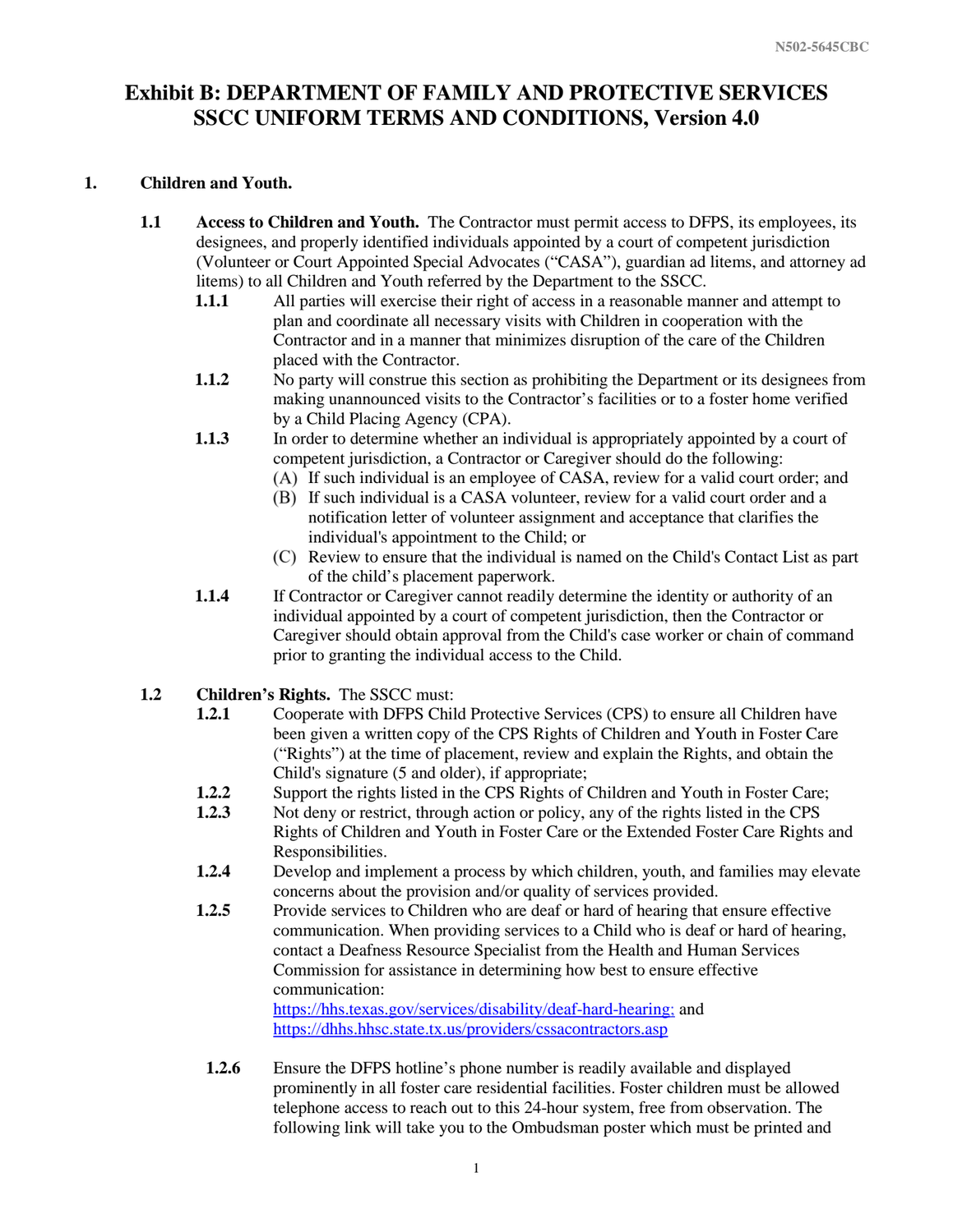displayed per instructions above.

[http://www.dfps.state.tx.us/Contact\\_Us/documents/FCO\\_Foster\\_Care\\_Ombudsman.p](http://www.dfps.state.tx.us/Contact_Us/documents/FCO_Foster_Care_Ombudsman.pdf) [df](http://www.dfps.state.tx.us/Contact_Us/documents/FCO_Foster_Care_Ombudsman.pdf)

**1.2.7** Ensure the compliance of the individual subcontractors if SSCC provides services through a network of providers.

### **1.3 Health Care Services for Children in Substitute Care.**

- **1.3.1** The SSCC must access all medical, dental, vision, and behavioral health care for Children in substitute care referred by DFPS through STAR Health and managed care system for children in substitute care, unless otherwise directed by DFPS.
	- For all Children, an initial Texas Health Steps Medical Checkup within 30 days of entry into DFPS conservatorship;
	- For all Children, unless required more frequently by the Child's medical provider, a subsequent Texas Health Steps Medical Checkup must be scheduled one year after the previous checkup and no later than the child's next birthday;
	- (C) For Children under 36 months of age, Texas Health Steps Medical Checkups in accordance with the Texas Health Steps Periodicity Schedule: [http://www.dshs.state.tx.us/layouts/contentpage.aspx?pageid=29814&id=2609&te](http://www.dshs.state.tx.us/layouts/contentpage.aspx?pageid=29814&id=2609&terms=Texas+Health+Steps+periodicity+schedule) [rms=Texas+Health+Steps+periodicity+schedule](http://www.dshs.state.tx.us/layouts/contentpage.aspx?pageid=29814&id=2609&terms=Texas+Health+Steps+periodicity+schedule)
- **1.3.2** The SSCC must access Medicaid healthcare related services which are excluded from or carved out of the STAR Health Plan but for which Children are eligible.
- **1.3.3** The SSCC is financially responsible for providing behavioral health services for children served by the SSCC when other community resources are not available and/or Medicaid does not cover the cost of the service. The cost of all medically necessary behavioral health services for children served by the SSCC should be covered through Medicaid.
- **1.3.4** No later than the third business day after a Child's Caregiver receives a letter denying prior authorization for a Medicaid service, the SSCC will e-mail a scanned copy of the denial letter and the date of such receipt to the assigned primary caseworker or caseworker's chain of command and the DFPS regional Well-being Specialist.
- **1.4 Research/Studies.** Children and families referred to the SSCC for services must not participate in research and/or studies without the prior written approval of DFPS.
- **1.5 Case-Specific Dispute Resolution.** Case-specific disputes between the SSCC and DFPS will be resolved using the following protocol:
	- **1.5.1** Step 1: Objective, solution-driven, discussion or meeting between the individual(s) closest to the issue in dispute. If a mutually agreeable solution is not achieved, the individual will notify the other individual that they plan to involve their chain of command.
	- **1.5.2** Step 2: If Step 1 is unsuccessful, either party may proceed to Step 2. Disputes proceeding to Step 2 will be elevated to a knowledgeable, neutral DFPS staff member who understands the philosophy and goals of community based care and is not a direct supervisor of the individual involved in the dispute. A written decision from DFPS is required within five business days of the neutral DFPS staff member reviewing the dispute and hearing from the disputing parties (as applicable) or as otherwise mutually agreed upon by the parties.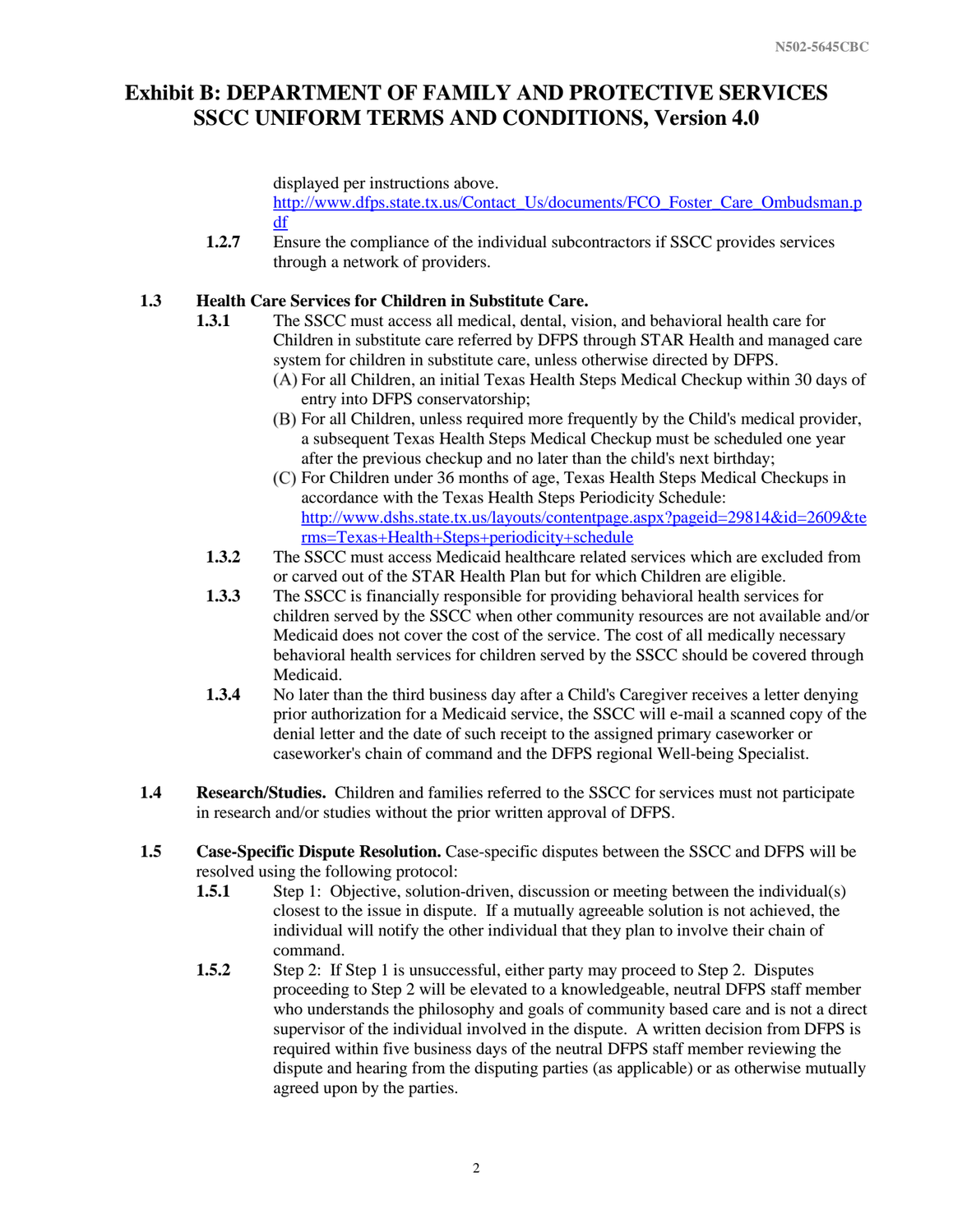- **1.5.3** The SSCC must ensure continuity of services and continue performing under this Contract, as defined by DFPS, to the child or family affected while seeking to resolve case-specific disputes.
- **1.5.4** The Parties must use the dispute resolution process outlined in Texas Government Code Chapter 2260 if the case specific dispute resolution procedures fail to resolve a dispute arising under this Contract.
- **1.6 Notification of Family/Tribal Affiliation.** During Stage I, the SSCC must notify DFPS in writing within one business day if the SSCC finds a child's family member(s) during its work with the child and/or any other individual or entity. The SSCC must immediately notify DFPS in writing upon learning that a child or a family member may possibly have a tribal family connection.
- **1.7 Evaluation.** The SSCC must participate in and provide information for any DFPS evaluation(s) of the Foster Care Redesign or Community Based Care, including third party evaluations.
- **1.8 Education.** The SSCC must ensure:
	- **1.8.1** Each School-Aged Child is enrolled in a Public School within two school days of placement unless an exception has been granted in writing by the Child's primary Caseworker or Caseworker's Chain of Command;
	- **1.8.2** If the caregiver plans to educate the child in a home setting, the SSCC must contact the CPS caseworker within one business day of receiving notification from the caregiver;
	- **1.8.3** If a Child has to withdraw from a Public School due to a change in placement that results in the Child being discharged, the Discharging Contractor must notify the Public School within three school days of this discharge, unless an exception has been granted in writing by the Child's primary Caseworker or Caseworker's Chain of Command;
	- **1.8.4** Each School-Aged Child attends a Public School unless the Contractor has received a written exception to this requirement by the Child's primary Caseworker or Caseworker's Chain of Command;
	- **1.8.5** Each Child that is three, four, and five years of age:
		- Attends a pre-kindergarten program offered through the Public School or an early childhood education program offered through Head Start, if available, in the local community of the Child's Caregiver, unless an exception has been granted by the Child's primary Caseworker or Caseworker's Chain of Command; or
		- May attend a private, early childhood education program or pre-kindergarten program paid for by the Contractor or Caregiver, if an exception has been granted by the primary Caseworker or Caseworker's Chain of Command;
	- **1.8.6** Written verification of the Child's enrollment is provided to the primary Caseworker within five calendar days of the Child's enrollment;
	- **1.8.7** Minimal disruptions to a child's education by scheduling therapy and other appointments outside of school hours, whenever possible;
	- **1.8.8** Necessary support is provided to Children to achieve educational goals, including but not limited to, tutoring, help with homework and obtaining necessary school supplies; and
	- **1.8.9** Caregiver participates in all child/youth Admission, Review & Dismissal ("ARD") meeting(s) and parent/teacher conferences either in person or by telephone.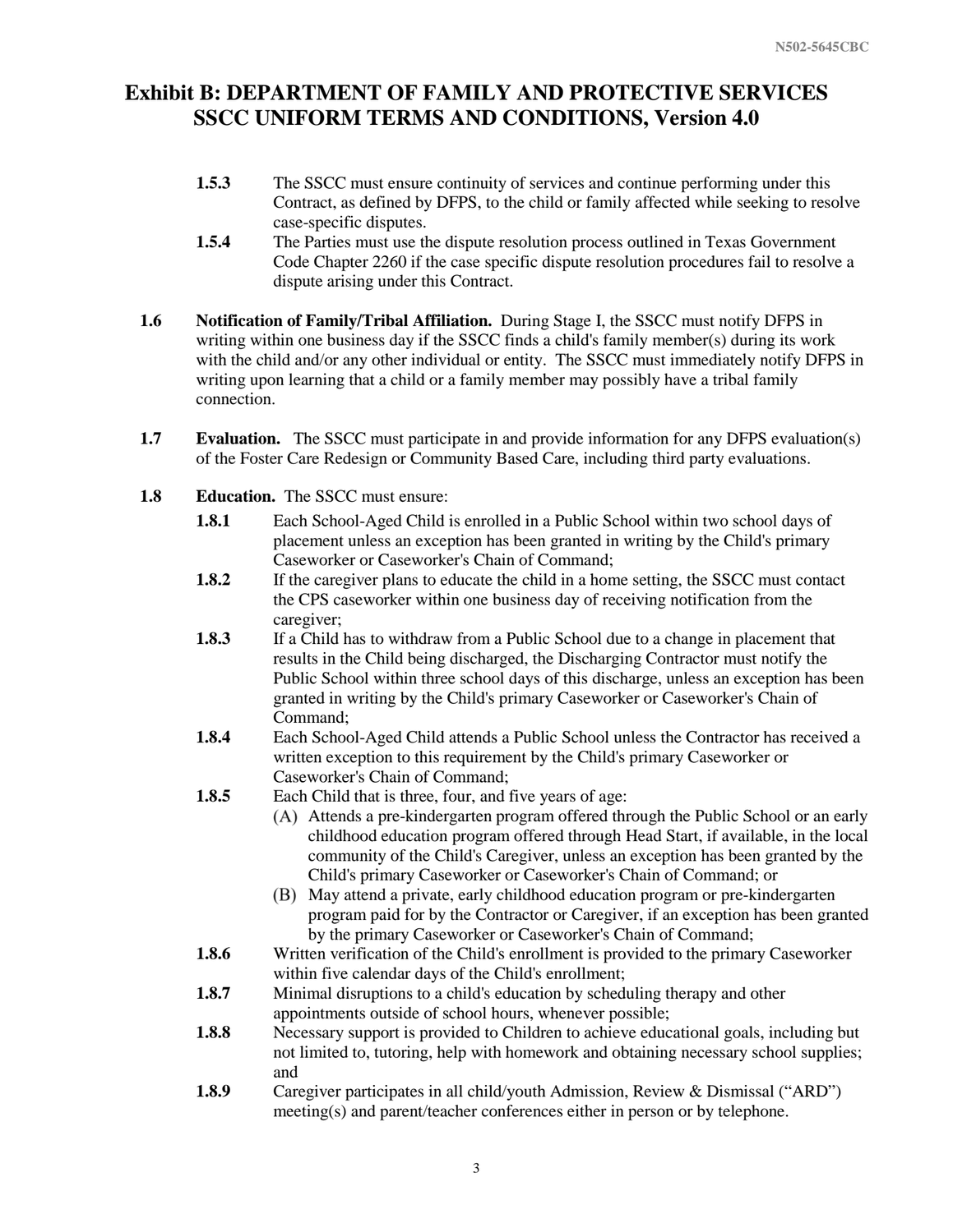**1.8.10** Pursuant to Texas Education Code §29.012, the SSCC must ensure that a school district receives written notice for each instance where a child age 3 or older is placed in a residential facility within the school district rather than a home. The notice must be sent not later than the third calendar day after the date the child is placed in the facility.

#### **1.9 Education Portfolio.**

- **1.9.1** The SSCC must develop, maintain, and update an Education Portfolio for each schoolage child in the SSCC's care. The SSCC must keep the Education Portfolio where the child resides while in paid foster care (Stage I) and substitute care (Stage II). The Education Portfolio must contain the current following educational documents and records:
	- (A) School enrollment documentation: Birth certificate, Social Security number, Immunizations, and withdrawal paperwork from the last school;
	- Special education documentation: ARD team meeting notes, Individual Education Plan (IEP), documents related to Section 504 of the Rehabilitation Act of 1973 regarding reasonable accommodations, Full Individual Evaluations and/or other diagnostic assessments;
	- Report cards, progress reports, and/or IEP progress reports;
	- (D) Transcripts;
	- Standardized test results;
	- Referrals, notices, or correspondences; and
	- (G) School pictures.
- **1.9.2** The SSCC will make the Education Portfolio readily available to DFPS for each school-age child on any visit with the child or otherwise, if requested.
- **1.9.3** The SSCC will ensure and document that the report card and progress reports are discussed with each School-Age child.
- **1.9.4** The SSCC will provide the Child's Education Portfolio to DFPS at the time a School-Age child is discharged from the Contractor's care (Stage I).

### **1.10 Post-Secondary Educational and Vocational Activities.** The SSCC must:

- **1.10.1** Provide or facilitate access to post-secondary education, vocational or technical training, support services and activities, including job readiness, skills training, and internship program opportunities that are required by the Child's Plan of Service and CPS Transition Plan at 14 years of age and include youth with disabilities, ensuring information is developmentally appropriate, so each Child:
	- (A) Has access to appropriate community vocational and technical training programs and volunteer opportunities, including services provided by the local Texas Workforce Solutions offices (if available in the area), Transition Centers (where available), if applicable, vocational rehabilitation services for individuals with disabilities provided by the local Health and Human Services Agency (if available in the area), and post-secondary education programs; and
	- (B) Receives the assistance needed to maximize the benefit of these activities.
- **1.10.2** Guide and assist the Child as needed in accessing and completing documents when required for the State-Paid Tuition Fee Waiver and Education and Training Voucher (ETV) Program.
- **1.11 Driver's License.** The SSCC must: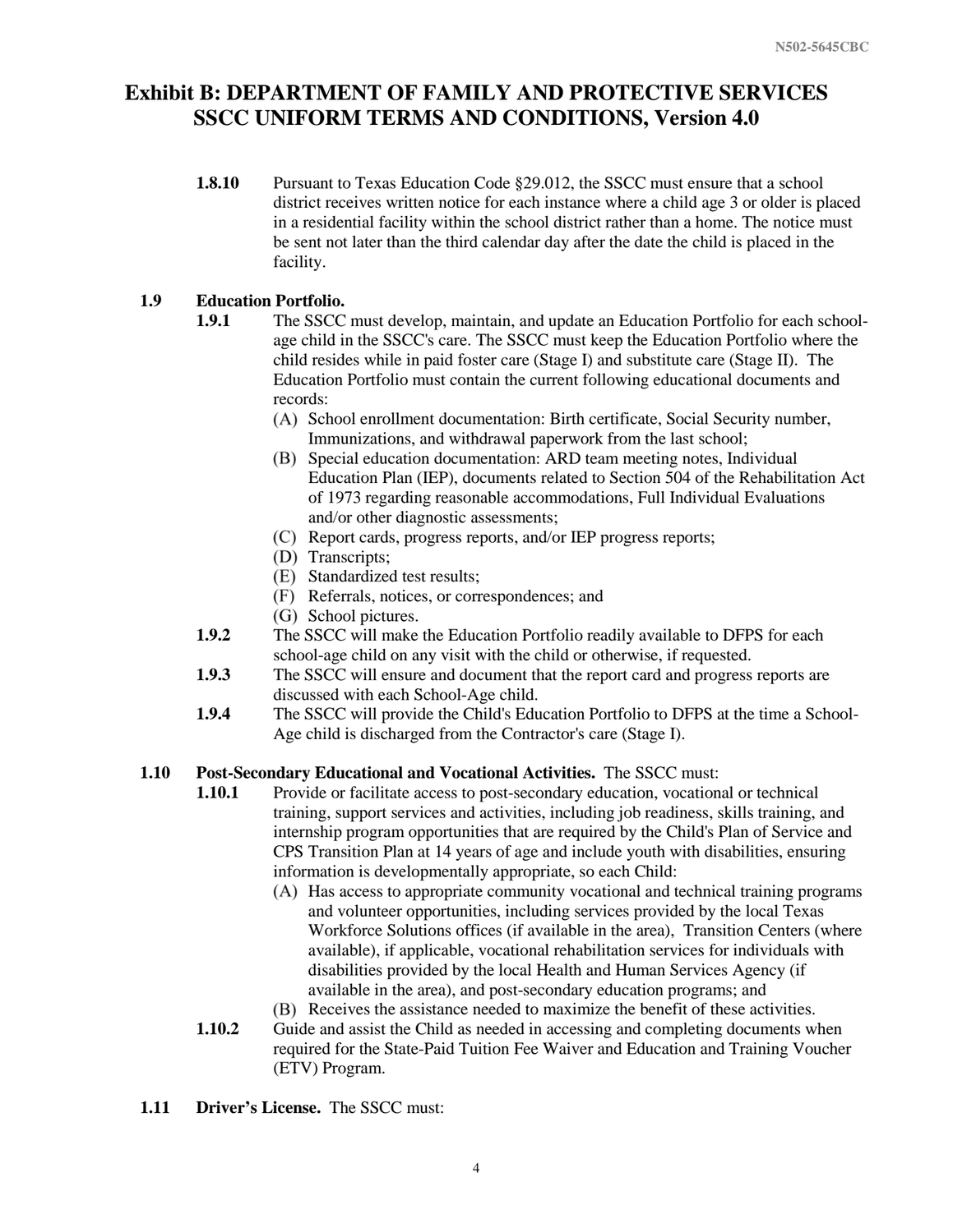- **1.11.1** Ensure that the following are made available to Children to facilitate driver license fee waiver-residency affidavit requirements:
	- A DFPS Foster Youth Driver License Fee Waiver Letter;
	- A Texas Department of Public Safety (DPS) Texas Residency Affidavit (Form DL-5), which is completed and signed by the Child and a Representative;
	- For Children under age 18, a Representative to accompany the Child to the DPS driver license office to provide acceptable proof of residency; and
	- Inform Children who have applied for a driver license of the need to notify DPS of a new address change within 30 days of a change in placement.
- **1.12 Early Childhood Intervention (ECI) Program.** The SSCC must, for each Child who is younger than three years of age:
	- **1.12.1** Provide, in compliance with the Texas Education Code §29.012, written notice to the local ECI program not later than the third calendar day after the date a Child is placed in a residential Facility. For this written notice, the Contractor should reference the Texas Education Code §29.012 and include the following minimum information:
		- (A) Name and date of birth of Child;
		- (B) Name of caregiver (kinship or foster), CPA or GRO (if applicable);
		- Address of location where child resides; and
		- (D) Contact information for the caregiver or representative of the CPA or GRO (if applicable) who is submitting such notice.
	- **1.12.2** Notify the primary Caseworker and Primary Care Physician (PCP) if the Contractor has a concern regarding the physical or mental development of a Child under the age of three;
	- **1.12.3** Ensure that a referral to ECI is made if the primary Caseworker or PCP has determined a referral is necessary;
	- **1.12.4** Facilitate the continuation of ECI services to each Child who was receiving ECI services prior to placement;
	- **1.12.5** Ensure the Caregiver fully participates in the Child's ECI evaluation and process for developing an Individualized Family Service Plan (IFSP) for ECI services;
	- **1.12.6** Ensure the Caregiver performs the following duties related to the Child's participation in the ECI Program:
		- To the extent the Caregiver consents to the Child's recommended and additional ECI Program services, the Caregiver fully participates in and supports such services;
		- (B) To the extent the Caregiver declines to consent to any of the Child's recommended and additional ECI Program services, the SSCC must immediately submit a detailed written report to the Caseworker explaining why such declined services are not in the best interest of the Child (Stage I).
		- To the extent the Caregiver disagrees or has a concern with any matter related to the identification, evaluation, placement, or provision of ECI services, the Caregiver may exercise the Caregiver's rights under the ECI program of the Texas Health and Human Services Commission, which can be found at: [https://hhs.texas.gov/services/disability/early-childhood-intervention](https://hhs.texas.gov/services/disability/early-childhood-intervention-services/eci-how-file-a-complaint)[services/eci-how-file-a-complaint;](https://hhs.texas.gov/services/disability/early-childhood-intervention-services/eci-how-file-a-complaint) and
		- (D) Ensure the Caregiver provides written consent for:
			- 1) The Child's ECI information to be entered into the Child's Health Passport; and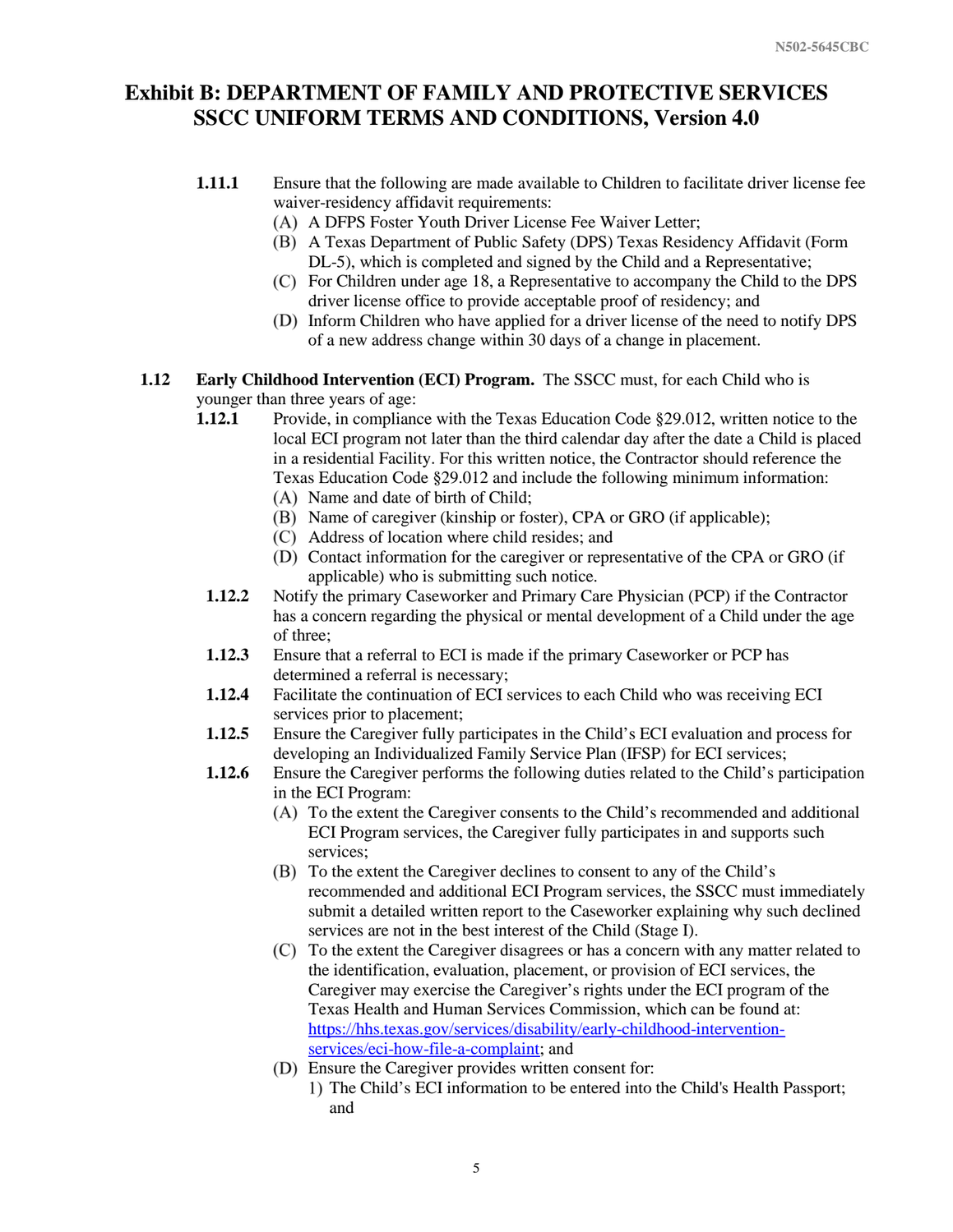The Child's primary Caseworker and Caseworker's Chain of Command to directly access ECI records from the ECI program if necessary.

### **1.13 Approval for Travel and Visits.**

- **1.13.1** SSCC will develop and maintain a written policy regarding overnight travel and overnight visits. When the SSCC desires to take a child outside of the state or country, the SSCC will follow DFPS policies and procedures including the completion of the Caregiver Declaration Regarding Out-of-Country Travel (Form 2069). See DFPS Policy [6474](http://www.dfps.state.tx.us/handbooks/CPS/Files/CPS_pg_6400.asp#CPS_6474) When a Child Travels Outside of the U.S.
- **1.13.2** Written approval for travel and visits is not required when:
	- (A) The primary Caseworker arranges for the child to visit with members of the child's family; or
	- The primary Caseworker authorizes the child to travel in specified circumstances (usually routine trips or visits).
- **1.13.3** The Contractor shall provide or arrange all travel to ensure the Child's access to:
	- (A) Behavioral Health, Medical, Dental, Vision, and Pharmacy services;
		- Recreational, educational and after-school activities, sibling visits, family visits, court hearings, Preparation for Adult Living (PAL) activities, Aging-Out Seminars, Youth Leadership Council activities, Permanency Planning Meetings, local Texas Workforce Solutions offices, Transition Centers (if available in the area); and
		- Any other services necessary to fulfill the orders of a court or the tasks on a Child's Plan of Service.

### **1.14 Discipline and Crisis Management.**

- **1.14.1 Discipline.** The SSCC must develop and implement discipline policies consistent with the Texas Administrative Code (TAC) (*see* [26 TAC, Chapters 743-750\)](https://texreg.sos.state.tx.us/public/readtac$ext.ViewTAC?tac_view=3&ti=26&pt=1) and HHSC Minimum Standards.
- **1.14.2 De-Escalation and Crisis Management.** The SSCC must develop and implement Emergency Behavior Intervention policies consistent with the TAC (*see* [26 TAC,](https://texreg.sos.state.tx.us/public/readtac$ext.ViewTAC?tac_view=3&ti=26&pt=1)  [Chapters 743-750\)](https://texreg.sos.state.tx.us/public/readtac$ext.ViewTAC?tac_view=3&ti=26&pt=1) and HHSC Minimum Standards.
- **1.15 Voluntary Extended Foster Care or Return to Foster Care.** The SSCC will offer assistance to the youth in maintaining documentation such as school transcripts or pay stubs to demonstrate that any such young adult 18 to 22 years of age is qualified to remain in Extended Foster Care or Return to Care. The SSCC will notify DFPS if a young adult no longer meets eligibility criteria for Extended Foster Care or Return to Care (Stage I). The SSCC will assist the young adult in completion of the Voluntary Extended Foster Care Agreement, Form 2540, during the following time periods:
	- **1.15.1** Within the thirty (30) days preceding the young adult's 18th birthday, when possible; or
	- **1.15.2** When this is not possible, no later than the 30th day after the youth's 18th birthday.

### **1.16 Basic Living and Social Skills.** The Contractor must ensure for all Children that Caregivers:

- **1.16.1** Teach Basic Life Skills and Social Skills;
- **1.16.2** Maximize opportunities for learning through the use of Basic Life Skills Activities;
- **1.16.3** Provide access to Experiential Life Skills Activities provided by community resources;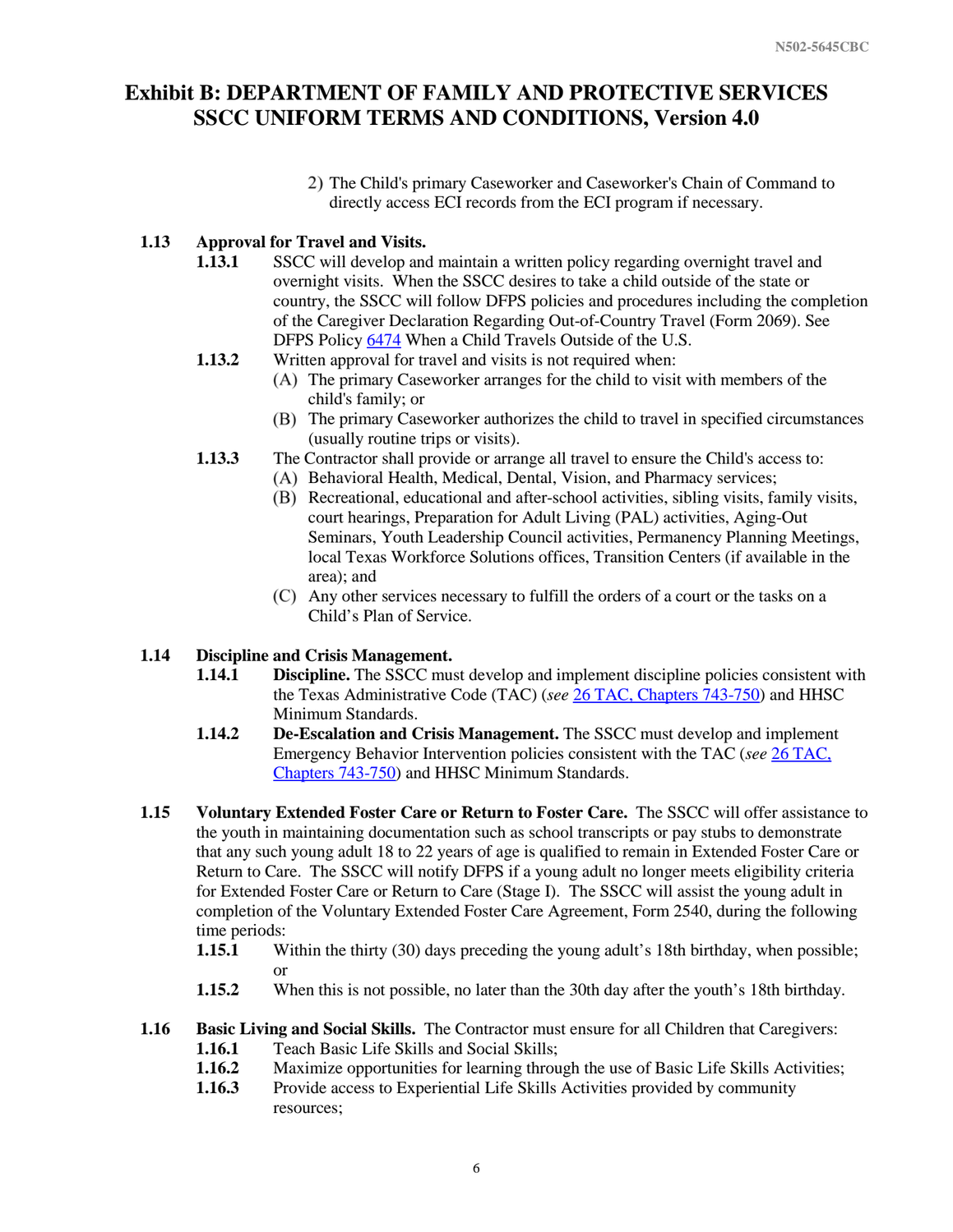- **1.16.4** Promote the ability to appropriately care for themselves and function in the community;
- **1.16.5** Assist Children ages 14 or older who have a source of income to establish a savings plan and, if available, a savings account to manage independently;
- **1.16.6** Provide or assist Children ages 18 up to 22 years of age who have a source of income to obtain a savings or checking account with a Financial Institution in accordance with Texas Finance Code §201.101; and
- **1.16.7** Provide access to age-appropriate Normalcy activities which are suitable for the Child's level of maturity and age including activities not listed in the Child's Service Plan. Contractors must train Caregivers and use a "Reasonable and Prudent Parent Standard" to decide whether a Child may participate in an unsupervised activity. Activities can include, but are not limited to:
	- Participating in academic and non-academic extracurricular activities within the Child's school;
	- Allowing the Child to visit with friends or attend regular social and recreational events;
	- Support a Child's employment efforts; and
	- (D) Participating in other activities agreed upon by the Caregiver and the Child, without the need to seek initial approval from the Department.
- **1.17 National Youth in Transition Database (NYTD).** Contractor must ensure that it or its direct service providers support the necessary activities, including on-going computer access for Children or Young Adults selected during a certain reporting periods (October 1 to March 31 or April 1 to September 30) to take the NYTD survey at age 17, 19 or 21. Contractor must ensure that it or its provider network:
	- **1.17.1** Maintains contact with regional PAL Staff to determine if a Child has been selected to take the survey. PAL Staff contact information can be found on the Texas Youth Connection website at: **[www.texasyouthconnection.org](http://www.texasyouthconnection.org/)**;
	- **1.17.2** Ensure the youth register with NYTD on the Texas Youth Connection website at: **[www.texasyouthconnection.org](http://www.texasyouthconnection.org/)**;
	- **1.17.3** Ensure that the youth maintain an email address to receive NYTD updates;
	- **1.17.4** Ensure that the youth enter NYTD contact updates to the Texas Youth Connection website at: **[www.texasyouthconnection.org](http://www.texasyouthconnection.org/)**; and
	- **1.17.5** Ensure that the youth complete the NYTD survey within the required timeframe as specified on the Texas Youth Connection website at: **[www.texasyouthconnection.org.](http://www.texasyouthconnection.org/)**

### **2. Fiscal Provisions.**

- **2.1 Funds Availability**. This Contract depends upon the availability and receipt of state or federal funds. If funds for this Contract become unavailable during any budget period, DFPS may immediately terminate or reduce the amount of this Contract at the discretion of the Department. In the event of cancellation or termination under this Section, DFPS have no liability for any damages or losses caused or associated with such termination or cancellation.
- **2.2 Payments.** The SSCC must seek payment or adjustment to payments in accordance with the time limit specified in [45 CFR 95.1](http://frwebgate.access.gpo.gov/cgi-bin/get-cfr.cgi?TITLE=45&PART=95&SECTION=1&YEAR=2000&TYPE=TEXT) (Code of Federal Regulations). This subpart establishes a twoyear (eight quarter) time limit for a State to claim Federal financial participation in expenditures under State plans approved under Title IV-B, Title IV-E, and Temporary Assistance for Needy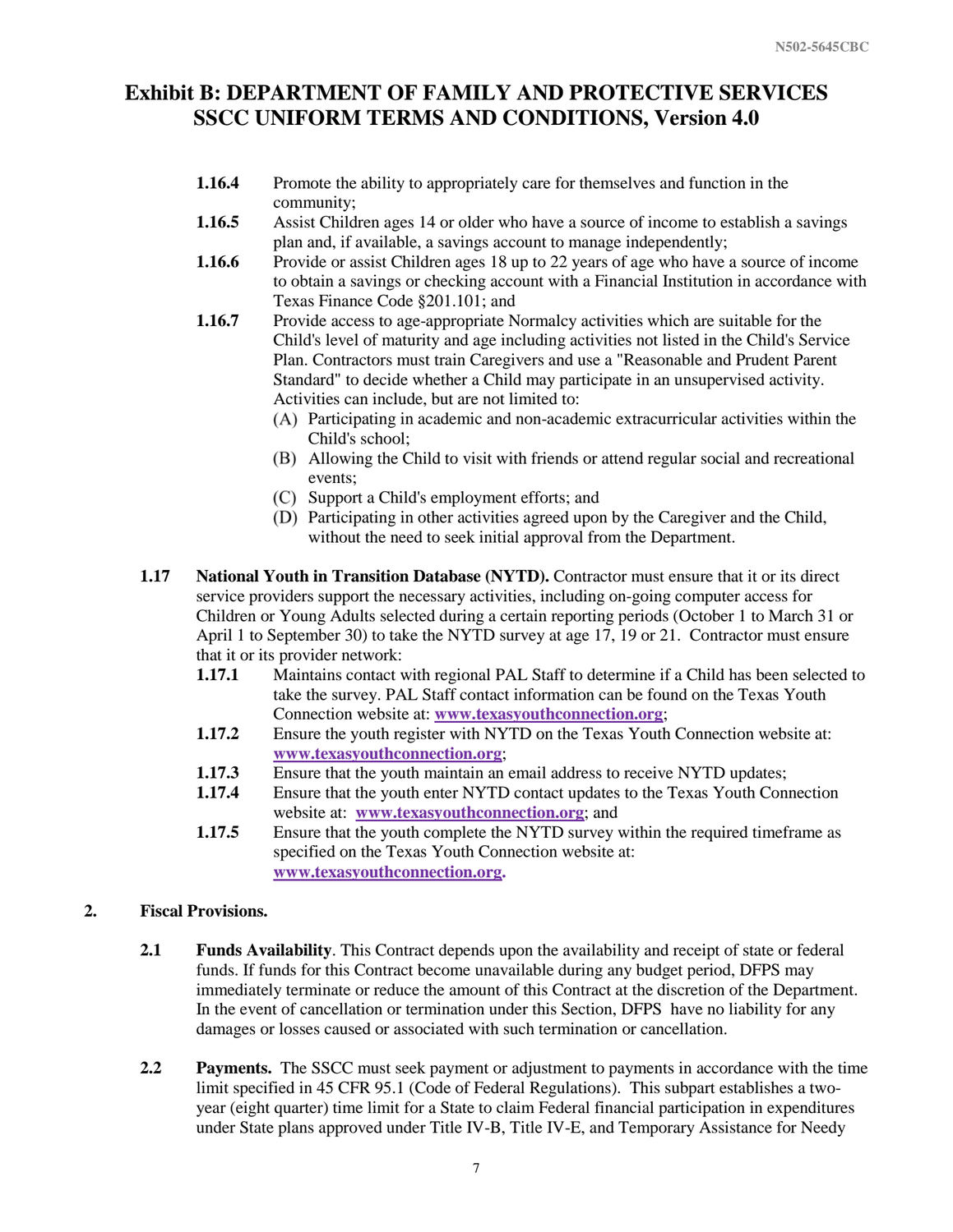Families (TANF). Any invoice or amended invoice, which is submitted to DFPS later than seven quarters after the end of the quarter in which the expense is incurred, will not be processed unless DFPS determines that submission for payment of the invoice to the federal government can be completed in a proper and timely fashion.

- **2.3 Debt to State and Corporate Status.** Pursuant to Tex. Gov. Code § 403.055, the Department will not approve and the Texas Comptroller will not issue payment for non-Title IV-E funds if Contractor is indebted to the State for any reason, including a tax delinquency. If a corporation, Contractor certifies by execution of this Contract that it is current and will remain current in its payment of franchise taxes to the State of Texas or that it is exempt from payment of franchise taxes under Texas law (Tex. Tax Code §§ 171.001 et seq.). If Contractor's tax payments become delinquent during the Contract term, all or part of the non-Title IV-E payments under this Contract may be withheld until all delinquent State taxes are paid in full. If a payment law prohibits the Texas Comptroller from making a payment, Contractor acknowledges that DFPS payments under the Contract will be applied toward eliminating the debt or delinquency. This requirement applies to any debt or delinquency, regardless of when it arises.
- **2.4 Use of Funds.** Contractor will expend funds provided under this Contract only for the provision of approved services and for reasonable and allowable expenses directly related to those services.
- **2.5 Use for Match Prohibited.** Contractor cannot use funds provided under this Contract for matching purposes in securing other funding without the written approval of DFPS.
- **2.6 Program Income.** Income directly generated from funds provided under this Contract or earned only as a result of such funds constitutes Program Income. Unless otherwise required under the Program, Contractor must use the addition alternative, as provided in 45 CFR 75.307 for the use of Project income to further the Program, and Contractor must spend the Program Income on the Project. Contractor will identify and report this income in accordance with the Contract and applicable law. Contractor must refund program income not expended in the term in which it is earned to DFPS. The Department may base future funding levels, in part, upon Contractor's proficiency in identifying, billing, collecting, and reporting Program Income, and in using it for the purposes and under the conditions specified in this Contract.
- **2.7 Nonsupplanting.** Contractor cannot use funds from this Contract to supplant, replace, or substitute for existing funding from other sources, but must use funds from this Contract to supplement existing state or local funds currently available. Contractor must make a good faith effort to maintain its current level of support. Contractor may be required to submit documentation substantiating that a reduction in state or local funding, if any, resulted for reasons other than receipt or expected receipt of funding under this Contract.
- **2.8 No debt Against the State.** The Contract will not be construed as creating any debt by or on behalf of the State of Texas.
- **2.9 Recapture of Funds.** DFPS may withhold all or part of any payments to Contractor to offset previous overpayments to Contractor. Overpayments, as used in this Section, include payments (i) made by DFPS that exceed the maximum allowable rates; (ii) that are not allowed under applicable laws, rules, or regulations; or (iii) that are otherwise inconsistent with this Contract, including any unapproved expenditures. Contractor agrees that it will be liable to DFPS for repayment of any costs disallowed pursuant to financial and compliance audit(s) of funds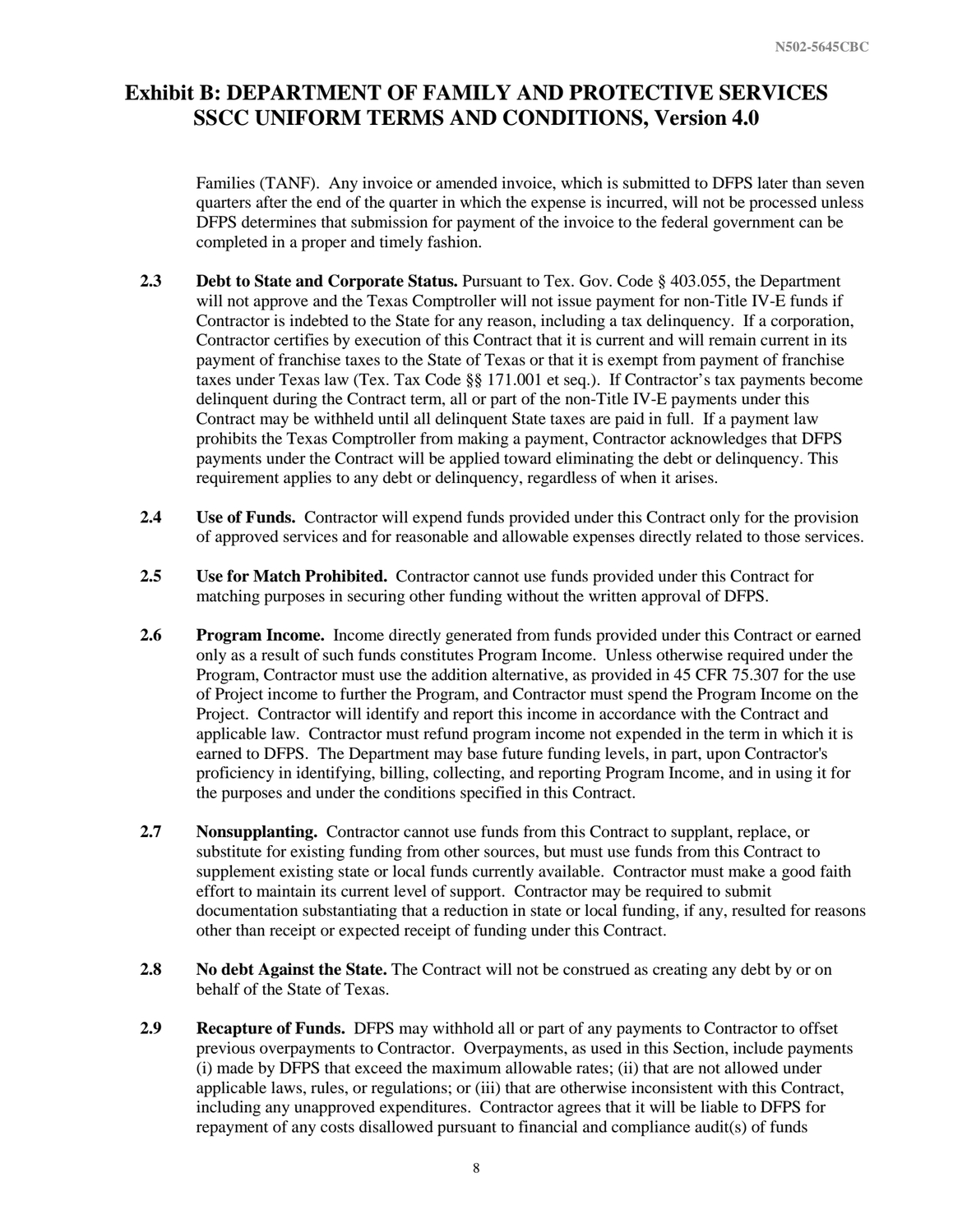received under this Contract. Contractor further understands and agrees that reimbursement of such disallowed costs will be paid by Contractor from funds which were not provided or otherwise made available under this Contract.

- **2.10 Allowable Costs.** DFPS will reimburse allowable costs incurred in performing services under this Contract that are sufficiently documented and in accordance with the Federal Regulations set forth in 45 CFR 75 and the State of Texas Uniform Grant Management Standards (UGMS). DFPS will determine whether costs submitted by Contractor are allowable and eligible for reimbursement. If DFPS has paid funds for unallowable or ineligible costs, DFPS will notify Contractor in writing, and Contractor will return the funds to the Department within thirty (30) calendar days of receipt of the written notice. At its sole discretion, DFPS may withhold or take repayment (recoup) from funds available under this Contract in amounts necessary to fulfill Contractor's repayment obligations.
- **2.11 Independent Single or Program-Specific Audit**. If Contractor, within Contractor's fiscal year, expends a total amount of at least seven hundred fifty thousand dollars (\$750,000.00) in federal funds, Contractor must have a single audit or program-specific audit in accordance with 45 CFR 75, Subpart F. If Grantee, within Grantee's fiscal year, expends a total amount of at least \$750,000.00 in state funds awarded, Grantee must have a single audit or program-specific audit in accordance with UGMS, State of Texas Single Audit Circular. For-profit Contractors whose expenditures meet or exceed the federal or state expenditure thresholds, must follow the guidelines in 45 CFR 75 or UGMS, as applicable, for their program-specific audits. The HHSC Office of Inspector General (OIG) will notify Contractor to complete the Single Audit Status Registration Form. If Contractor fails to complete the Single Audit Status Form within thirty (30) calendar days after notification by OIG to do so, Contractor will be subject to DFPS sanctions and remedies for non-compliance with this Contract. The audit must be conducted by an independent certified public accountant and in accordance with applicable Federal regulations (formerly OMB Circulars), Government Auditing Standards, and UGMS. Grantee will procure audit services in compliance with this section, state procurement procedures, as well as with the provisions of UGMS.
- **2.12 Submission of Audit.** Within thirty (30) calendar days of receipt of the audit reports required by the Independent Single or Program-Specific Audit section, Grantee will submit one copy to DFPS and one copy to the HHSC OIG, at the following addresses:

Health and Human Services Commission Office of Inspector General Compliance/Audit, Mail Code 1326 P.O. Box 85200 Austin, Texas 78708-5200

If Contractor fails to submit the audit report as required by the Independent Single or Program-Specific Audit section within thirty (30) calendar days of receipt by Contractor, Contractor will be subject to the DFPS sanctions and remedies for non-compliance with this Contract.

**2.14 Compliance with Audit or Inspection Findings.** Contractor will implement all corrections necessary to address any finding of noncompliance with any law, regulation, audit requirement, accounting principle, or deficiency identified in any audit of this Contract. Any such correction will be at Contractor's or Subcontractor's sole expense. Whether Contractor's action corrects any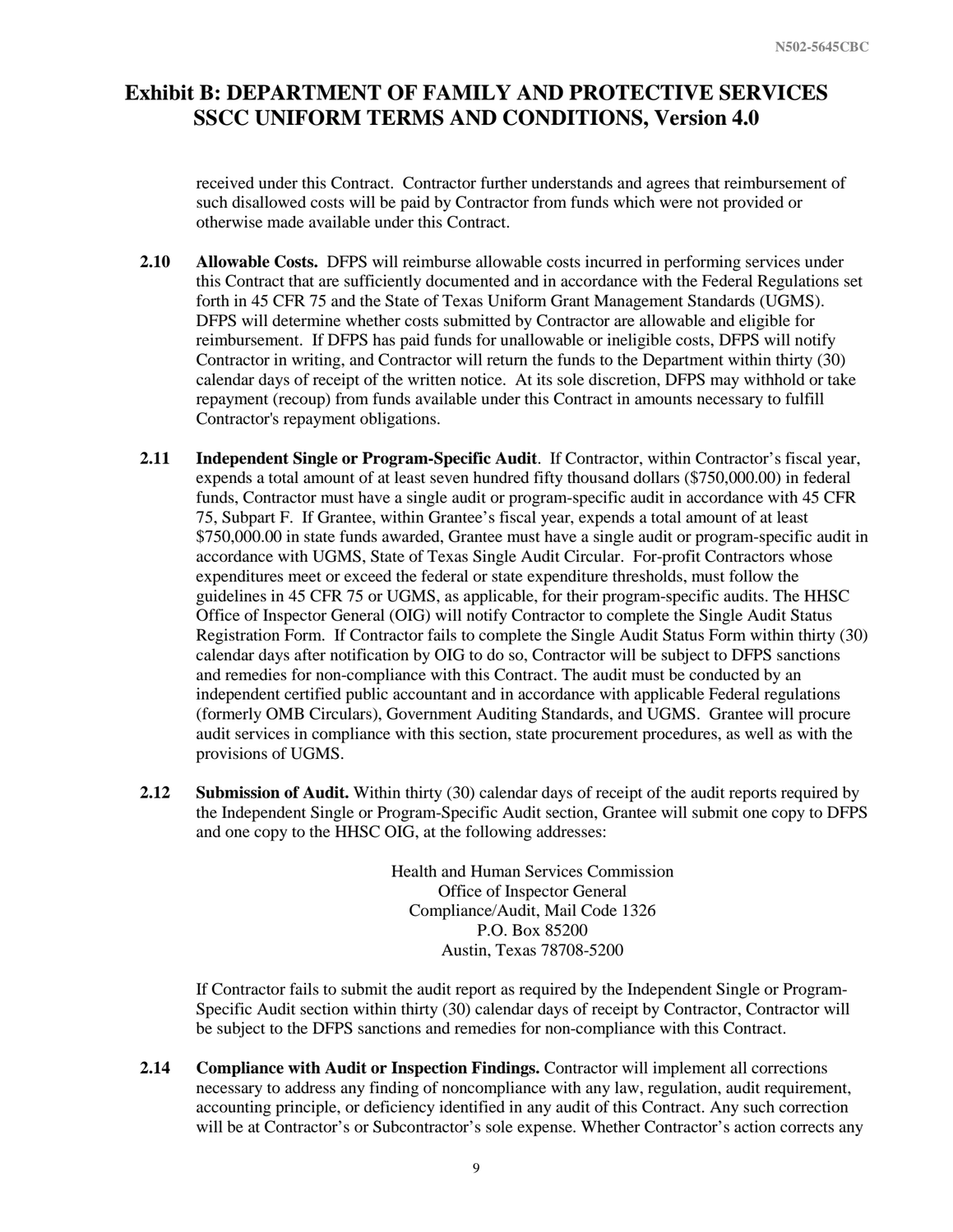noncompliance will be solely the decision of DFPS. Contractor must provide, at DFPS' request, a copy of those portions of Contractor's and its Subcontractor's internal audit reports relating to this Contract.

#### **3. Contractor Responsibilities.**

#### **3.1 Legal and Regulatory Requirements.**

- **3.1.1** DFPS is accountable for meeting federal funding requirements outlined in the Temporary Assistance for Needy Families (TANF) program and in Titles IV-B and IV-E of the Social Security Act. The SSCC must follow all applicable state and federal child welfare laws and regulations when providing the services outlined in this Contract. Information about applicable state and federal child welfare laws and regulations may be found at:
	- (A) Title IV-B Child Welfare Policy Manual: [http://www.acf.hhs.gov/cwpm/programs/cb/laws\\_policies/laws/cwpm/index.jsp](http://www.acf.hhs.gov/cwpm/programs/cb/laws_policies/laws/cwpm/index.jsp)
	- (B) CAPTA: <https://www.acf.hhs.gov/cb/resource/capta-state-grants>
	- (C) Compilation of Titles IV- B, IV- E and Related Sections of the Social Security Act: <https://www.acf.hhs.gov/cb/resource/compilation-of-social-security-act>
	- (D) Temporary Assistance for Needy Families: **https://www.acf.hhs.gov/ofa/programs/tanf**
	- DFPS State Plan for IV-B and IV-E: [http://www.dfps.state.tx.us/About\\_DFPS/reports.asp](http://www.dfps.state.tx.us/About_DFPS/reports.asp)
	- **Prompt Payment.** The SSCC must comply with the Texas Comptroller of Public Accounts prompt payment requirements. Information about these requirements may be accessed by visiting: <https://fmx.cpa.state.tx.us/fm/payment/vendorinfo.php>
	- **3.1.2 Funding Restrictions.** The SSCC may not use funds received from DFPS to replace any other federal, state, or local source of funds awarded under any other contract.
	- **3.1.3 Non-Denial of Services.** A client referred to the SSCC by DFPS cannot be denied or experience a delay in services based on a failure to pay fees or contribute to the cost of any service.
	- **3.1.4 Medicaid for Purchase of Service Clients.**
		- (A) Individuals referred by DFPS and served through the SSCC may be Medicaid (Traditional or Managed Care) eligible. The SSCC must have a process to verify the Medicaid eligibility of the individual served, initially and on an on-going basis. This process should include requesting a copy of the Medicaid card at the first encounter and periodic verifications of eligibility, as well as being informed and following the process for service providers based on the individual's Medicaid plan.
		- DFPS funding allocated for the SSCC cannot be used for Medicaid eligible services for Medicaid eligible clients except as stated in this Section. The SSCC must use Medicaid (Traditional or Managed Care) as the source of payment for eligible individuals when Medicaid reimburses for the identified service. If the SSCC chooses not to utilize Medicaid for any Medicaid eligible individual, then the SSCC cannot bill DFPS for the service.
		- The SSCC must keep documentation of proof of Medicaid and results of Medicaid and Managed Care verification and claims in the client file.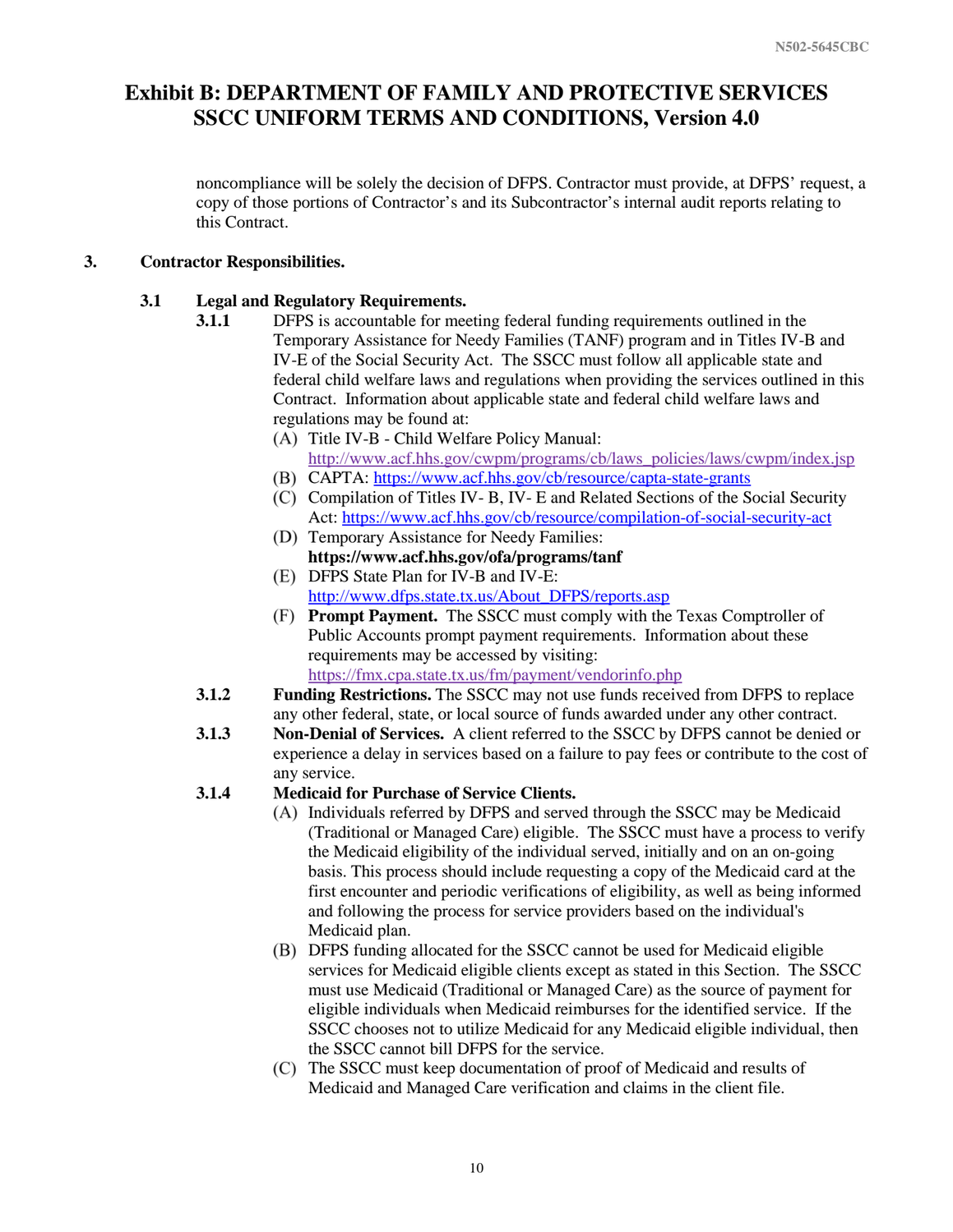- SSCC's failure to appropriately bill Medicaid for an eligible service will result in the SSCC needing to reimburse DFPS for any payments made by DFPS for those services.
- The SSCC must accept Medicaid or Medicaid Managed Care compensation as payment in full for covered services. The SSCC must not bill DFPS until the Medicaid claim is finalized. If the SSCC bills DFPS for services which are Medicaid eligible and for which the SSCC actually receives payment from Medicaid, the SSCC must reimburse DFPS for the payment, plus interest. Interest on such overpayment amount will be calculated from the date of receipt of DFPS funds by the SSCC of the overcharged amount until the date of payment to HHSC, and will be calculated at the Department of Treasury's Median Rate (resulting from the Treasury's auction of 13-week bills) for the week in which liability is assessed, but in no event will exceed the highest lawful rate of interest.
- If Medicaid refuses to pay for a service, except when due to an SSCC error or failure to take appropriate and timely action to include appeals, payment will be made through the Contract with proof of denial from Medicaid.

#### **3.1.5 Private Insurance (Stages II and III).**

- $(A)$  The SSCC may ask those individuals referred to the SSCC if they are covered by private insurance and request that they utilize their private insurance. If in agreement, the SSCC will request the client file claims through their insurance for services (excluding paid foster care and Preparation for Adult Living Services). Note: Medicaid requires that existing insurance be used first for all eligible clients (excluding children receiving Foster Care Medicaid). Medicaid will pay what the private insurance does not cover up to the Medicaid fee. If the client refuses to file a claim, then Medicaid will deny the claim and it will be a billable claim against the Contract with the proper documentation.
- (B) The SSCC may claim reimbursement through the contract allocation for deductibles and/or insurance co-payments for allowable private insurance claims not otherwise paid by the client, so long as such a payment is permitted by federal TANF and Titles IV-B and IV-E regulations and documentation is maintained to support this claim.
- If the client has insurance and chooses to file a claim, the SSCC may choose to accept and require its service providers to accept the final insurance compensation as payment in full for covered services.
- If the client has insurance but the insurance carrier refuses to pay or fully pay for an otherwise allowable service, the client should be assisted and encouraged to appeal. Claims should be made through the contract allotment after the denial has been appealed and with proof of denial from the insurance company, when the client follows through with the appeal. When the client does not appeal, documentation of the contractor's efforts to assist and the client's failure to act should be documented.
- The SSCC must keep documentation of the explanation of benefits for each insurance claim charged to the contract in the client file. The SSCC must not bill DFPS until the insurance claim is finalized. If the SSCC bills DFPS for services which are covered by private insurance and for which the SSCC actually receives payment from the insurance carrier, the SSCC will reimburse DFPS for the payment, plus interest. Interest on such overpayment amount will be calculated from the date of receipt of DFPS funds by the SSCC of the overcharged amount until the date of payment to DFPS, and will be calculated at the Department of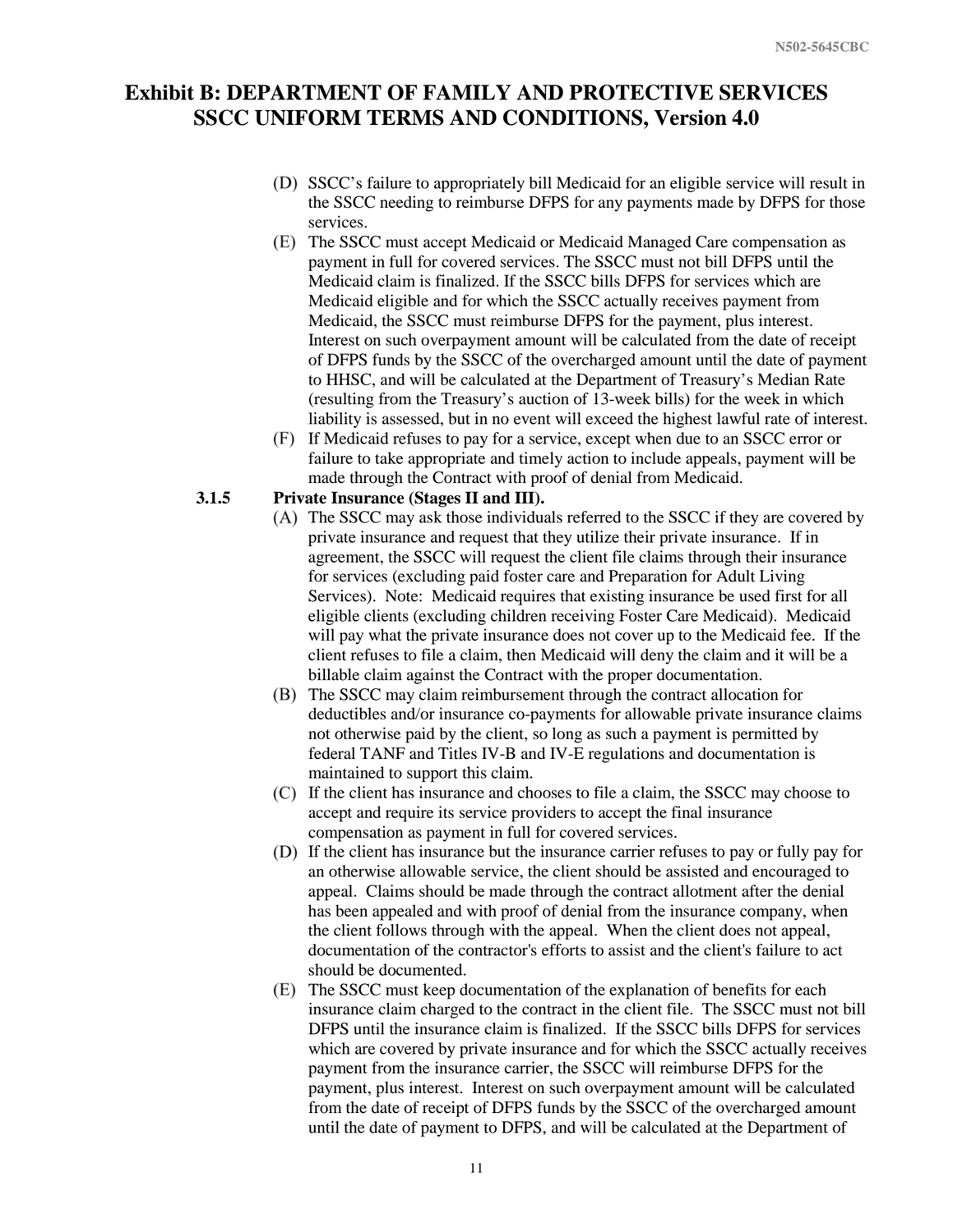Treasury's Median Rate (resulting from the Treasury's auction of 13-week bills) for the week in which liability is assessed, but in no event will exceed the highest lawful rate of interest.

#### **3.1.6 Sliding Fee Scale / Service Co-Payments (Stages II and III).**

- (A) The SSCC may use a sliding fee scale or otherwise allow individuals DFPS has referred to the SSCC for purchased services (services to families) to be responsible in part for paying fees for purchased service (with the exception of services offered as a part of Preparation for Adult Living).
- DFPS must approve the SSCC's plan for using a sliding fee scale or co-payments prior to implementation.
- The SSCC must make efforts to collect fees and/or co-payments at the point of service; however, the client's failure to pay must not result in denial of services.
- **3.1.7 Reimbursement for Vandalism or Damage.** DFPS will not reimburse the SSCC for vandalism or damage caused by deliberate acts of destruction by any individual referred to the SSCC by DFPS.

#### **3.1.8 General Requirements for All Payments to SSCC.**

- $(A)$  The SSCC must submit bills for purchased services (excluding foster care) in an accurate and timely manner within 15 days of the month following the month of service.
- All payments will be made to the SSCC after deducting any known previous overpayment made by DFPS, plus interest. Interest on such overpayment amount will be calculated from the date of receipt of DFPS funds by the SSCC of the overcharged amount until the date of payment to DFPS, and will be calculated at the Department of Treasury's Median Rate (resulting from the Treasury's auction of 13-week bills) for the week in which liability is assessed, but in no event to exceed the highest lawful rate of interest.
- The SSCC will reconcile all claims prior to the most current eight quarters. The SSCC will seek payment or adjustment to payments in accordance with the time limit specified in 45 CFR 95.1. This subsection establishes a two-year (eight quarter) time limit for a State to claim Federal financial participation in expenditures under State plans approved under titles IV-B, IV-E and TANF. Any claim or amended claim, which is submitted to DFPS later than seven quarters after the end of the quarter of the expense, will not be processed unless DFPS determines that submission of payment of the claim to the federal government can be processed in a proper and timely fashion.

### **3.1.9 General Fiscal Requirements.**

- (A) The SSCC will file appropriate and applicable forms to the Internal Revenue Service and will provide a copy to DFPS upon request.
- (B) The SSCC will submit quarterly financial statements prepared following an accrual basis.
- (C) The SSCC must maintain all financial and statistical information using the accrual method of accounting in accordance with 40 TAC 700.1753.
- (D) The SSCC will treat its operation under this contract separately in financial statements to facilitate monitoring and to track the financial performance of the SSCC.
- **3.2 Required Programmatic Record Keeping.** The SSCC must ensure compliance with all record keeping requirements stated in this Contract as well as HHSC Residential Child Care Minimum Standards and the Texas State Records Retention Schedule. The SSCC must ensure that any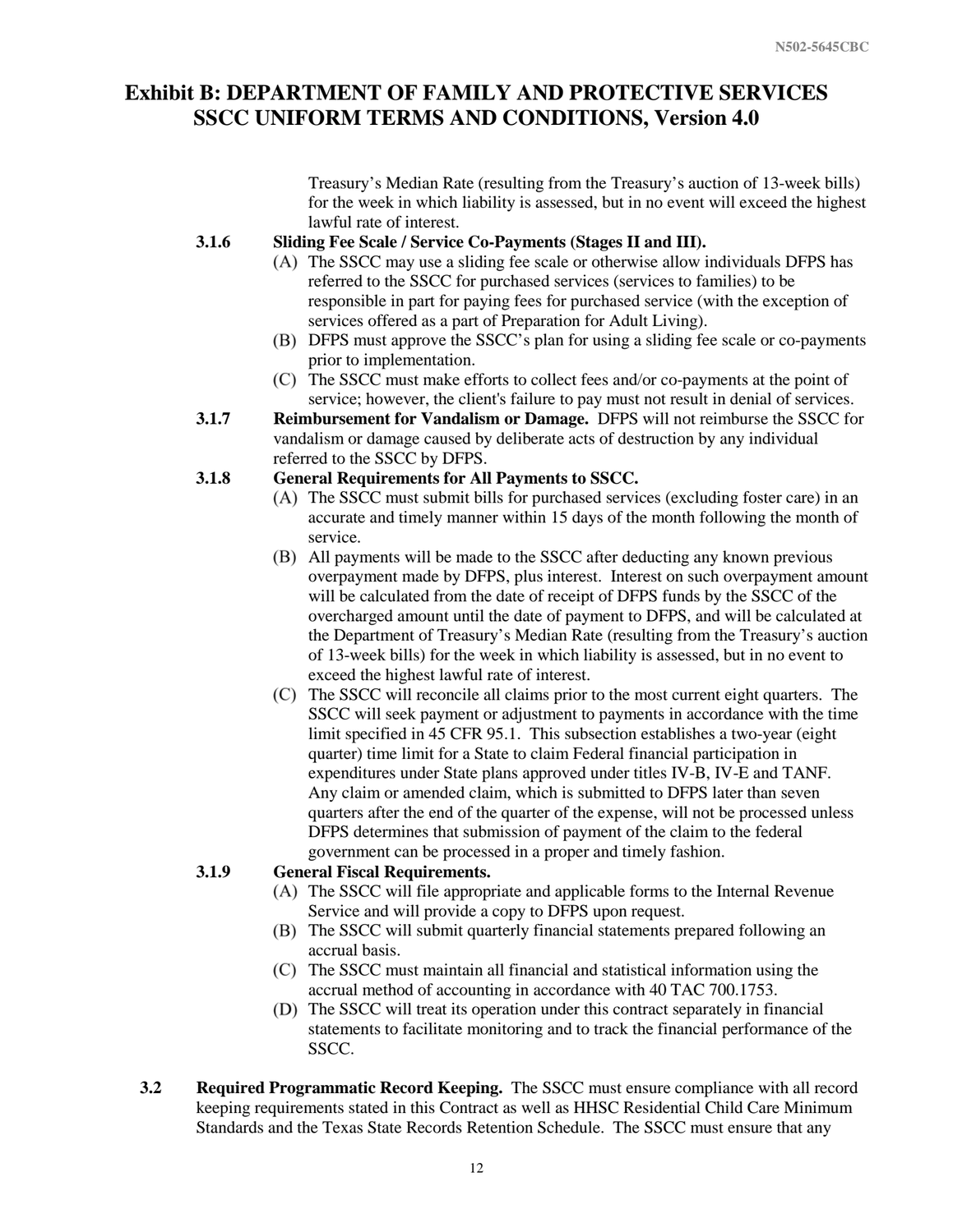records maintained in proprietary systems are able to be provided to DFPS, upon Contract expiration or termination and at no additional cost, in a format that is usable to DFPS or a subsequent Contractor. At a minimum, proprietary system files must be able to be provided to DFPS in a .csv format. The SSCC agrees to work with DFPS on the transfer of all DFPS program files when needed. For information about the Texas State Records Retention Schedule, please visit: **<http://www.tsl.state.tx.us/slrm/recordspubs/rrs4.html>**

The SSCC must maintain documentation to support performance measures to allow for testing the validity of the results reported. The SSCC must have policies and procedures for ensuring the development and sharing of accurate and useful client reports. At a minimum, the following will be required:

- **3.2.1 Maintenance of Individual Child (Stages I, II, III) and Family/Client (Stages II-III) Case Files.** Files must include all assessments, evaluations, service plans, and monthly and closing summaries for services provided in Stages I-III.
- **3.2.2 Referral Tracking System (Stages I-III).** The SSCC must develop and maintain a tracking system to record and document DFPS' referral of children and families for services to the SSCC, including date of referral and when services were initiated.
- **3.2.3 Provider Personnel Files.** The SSCC must maintain and ensure subcontractors maintain personnel files that include, but are not limited to, the following information:
	- $(A)$  Copy of current professional license $(s)$ , as applicable
	- Verification of Medicaid provider number, as applicable
	- Copy of completed Forms 2970c and 2971c or other applicable form as identified by DFPS
	- (D) Copy of Background Check Results

### **3.3 Foster Care Reimbursement Requirements.**

- **3.3.1** DFPS will reimburse the SSCC for the calendar day of placement, but not for the calendar day of discharge.
- **3.3.2** DFPS will provide the SSCC notice in writing of any change that affects payments to the SSCC, unless court ordered or there is immediate risk to safety. DFPS must provide notice to the SSCC within two (2) business days of any change in a child's eligibility. DFPS will pay the SSCC for days of care provided up until the time DFPS notifies the SSCC of a change, even if a child's eligibility ended prior to notification.
- **3.3.3** DFPS will reimburse the SSCC for up to 14 days of foster care in the following circumstances:
	- Psychiatric hospitalization;
	- (B) Medical facility hospitalization;
	- (C) Runaway;
	- (D) Unauthorized placement;
	- Temporary placement/visit in own home;
	- Locked facility, jail, juvenile detention center; or
	- (G) Short-term substance abuse placement.
	- Under the above-referenced circumstances, DFPS will reimburse the SSCC for days of foster care on behalf of a child who is no longer in that provider's care, in order to reserve space for the child's anticipated return to the same placement at a date in the near future. The maximum duration of continued payments to the provider during a child's absence is subject to the limitations set forth in this section. Payments to the SSCC for foster care during a child's absence will only be made if each of the following conditions are met: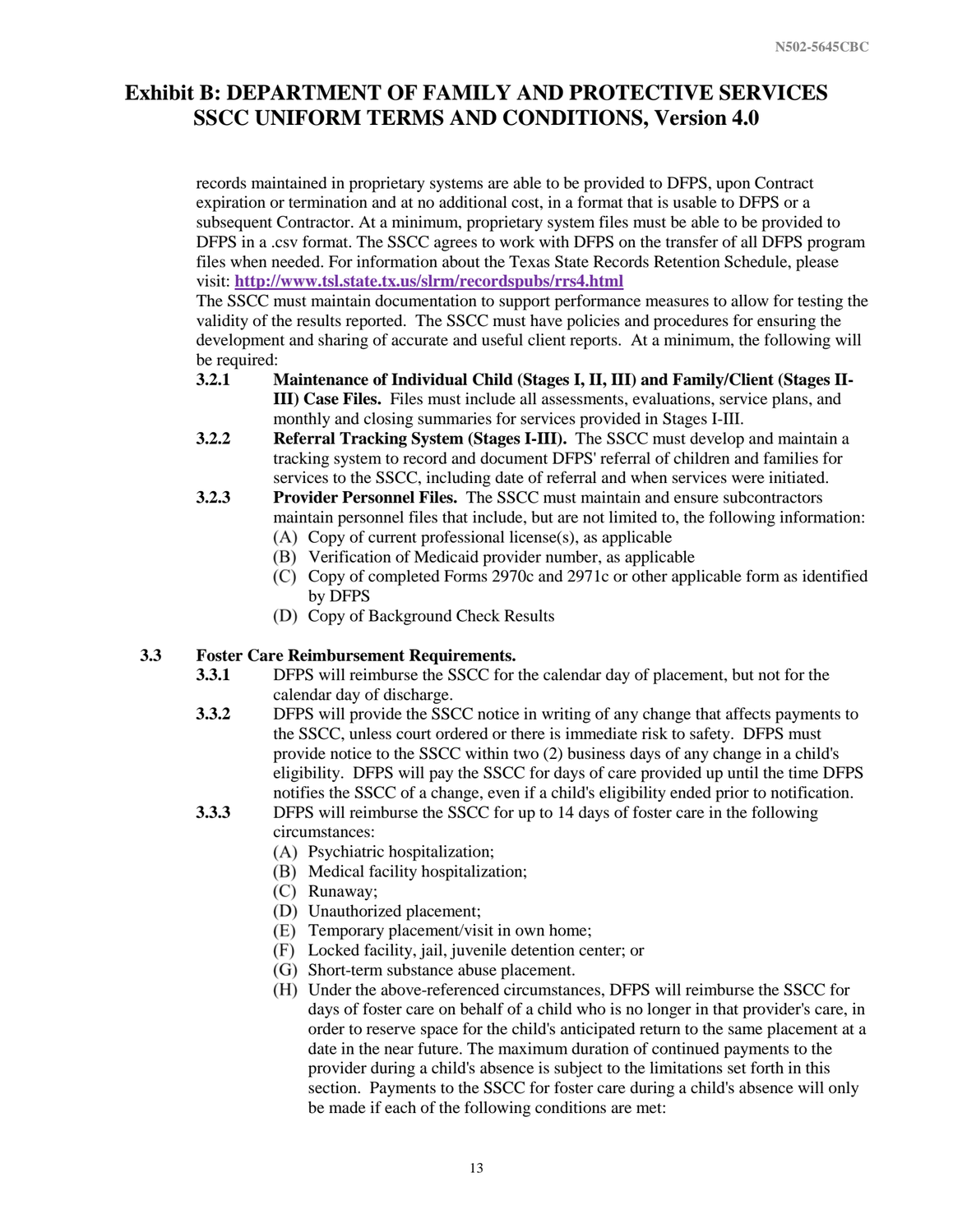- $1)$ The SSCC plans to return the child to the same placement at the end of the absence;
- $2)$ The provider agrees to reserve space for the child's return for as long as payments are made in the child's absence; and
- 3) The SSCC is not making foster care payments on behalf of this same child to any other provider (with the exception of what is required as a part of the minimum pass-through to the child's foster parent) during the child's absence.
- In order for the provider to be eligible to receive foster care payments for children absent from the foster care facility, excluding children who have run away from placement, the provider must be actively engaged in:
	- Giving emotional support to the child (via active participation in the child's  $\left( \right)$ treatment while hospitalized);
	- $2)$ Meeting the child's concrete needs (providing clothing, etc.);
	- Having frequent face-to-face contact with the child on a regular basis  $3)$ (being physically present with the child at the hospital as required by some medical facilities, etc.);
	- $4)$ Facilitating family visits, as appropriate; and
	- Communicating with the medical facility care team regarding the child's 5) progress and discharge plan.
- In order for the provider to be eligible to receive foster care payments for children who have run away from the foster care facility, the provider must be actively engaged in working with the primary caseworker to locate the child**.**
- **3.3.4** DFPS will not reimburse the SSCC for days of foster care when children and/or youth reside in a non-IV-E eligible paid placement, including but not limited to:
	- (A) Psychiatric hospitals once acute care ends;
	- (B) Nursing home placement;
	- Intermediate care facilities for persons with mental retardation (ICFMR);
	- (D) State Supported Living Centers (SSLC);
	- Placed with a non-licensed relative caregiver;
	- Pre-consummated adoptive placement;
	- Texas Youth Commission facility; or
	- (H) Texas State Hospitals;
	- Home and Community-based Services.

Note: The SSCC may utilize Medicaid paid placements, such as Psychiatric Hospitals, to the extent allowed by Medicaid (usually no more than 15 days). However, the SSCC will seeks reimbursement for such instances from Medicaid and not from DFPS).

- **3.4 Records Maintenance and Retention.** The SSCC must maintain all records and information concerning a child served under this contract.
	- **3.4.1** The Contractor will provide access to all records and information concerning a child served under this contract to properly identified individuals appointed by a court of competent jurisdiction, including but not limited to: Volunteer or Court Appointed Special Advocates (CASA), guardian ad litems, Foster Care Ombudsman, attorney ad litems, and anyone else approved by DFPS or another competent person who has a legitimate right to the records.
	- **3.4.2** Such records and information may include, but are not limited to, documentation of face-to-face visits with the Child by the Contractor's Case Manager staff, the Child's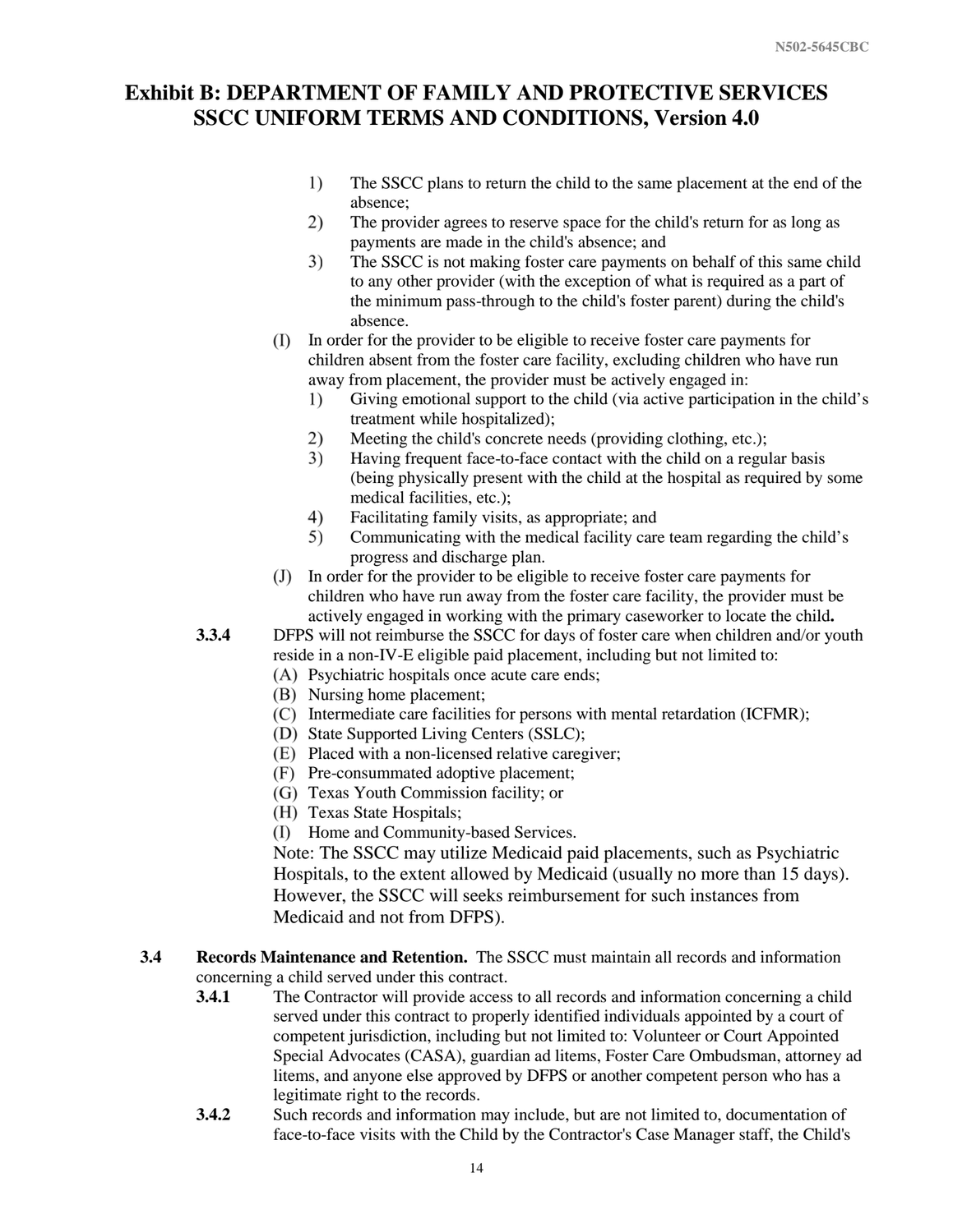Service Plan, documentation of services provided to a Child, medical and dental information, educational documentation, and narratives.

- **3.4.3** In order to assess that an individual who is accessing records and information is appointed by a court of competent jurisdiction, a Contractor or Caregiver should:
	- (A) If such individual is an employee of the CASA, have a valid court order; and
	- (B) If such individual is a CASA volunteer, review for a valid court order and a notification letter of volunteer assignment and acceptance that clarifies the individual's appointment to the Child*.*
	- If Contractor or Caregiver cannot readily determine the identity or authority of an individual appointed by a court of competent jurisdiction, then the Contractor or Caregiver should obtain approval from the Child's primary caseworker or chain of command prior to granting access to records or information.
- **3.5 Reporting Abuse, Neglect, or Exploitation.** The SSCC will promptly report any suspected case of abuse, neglect, or exploitation to the appropriate authority as required by the Texas Family Code, Chapter 261. All reports must be made within twenty-four (24) hours of the discovery of abuse, neglect, or exploitation.
- **3.6 Cultural Competency**. The SSCC must provide services to people of various cultures, races, ethnic backgrounds, and religions in a manner that recognizes, values, affirms, and respects the worth of the individuals, and protects and preserves their dignity. The SSCC will:
	- **3.6.1** Exhibit a clear understanding of the cultural beliefs of children and families in the distinct communities and population hubs within the designated catchment area.
	- **3.6.2** Provide ongoing education in the form of orientation, training, workshops, and other educational opportunities to help staff, caregivers, and subcontractors understand the impact race, culture, and ethnic identity have on them and others and how they impact services to children and families.
	- **3.6.3** Ensure that caregivers and subcontractors understand the impact of disproportionality and disparities in the child welfare system. Disproportionality is the over representation of a particular race or cultural group in a program or system and is an issue DFPS remains committed to addressing. Catchment area specific statistics/data on race and ethnicity are included as a part of the procurement library, which can be found on the ESBD website.
	- **3.6.4** Coordinate and deliver services in a manner that is relevant to the culture of children and families served in the distinct communities and population hubs within the designated catchment area.
	- **3.6.5** Develop and implement a plan to ensure the composition of the SSCC workforce reflects the race, ethnicity, and culture of the client population.
- **3.7 Testimony in Proceedings.** In accordance with Exhibit A Statement of work of the Contract the SSCC will require its employees, agents, volunteers, consultants, or subcontractors to testify in judicial and administrative proceedings at the request of the court or DFPS. The SSCC will make reasonable efforts to locate former employees, agents, volunteers, consultants, or subcontractors when required to appear and testify.
- **3.8 Removal of Access.** The SSCC will immediately remove access capabilities to any DFPS automated systems or internet-based application(s) or immediately notify DFPS that access to such systems or applications needs to be terminated for an employee, subcontractor, or volunteer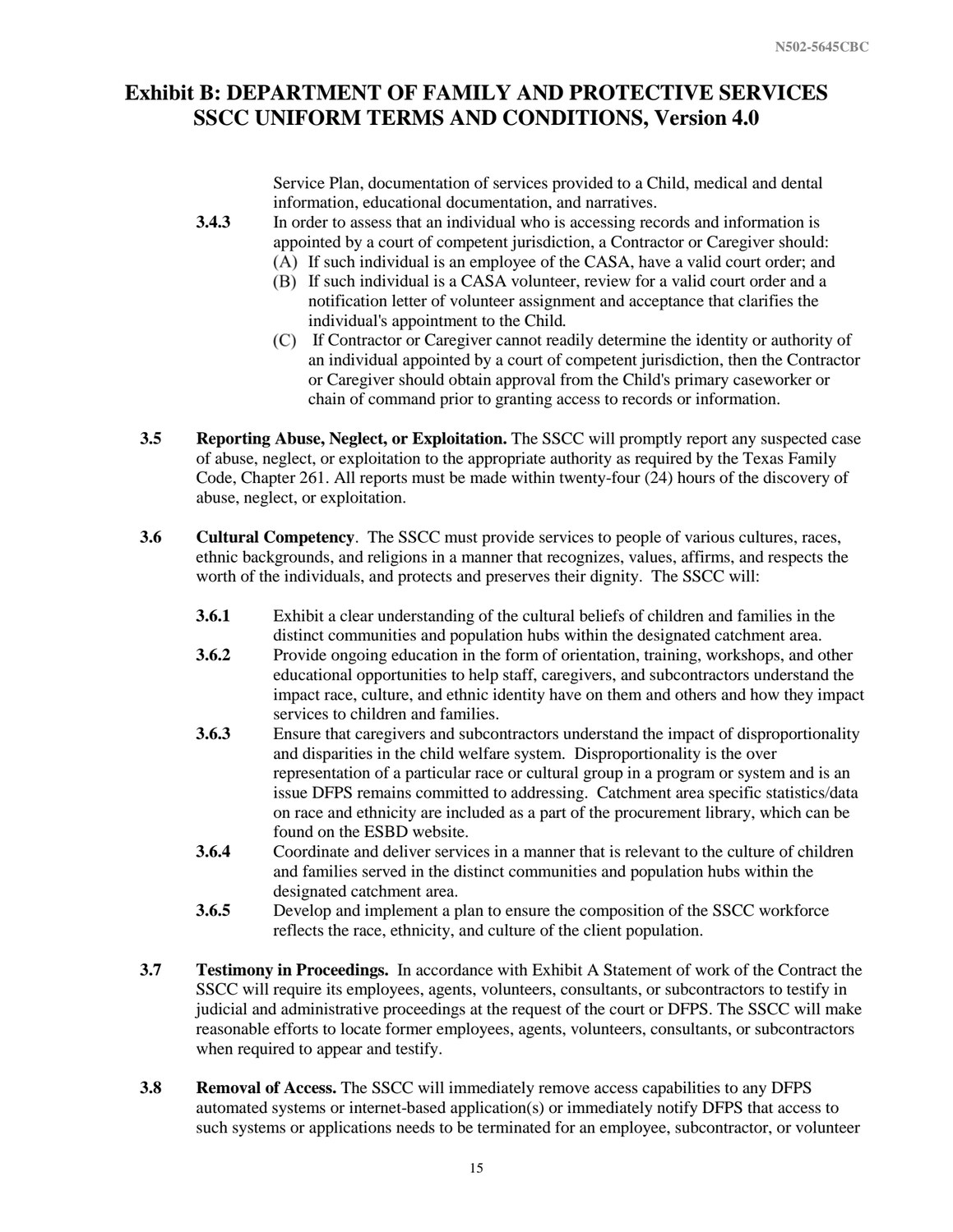whose employment, subcontract, or volunteer term with the SSCC has ended for any reason.

- **3.9 Personnel.** Contractor will assign only qualified personnel to this Contract. Contractor, in its reasonable discretion, may substitute appropriate key personnel to accomplish its duties so long as the substituted personnel are equally qualified and skilled in the tasks necessary to accomplish the tasks and services required. Contractor will provide to DFPS prior written notice of any proposed change in key personnel who will be involved in providing services under this Contract. The Texas Penal Code (Section 32.52) prohibits the use of fraudulent or substandard degrees. Contractor must include a process to verify the education and degree requirements of all employees in its human resources policy.
- **3.10 Subcontracting.** Contractor will be responsible to DFPS for any subcontractor's performance under this Contract. Subcontractors providing services under the Contract will meet the same requirements and level of experience as required of Contractor. No subcontract under the Contract will relieve Contractor of responsibility for ensuring the requested services are provided. Contractor will monitor any subcontractor providing services described in this Contract in accordance with Contractor's DFPS approved contract monitoring policies and procedures. The SSCC will not subcontract out any child welfare legal case management duties described in this contract. All case management requirements must be performed by employees of the SSCC. If Contractor uses a subcontractor for any other work required, the following conditions will also apply:
	- **3.10.1** Contractors planning to subcontract all or a portion of the work to be performed will identify the proposed subcontractors and provide this information to DFPS upon request.
	- **3.10.2** Subcontracting will be solely at Contractor's expense.
	- **3.10.3** DFPS retains the right to check subcontractor's background, qualifications, and experience and to approve or reject the use of submitted subcontractors who provide direct client care services.
	- **3.10.4** Contractor will be the sole contact for DFPS and Contractor will list a designated point of contact for all Department inquiries regarding its subcontractors and subcontracted services.
	- **3.10.5 Subcontracts.** Contractor will include a term in all subcontracts that incorporates this Contract by reference and binds subcontractor to all the requirements, terms, and conditions of this Contract that relate to the service being provided by the subcontractor, as well as explicitly hold that this Contract controls in the event of any conflict with the subcontract between the SSCC and the subcontractor. DFPS approval of Contractor's use of any subcontractor is conditioned upon the extent that any subcontract does not conflict with any requirements of the Contract between DFPS and Contractor.
	- **3.10.6 Payment to Subcontractors.** Pursuant to Chapter 2251 of the Texas Government Code, Contractor will make any payments owed to subcontractors within ten (10) calendar days of Contractor's receipt of funds from DFPS. The SSCC must maintain records that account for funds expended separately for each subcontracted agency which provides care or services under the continuum.
	- **3.10.7 Insurance.** DFPS will not require any uniform insurance requirement for SSCC subcontractors. A single source continuum contractor providing community-based care services will maintain minimum insurance coverage, as required in the contract with the department, to minimize the risk of insolvency and protect against damages. The SSCC must ensure adequate protection for all funds expended and all clients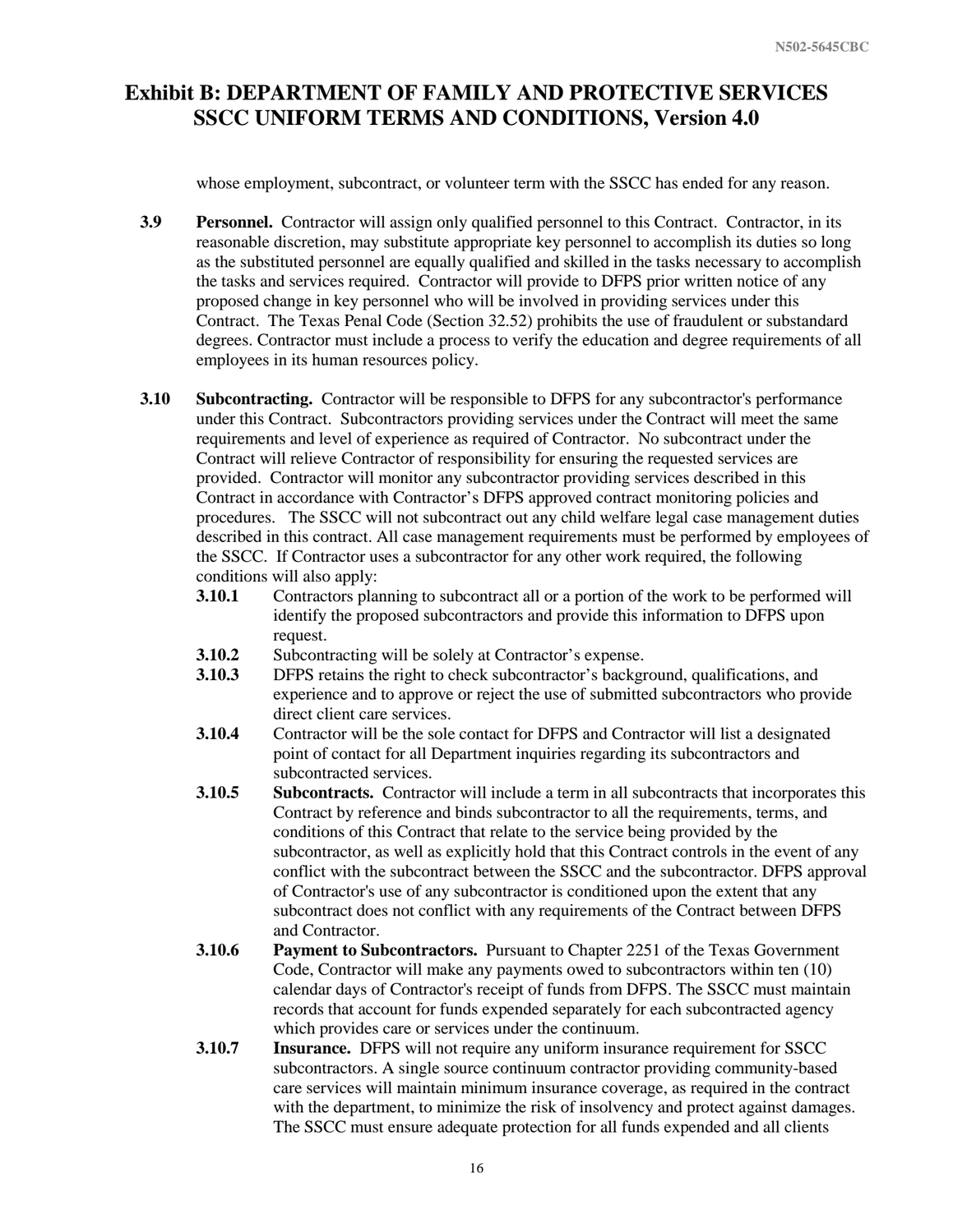served under this contract. If the SSCC subcontracts with a governmental entity, the SSCC will waive any insurance requirements related to this contract for the governmental entity.

- **3.10.8 Reporting.** SSCC must require subcontractors, as a condition of the subcontract agreement, to report critical incidents, licensing investigations, Licensure Board reports and investigations, suspected fraud or fraud investigations, and Minimum Standards violations to the SSCC. For said circumstances in particular, and at all times in general, the SSCC must have operational procedures and mechanisms in place to respond immediately to conditions or situations that may pose a threat to child or youth safety. The SSCC will notify DFPS of subcontractors' disclosure. Failure to disclose and report may be regarded as a breach of this Contract. Additionally, Contractor must obtain a waiver from each of its subcontractors which allows DFPS to disclose information to the SSCC relating to background checks, prior contract performance history and monitoring, and licensing investigations of a subcontractor, or a subcontractor's employees, agents, and volunteers.
- **3.10.9** The SSCC must include, as a part of all subcontract agreements, a provision stating that DFPS or its designee will become the primary contracting entity with the subcontractor in the event that the SSCC contract with DFPS is terminated or not renewed.
- **3.10.10 Subcontract Dispute Resolution.** The SSCC must have a clearly defined approach and protocol for addressing both case-specific and contract disputes which may arise between the SSCC and a subcontractor.
- **3.10.11 Residential Child Care Subcontractors.** If a subcontractor will provide residential child care services under this contract, then Contractor must explicitly state in its subcontract that the subcontractor will be responsible for meeting all HHSC residential child care licensing minimum standards and requirements, regardless of any terms or conditions of the subcontract. Additionally, Contractor must submit necessary information of its subcontractors to DFPS prior to placement so that DFPS can enter that information into the DFPS system IMPACT.
- **3.10.12** Contractor will ensure that all subcontractors, including foster parents, participate and provide information to be used in Evaluation of Community Based Care activities as directed by DFPS.
- **3.11 Background Checks.** The Department reserves the right to conduct background history checks on the SSCC, the SSCC's employees, subcontractors, volunteers, agents, and other individuals who interact with DFPS Clients or have access to Clients' records. If the SSCC chooses to provide services under this Contract through a residential subcontractor licensed by HHSC, then HHSC will conduct background checks on the residential licensed subcontractor through the residential licensing process. If Contractor provides services for families in Stage II of the implementation model under this Contract through a subcontractor who is not licensed by HHSC, then Contractor must verify and ensure that such subcontractors and their employees, agents, and volunteers undergo DFPS background checks by using the DFPS Automated Background Check System (ABCS) according to the instructions in the user guide located at: [https://www.dfps.state.tx.us/Background\\_Checks/documents/ABCS\\_User\\_Guide.pdf](https://www.dfps.state.tx.us/Background_Checks/documents/ABCS_User_Guide.pdf)
- **3.12.1 Disclosure and Release.** The SSCC will disclose and release, or cause its employees, subcontractors, and volunteers with direct client contact and/or access to client records to disclose and release, any allegation made against that employee, subcontractor, or volunteer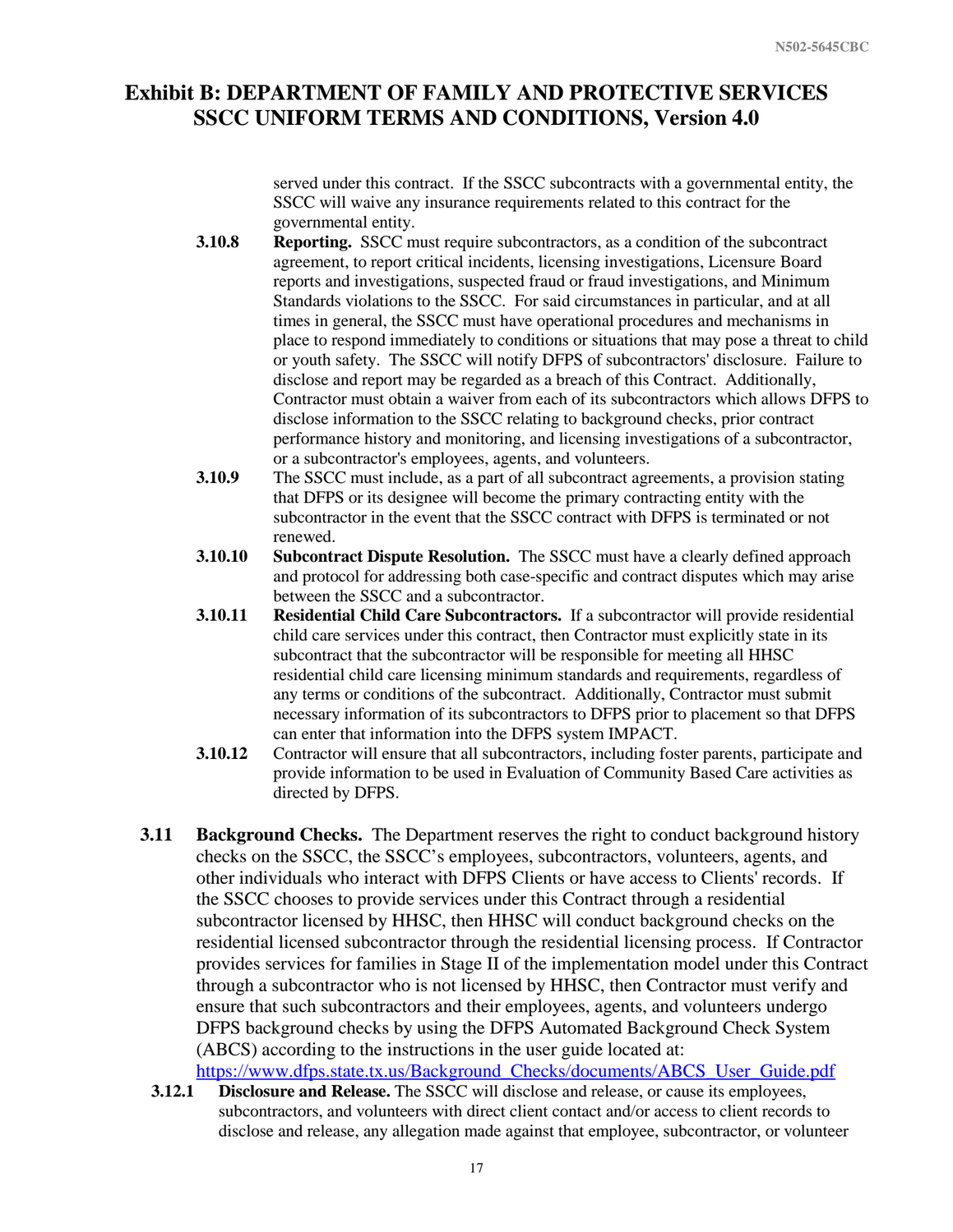alleging the commission of any act noted in either: (1) the DFPS Purchased Client Services (PCS) Background Check Criminal History Chart or (2) the DFPS Purchased Client Services (PCS) Background Check DFPS Central Registry Chart, both of which may be accessed using the below links:

[http://www.dfps.state.tx.us/handbooks/Background\\_Checks/Menu/Menu\\_BC\\_APX.asp](http://www.dfps.state.tx.us/handbooks/Background_Checks/Menu/Menu_BC_APX.asp)

- **3.12.2 Method of Disclosure and Release.** This disclosure and release is required of all individuals who have, or will have, direct contact with clients and/or access to client records, prior to such contact or access and will be accomplished through the use of:
	- (D) a criminal history background check;
	- a DFPS abuse and neglect history check; and
	- if the ABCS system is used to conduct the background check, a signed disclosure and release by each person attesting to this information, which will be maintained by Contractor, available for review by the Department, and renewed at intervals not to exceed 24 months while the Contract is in effect.
	- **3.12.3 Contact with Clients.** The SSCC will prevent or promptly remove any employee, agent, volunteer, subcontractor, subcontractor's employee, subcontractor's agent, or subcontractor's volunteer from direct client contact and/or from access to client records who is identified by the HHSC Centralized Background Check Unit or the DFPS Background Check Program. If HHSC or DFPS determines that the person in question has not committed the acts or offenses alleged, that person may again be assigned to direct client contact and/or access to client records. However, the Contractor will notify the Department of its intent to do so no later than ten (10) business days and receive Department approval prior to the reassignment. Contractor must provide HHSC or DFPS with further information concerning the reasons for the reassignment upon the request of the Department. If the person in question is found to have committed any of the acts or offenses listed in this Contract, that person will not be reassigned to duties involving any direct contact with clients and/or access to client records.
	- **3.12.4** The SSCC will ensure initial and subsequent Background History Checks (Checks) are performed in compliance with Child Care Licensing Minimum Standards or DFPS Background Check Policy, including:
		- (G) Submitting initial Checks timely;
		- (H) Submitting subsequent Checks before their due date;
		- Ensuring employees, volunteers, Contractors, and caregivers are not present at the facility if the Checks are submitted past the due date; and
		- Timely complying with any HHSC or DFPS Background Check requirements  $(J)$ when there is a relevant Check for a particular employee, volunteer, Contractor, or Caregiver, which includes but is not limited to restrictions on employee actions like not transporting Children or not being the sole Caregiver for Children, or submitting complete requests for risk evaluations timely.
	- **3.12.5 Background Checks for Principals.** In addition to the requirements in Subsection 3.11.1 through 3.11.4, anyone who is a Principal must follow the Purchased Client Services Background Check Policy. A Principal is defined as any person who has the ability to make unilateral fiscal decisions on behalf of the Contractor. The following positions are assumed to have such ability: Executive Director, Chief Executive Officer, Chief Operating Officer, Comptroller, and Chief Financial Officer. This policy also applies to situations where a subcontractor performs any portion of Contractor's financial or accounting operations. In such situations, Contractor will require subcontractor's principals to follow the Purchased Client Services Background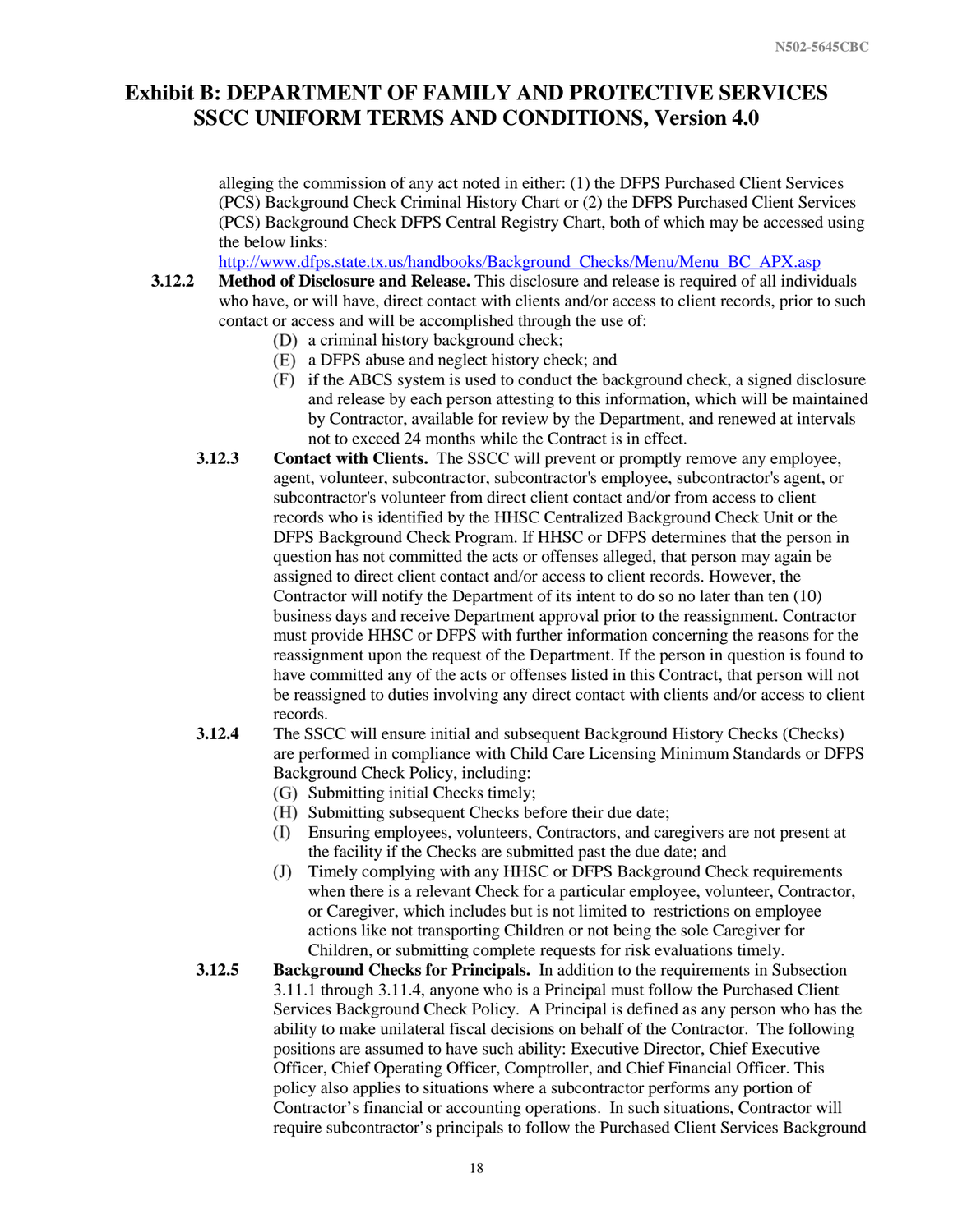Check Policy. Any person or entity this policy applies to must conduct Background History Checks and submit them through the DFPS Automated Background Check System (ABCS) in accordance with the Purchased Client Services Background Check Policy, which can be found at:

[http://www.dfps.state.tx.us/handbooks/Background\\_Checks/Files/BC\\_pg\\_2000.asp#C](http://www.dfps.state.tx.us/handbooks/Background_Checks/Files/BC_pg_2000.asp#CBCU_2340) [BCU\\_2340](http://www.dfps.state.tx.us/handbooks/Background_Checks/Files/BC_pg_2000.asp#CBCU_2340)

- **3.12.6 Background Checks for IMPACT, TARE, and CLASS.** No person will have access to IMPACT, TARE, or Child Care Licensing Automated Support System (CLASS) without completing a DFPS Form 4047 and receiving prior approval from the Department. The SSCC will provide DFPS with a list of each employee who the SSCC proposes to have access to IMPACT or CLASS and require each such employee to complete a DFPS Form 4047. The SSCC must ensure that DFPS has a current list of all SSCC employees with IMPACT, TARE, or CLASS access at all times. If this list changes at any time for any reason, the SSCC must notify DFPS immediately and take any necessary precautions to ensure the protection of confidential information and IMPACT, TARE and CLASS system security.
- **3.12.7** If, during a Federal audit, there is a finding that Checks are not being performed by the SSCC or its network within the timeframes required by Minimum Standards and Contract, this finding can result in a disallowance of Title IV-E funds claimed on behalf of the Child. In addition to any other remedy under this Contract, DFPS can require the Contractor to reimburse DFPS for such disallowances, including disallowed costs related to foster care maintenance payments, administrative costs, and interest.
- **3.13 Limitation on Use of DFPS Seal and Name.** The SSCC may not use the DFPS seal in any form or manner without the prior written approval of the Department. The SSCC also may not use the name of DFPS to imply any endorsement, approval, or sponsorship of the SSCC's goods or services by DFPS.
- **3.14 Taxes.** DFPS is not responsible for any state, local, or federal taxes. The SSCC must comply with all federal, state, and local tax laws.
- **3.15 Prohibition on Non-compete Restrictions**. The SSCC will not require any employees or subcontractors to agree to any conditions, such as non-compete clauses or other contractual arrangements that would limit or restrict such persons or entities from employment or contracting with other providers (including DFPS). This Section does not limit or preclude the SSCC's ability to require employees or subcontractors to enter into binding nondisclosure or confidentiality agreements.
- **3.16 Insurance.** The SSCC must maintain the following minimum insurance requirements throughout the contract term.
	- **3.16.1** DFPS will require the SSCC to provide evidence of insurability within 48 hours prior to contract execution. The SSCC will provide DFPS with documentation that it meets or exceeds the applicable insurance coverages and limits in this subsection. Documentation can include, but is not limited to, insurance policies, accords, certificates or binders, self-insurance plans and/or bonds.
	- **3.16.2** DFPS reserves sole discretion to determine whether a document provided to DFPS meets the minimum insurance requirements, coverage, and/or limits.
	- **3.16.3** If the coverage will be provided through an insurance policy(ies) or other similar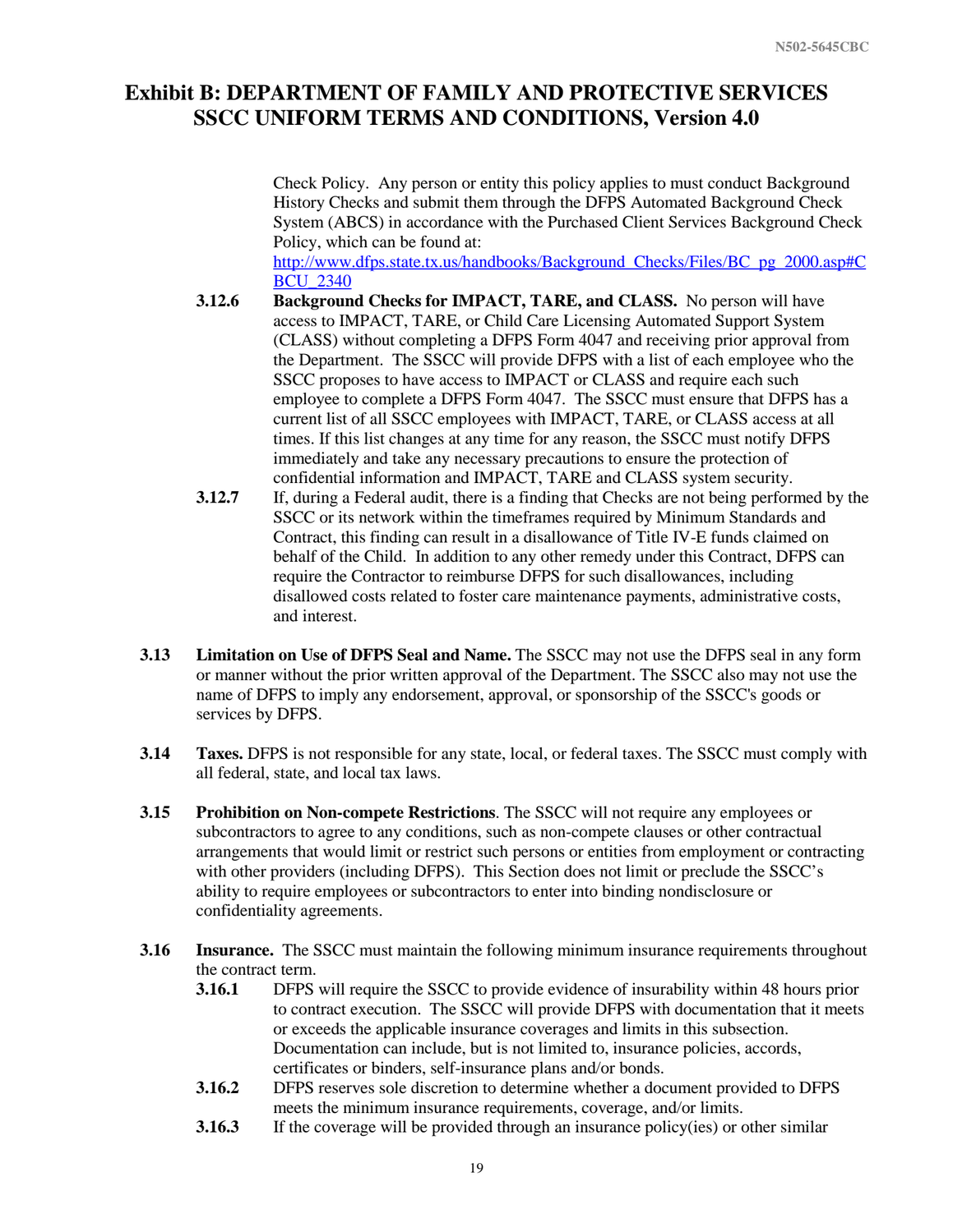insurance document(s), The SSCC represents and warrants that the issuing insurance company is licensed and authorized to do business in the State of Texas and has a "B" or higher rating by Best's Insurance Guide and Key Ratings.

- **3.16.4** If the coverage will be provided through a self-insurance plan, then the submitted plan must demonstrate that it can provide DFPS with the required coverages and limits.
- **3.16.5** If the coverage will be provided through a bond or other financial instrument, then the issuer must be authorized to do business in the State of Texas.
- **3.16.6** Insurance requirements for subcontractors of the SSCC are listed in the UTCs Section 3.10.

#### **3.16.7 Commercial General Liability Insurance**.

- (A) In Stage I, The SSCC must maintain coverage including, but not limited to, liability with minimum combined bodily injury (including death) and property damage limits of \$1,000,000 per occurrence, and \$2,000,000 general aggregate.
- In Stage II, The SSCC must maintain coverage including, but not limited to, liability with minimum combined bodily injury (including death) and property damage limits of \$2,000,000 per occurrence, and \$4,000,000 general aggregate.
- In Stage III, The SSCC must maintain coverage including, but not limited to, liability with minimum combined bodily injury (including death) and property damage limits of \$3,000,000 per occurrence, and \$5,000,000 general aggregate.
- In Stages I-III, the Commercial General Liability Insurance policy must afford Sexual Molestation and Abuse coverage of \$1,000,000 aggregate.
- **3.16.8 Professional Liability Insurance.** If The SSCC's employees will be providing professional services, The SSCC must maintain professional liability for these employees, including coverage for the rendering of, or failure to render, professional services with minimum limits of \$1,000,000 per occurrence, \$2,000,000 annual aggregate.
- **3.16.9 Business Automobile Liability Insurance.** The SSCC must obtain business automobile liability insurance covering owned, hired, and non-owned vehicles, with a minimum combined bodily injury (including death) and property damage limit of \$1,000,000 aggregate.
- **3.16.10 Commercial Crime Insurance**. The SSCC will maintain commercial crime insurance to cover losses from fraudulent and dishonest acts with a minimum limit of \$250,000 per occurrence endorsed to cover third party property/funds and deletion of the conviction clause.
- **3.16.11 SSCC Notice to DFPS of Any Material Changes.** The SSCC will provide written notice to DFPS of any material changes to any document submitted under this subsection within one business day after it knows, or should have known, of the material change; such notification also includes cancellation of coverage before the expiration date (i.e., end of policy period) of the applicable document.
- **3.16.12 Renewals or New Coverages during Contract Period.** The SSCC must always have available documentation for DFPS that required coverages under this Section are current and in full force and effect. If the document has a period of coverage, then the SSCC will ensure that after each renewal, it provides the new coverage document to DFPS within one business day of receiving the new coverage document. In the event that the SSCC obtains coverage from a new issuer or insurer, then the SSCC will immediately provide the new coverage document to DFPS.
- **3.16.13 Notice of Cancellation Endorsement Requirement.** For the insurance coverage in Sections 3.15.7 A-D above, The SSCC agrees that it will request for any insurance policies, or other similar documents, that an endorsement be included which states that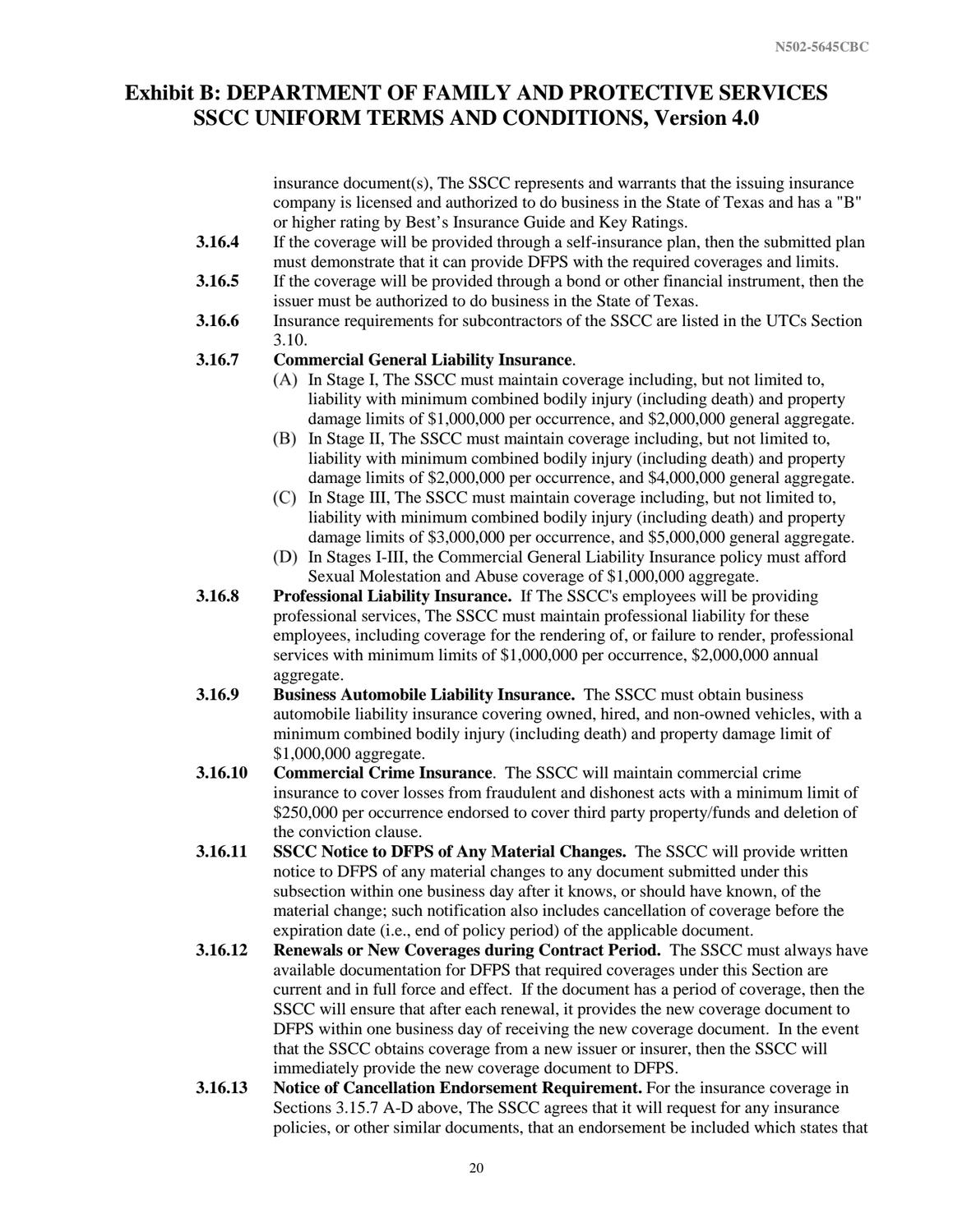if the Insurer cancels the coverage before the end of the policy's period, then the Insurer will provide notice to DFPS' named individual with a 30-day notice of cancellation.

- **3.16.14 Insurance Requirements for Governmental Entities.** Entities considered governmental entities as defined in Texas Government Code 2252.001(2) may provide self-insurance to meet the insurance requirements of this Contract.
- **3.17 INDEMNIFICATION. THE CONTRACTOR WILL DEFEND, INDEMNIFY AND HOLD HARMLESS THE STATE OF TEXAS, THE DEPARTMENT, ITS OFFICERS, AND EMPLOYEES, FROM ANY CLAIMS, ACTIONS, SUITS, DEMANDS, PROCEEDINGS, COSTS, DAMAGES, AND LIABILITIES INCLUDING, WITHOUT LIMITATION, ATTORNEY'S FEES AND COURT COSTS CONNECTED WITH ANY ACTS OR OMISSIONS OF THE CONTRACTOR OR ANY AGENT, EMPLOYEE, SUBCONTRACTOR, OR SUPPLIER IN THE EXECUTION OR PERFORMANCE OF THIS CONTRACT. THE CONTRACTOR MUST COORDINATE ANY DEFENSE WITH THE TEXAS ATTORNEY GENERAL AS REQUESTED BY DFPS. THIS SECTION IS NOT INTENDED TO AND WILL NOT BE CONSTRUED TO REQUIRE THE CONTRACTOR TO INDEMNIFY OR HOLD HARMLESS THE STATE OR THE DEPARTMENT FOR ANY CLAIMS OR LIABILITIES RESULTING FROM NEGLIGENT ACTS OR OMISSIONS OF DFPS OR ITS EMPLOYEES.**
- **3.18 E-Verify.** By entering into this Contract, Contractor certifies and ensures that it utilizes and will continue to utilize, for the term of this Contract, the U.S. Department of Homeland Security's e-Verify system to determine the eligibility of all persons employed during the contract term to perform duties within Texas and all persons (including subcontractors) assigned by the contractor to perform services, deliverables and work pursuant to the Contract.

### **4. Data Use**

- **4.1 Disclosures under the Public Information Act.** All contracts and other information submitted to DFPS may be subject to the Texas Public Information Act, Chapter 552 of the Texas Government Code ("the Act"). If the SSCC submits proprietary or otherwise confidential information to DFPS, then the SSCC should clearly identify that particular information and the specific exception to disclosure in the Act. Making a blanket claim that an entire submission is protected from disclosure because it contains some proprietary information is not acceptable and will not render the entire proposal confidential. DFPS assumes no responsibility for asserting legal arguments for the SSCC. The SSCC should consult with legal counsel concerning disclosure issues and take precautions to safeguard trade secrets and other proprietary information.
- **4.2 Confidential Information.** The provisions of this Section remain in full force and effect following termination, non-renewal, or any cessation of the services performed under this Contract. All records received or created by the Contractor that include confidential information may be disclosed to third parties only with the prior written consent of the Department or within the scope of consents specifically permitted under this contract (i.e. - Medical Consenter or Approved Subcontractor). Contractor will not use any confidential information supplied by DFPS or generated as the result of this Contract except for the purposes described in this Contract. If Contractor stores, collects, or maintains any confidential data, Contractor will only use such data in the performance of this Contract.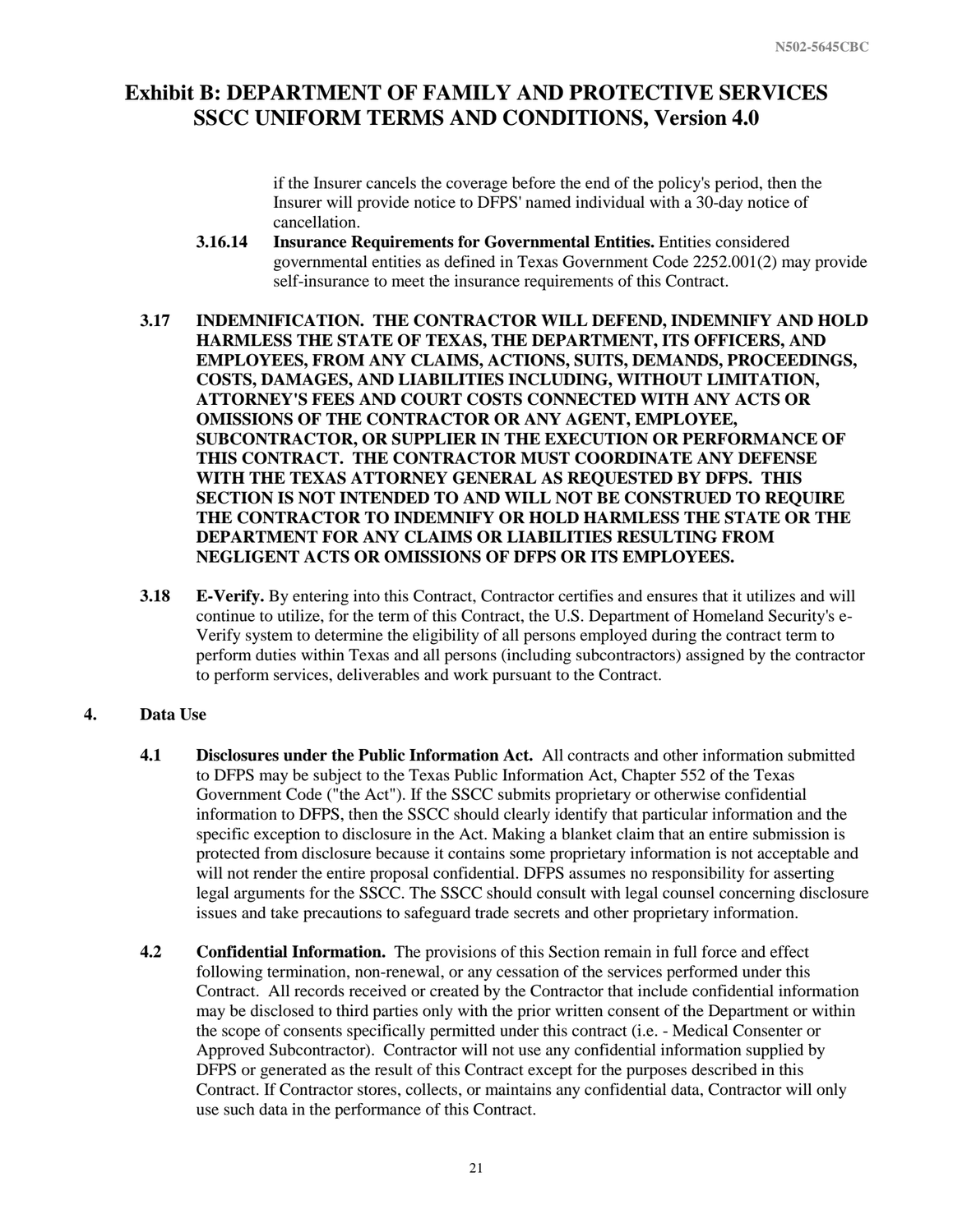- **4.2.1** Contractor will establish a method to ensure the protection and security of confidential information in compliance with applicable federal and state laws, rules, and regulations and the IT security requirements of this Contract. This provision does not limit the Department's right of access to client case records or other information relating to clients served under this Contract. The Department will have an absolute right to access such information upon request.
- **4.2.2** If Contractor receives any request or demand for disclosure of confidential information by oral questions, documents, subpoenas, civil investigative demand, interrogatories, requests for information, or other similar legal process, Contractor will provide DFPS with at least 2 business days' notice of such request so that the Department may seek an appropriate protective order and/or consent to Contractor's disclosure of the requested records.
- **4.2.3 Research and Publication.** Contractor may not use any confidential information supplied by DFPS for any research purposes, training, or publication without the prior written approval of the Department.
- **4.2.4** Contractor must require all of its subcontractors or agents that receive or have access to DFPS confidential information to agree to the same restrictions and conditions on the use and/or disclosure of the information that apply to Contractor under this Contract; specifically, the "Data Use and IT Security" Section.
- **4.2.5** The Contractor may release or otherwise use a photo or image of a Child under the following circumstances:
	- Contractor has made a good faith determination that releasing an image of the Child poses no threat to the Child's health or safety, supports the best interests of the child, and the use is not for any commercial use, publicity, pecuniary benefit, or similar gain for the Contractor or any other party;
	- Contractor must ensure that no reference is made to the fact that the Child is in the conservatorship of DFPS or in foster care, and the use does not stigmatize the Child in any way;
	- When appropriate, the Child approves of the release or use; and
	- Permission is received from DFPS prior to release or other use of a photo or image.
	- The Contractor is not required to receive prior written permission from DFPS when the following conditions are in effect:
		- The photo or image is released or otherwise used by the Child or Caregiver to the Child's friends or to the Caregiver's friends or family, including but not limited to school pictures traded with peers or a family photo sent in a holiday card;
		- The photo or image is released by the Child or Caregiver to the Child's biological family; or
		- The photo or image is used as a normal part of a school or extracurricular activity, including but not limited to photos published in the school yearbook or a church newsletter, photos of Honor Roll students published in the local newspaper, a group photo of a scout troop distributed to all the troop members and posted on a community youth center bulletin board, photos of the sports team posted in a school showcase, or other similar publication.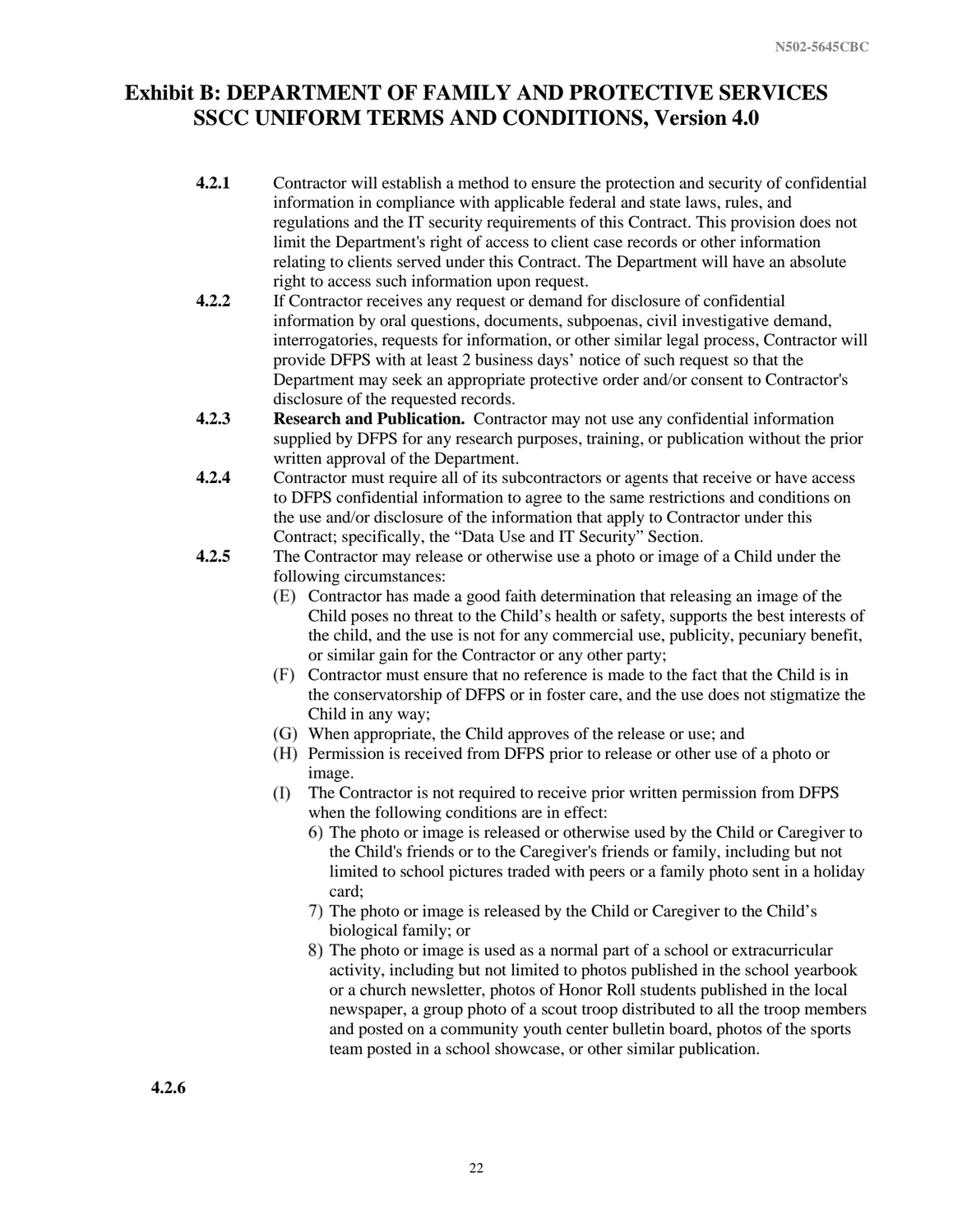### **4.2.7**

- **4.3 Access to IMPACT, TARE, and CLASS.** DFPS authorization for Contractor access to IMPACT, TARE, and CLASS is contingent on the Contractor's good faith business need for casework information in order to accomplish the tasks, services, and deliverables described in this contract. Contractor understands that DFPS and the State of Texas consider any access of the IMPACT, TARE, or CLASS IT Systems for a reason not related to performing the tasks, services, and deliverables described in this contract to be unauthorized and unlawful. Contractor must report any use or suspected misuse of the IMPACT, TARE, or CLASS system to DFPS and must cooperate in any investigation related to improper access or use of either system.
	- **4.3.1** In addition to the IT Security Requirements of this contract, Contractor will establish comprehensive policies, procedures, and processes to ensure the confidentiality of the DFPS IMPACT, TARE, and CLASS IT Systems, including all information contained in those systems or otherwise used by Contractor.
	- **4.3.2** Contractor understands and will inform its staff, volunteers, or other authorized agents that unauthorized or unlawful use of IMPACT, TARE, or CLASS can lead to civil or criminal liability.

### **4.4 Information Security Requirements.** Contractor must comply with:

(CJIS) Security Policy.

http://www.dfps.state.tx.us/Doing\_Business/documents/Contractor\_Data\_and [System\\_Security\\_Requirements.pdf](http://www.dfps.state.tx.us/Doing_Business/documents/Contractor_Data_and_System_Security_Requirements.pdf) and agrees to periodically check for any updates made to this document and comply with any updates made to these requirements.

- **4.4.1**
	-

 $(J)$ 

**4.4.2** Security and Management Control Outsourcing Standard for Non-Channelers (issued by the National Crime Prevention and Privacy Compact Council, eff. May 16, 2018) **4.4.3** The FBI Criminal Justice Information Services (CJIS) Security Policy, now incorporated into this Contract as Attachment I: Criminal Justice Information Services

### **5. Contract Administration.**

- **5.1 Notifications.** The SSCC will notify the Department immediately of any significant change affecting the SSCC or this Contract, including, but not limited to, change of the SSCC's name or identity, ownership, control, governing board membership, key personnel, any problem or potential problem associated with performance or services, or payee identification number. The SSCC will also provide DFPS with any documentation or information related to a notification provided for under this section. The SSCC will also notify DFPS of any lawsuit brought against the SSCC related to the services provided under this Contract. Unless otherwise noted in this Contract, the SSCC will provide all notices in writing to the Department within ten (10) business days of the event occurring that requires the notice.
- **5.2 DFPS Monitoring.** The SSCC will cooperate fully in any review conducted by DFPS or its authorized representatives related to services provided under this Contract. DFPS has the authority to monitor, inspect, assess, and review the fiscal, contractual, or program performance of the SSCC, including all information related to any services provided under this Contract or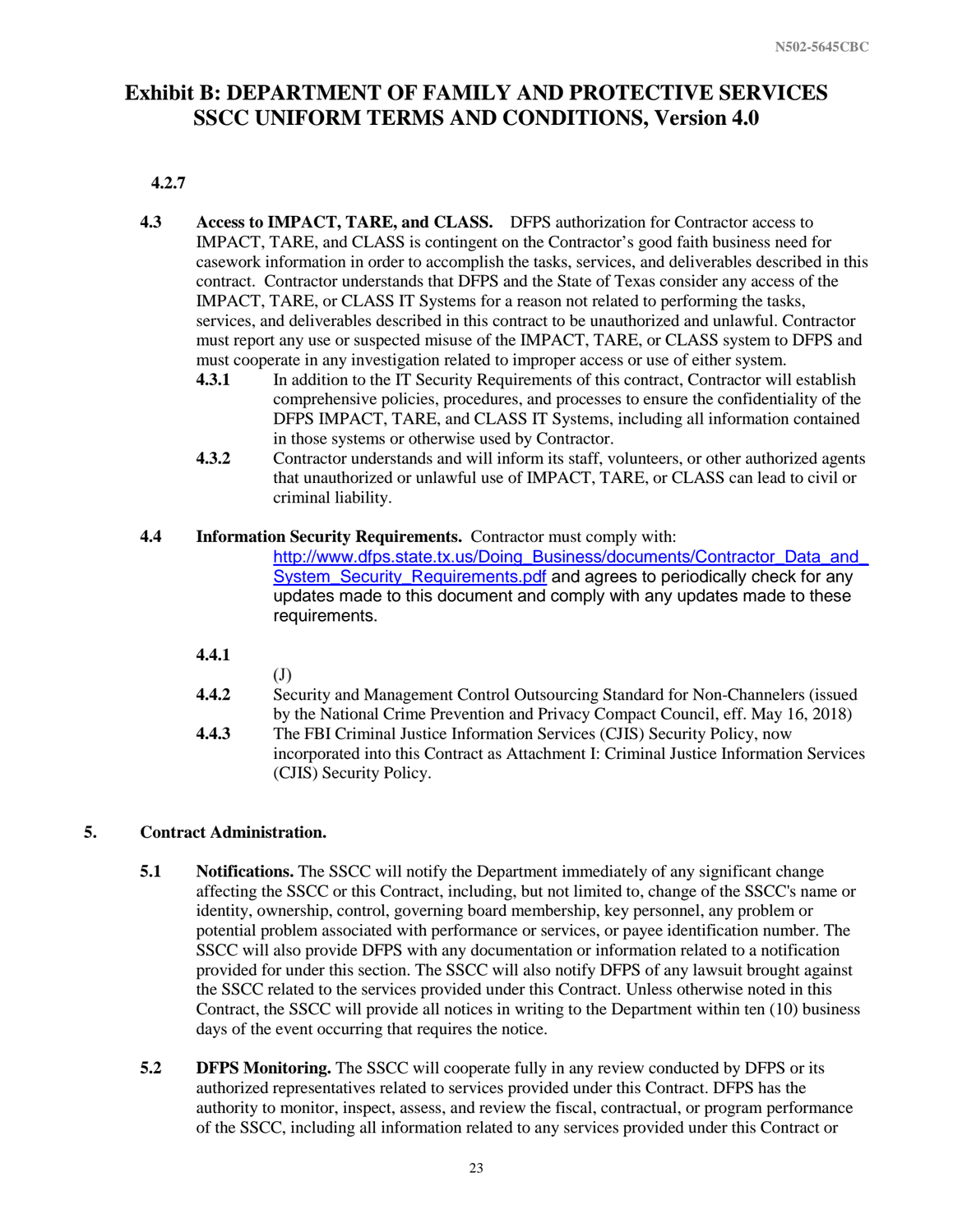invoiced to DFPS. The SSCC will remedy in a timely manner, any weaknesses, deficiencies, program noncompliance, or audit exceptions found as a result of a review by DFPS or its authorized representatives. Such remedy can include a refund of invoiced amounts or any other appropriate actions deemed necessary by DFPS. Acceptance of funds under this Contract acts as acceptance of the authority of the State Auditor's Office, HHSC Office of Inspector General, or any successor agency, to audit or investigate the expenditure of funds under this Contract or any subcontract. The SSCC will ensure that this clause concerning the authority to audit funds received indirectly by subcontractors through the SSCC and the requirement to cooperate is included in any subcontract it awards.

- **5.3 Reporting.** Contractor will submit all reports requested by the Department in appropriate format and within the time limits specified by DFPS. If DFPS has not specified a time limit for the reporting request, then Contractor will have ten (10) business days to respond to the request. If Contractor cannot respond to a reporting request within ten (10) business days, it must promptly notify DFPS of the time within which it can respond to the request and the parties will establish a reasonable time limit. The Contractor must accurately complete time studies, contract monitoring surveys, and any other reports required by this Contract or requested by the Department. Contractor will also make client records and any other programmatic or financial records, books, reports, and any other supporting documents available for reviewing and copying by the Department, the U.S. Department of Health and Human Services, or their authorized representatives within the time limits specified by DFPS.
	- **5.3.1 Cost Report Training.** The Contractor acknowledges and agrees that individual(s) responsible for preparing the Contractor's cost reports, when applicable shall attend HHSC cost report training in compliance with 1 TAC § 355.102(d) prior to submitting an annual cost report.
	- **5.3.2 Legislative Requests.** If DFPS requires information from Contractor in order to respond to a request from the Texas Legislature, Federal Agency, or any other applicable governmental entity, then the Department will contact Contractor and identify the needed information required by DFPS. Contractor must provide a report to DFPS with the requested information within eight (8) hours of the time the SSCC receives the request, unless DFPS and Contractor have agreed to a different timeframe. If DFPS and Contractor do agree to a different timeframe, Contractor must obtain written confirmation via e-mail of the agreement.
	- **5.3.3 Media Requests.** If DFPS requires information from Contractor in order to respond to a media request, then the Department will contact Contractor and identify the needed information. Contractor must provide a report to DFPS with the requested information within two (2) calendar days unless DFPS and Contractor have agreed to a different timeframe. If DFPS and Contractor do agree to a different timeframe, Contractor must obtain written confirmation via e-mail of the agreement.
	- **5.3.4 Open Records Requests.** If DFPS requires information from Contractor in order to respond to an open records request, then the Department will contact Contractor and identify the needed information. Contractor must provide requested information within twenty-four (24) hours of the time the SSCC receives the request, unless DFPS and Contractor have agreed to a different timeframe. If DFPS and Contractor do agree to a different timeframe, Contractor must obtain written confirmation via e-mail of the agreement.
- **5.4 Authority of Department Staff.** DFPS staff are not authorized to sign non-DFPS forms unless those forms have received prior approval by the Department. DFPS is not bound by unauthorized staff actions in signing such forms.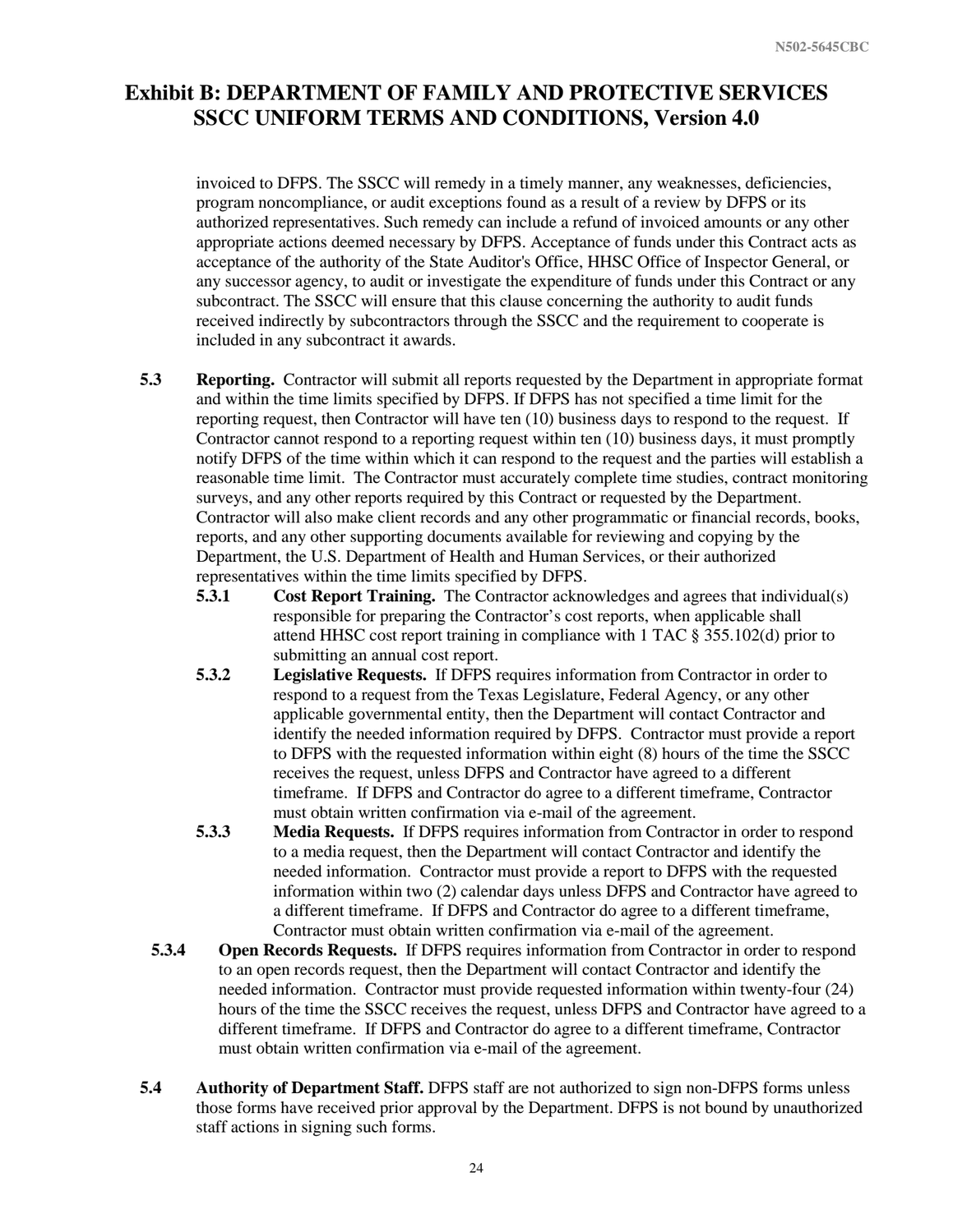- **5.5 Vendor Performance.** Pursuant to Section 2155.089 and 2262.55 of the Texas Government Code, state agencies are required to report vendor performance for all contracts upon completion or termination. DFPS reports vendor performance by means of the Vendor Performance Tracking System (VPTS), which can be accessed online at: [http://www.window.state.tx.us/procurement/prog/vendor\\_performance/](http://www.window.state.tx.us/procurement/prog/vendor_performance/) DFPS may use the VPTS to determine best value when awarding contracts in instances where past performance is included as a factor in the evaluation of a vendor for award.
- **5.6 Complaint Reporting.** Unless otherwise noted in this Contract, DFPS will contact the SSCC when a complaint about the SSCC is received and advise the SSCC whether DFPS will conduct an investigation or will coordinate with the SSCC for an investigation and a response. When DFPS requires the SSCC to conduct any part of the complaint investigation, the SSCC must respond in writing to DFPS with all information and according to DFPS requirements and specified time frames. If the SSCC is unwilling or unable to provide any information within the time required, the SSCC will provide a written explanation for any information that the SSCC does not submit, any applicable date by which the SSCC will provide the information, and the detailed reasons why the SSCC is unwilling or unable to provide such information.
- **5.7 Independent Contractor.** Contractor will serve as an independent contractor in providing services under this Contract. Contractor's employees will not be construed as employees of DFPS or the State of Texas. Contractor has sole authority and responsibility to employ, discharge, and otherwise control its employees and contractors. Contractor is responsible for providing all necessary unemployment and workers' compensation insurance for the Contractor's employees.
- **5.8 Force Majeure.** DFPS will excuse Contractor from obligations of this Contract to the extent that performance is delayed or prevented by any circumstances (except financial) reasonably beyond the Contractor's control. Such delays or failures to perform shall extend the period of performance at the discretion of DFPS. The Contractor must inform the Department in writing of proof of force majeure within three business days or otherwise waive this right as a defense. The Contractor agrees that breach of this provision entitles DFPS to any and all available remedies.
- **5.9 No Waiver of Provisions.** Neither failure to enforce any provision of this Contract nor payment for services provided under it constitute waiver of any provision of the Contract.
- **5.10 No Waiver of Sovereign Immunity.** Nothing in the Contract will be construed as a waiver of sovereign immunity by DFPS.
- **5.11 Assignment.** Contractor may not assign all or any portion of its rights under, interests in, or duties required under this Contract without prior written consent of DFPS, which may be withheld or granted at the sole discretion of DFPS. Except where otherwise agreed in writing by DFPS, assignment will not release Contractor from its obligations under the Contract.
- **5.12 Warranty.** Contractor warrants that all services and work done under this Contract will be completed in a manner consistent with generally accepted standards in the applicable trade, profession, or industry and conform to or exceed the specifications set forth in the Contract.
- **5.15 DFPS Information Transfer.** Upon expiration or termination of this Contract, the SSCC agrees to work collaboratively with DFPS to provide all information gathered or developed under this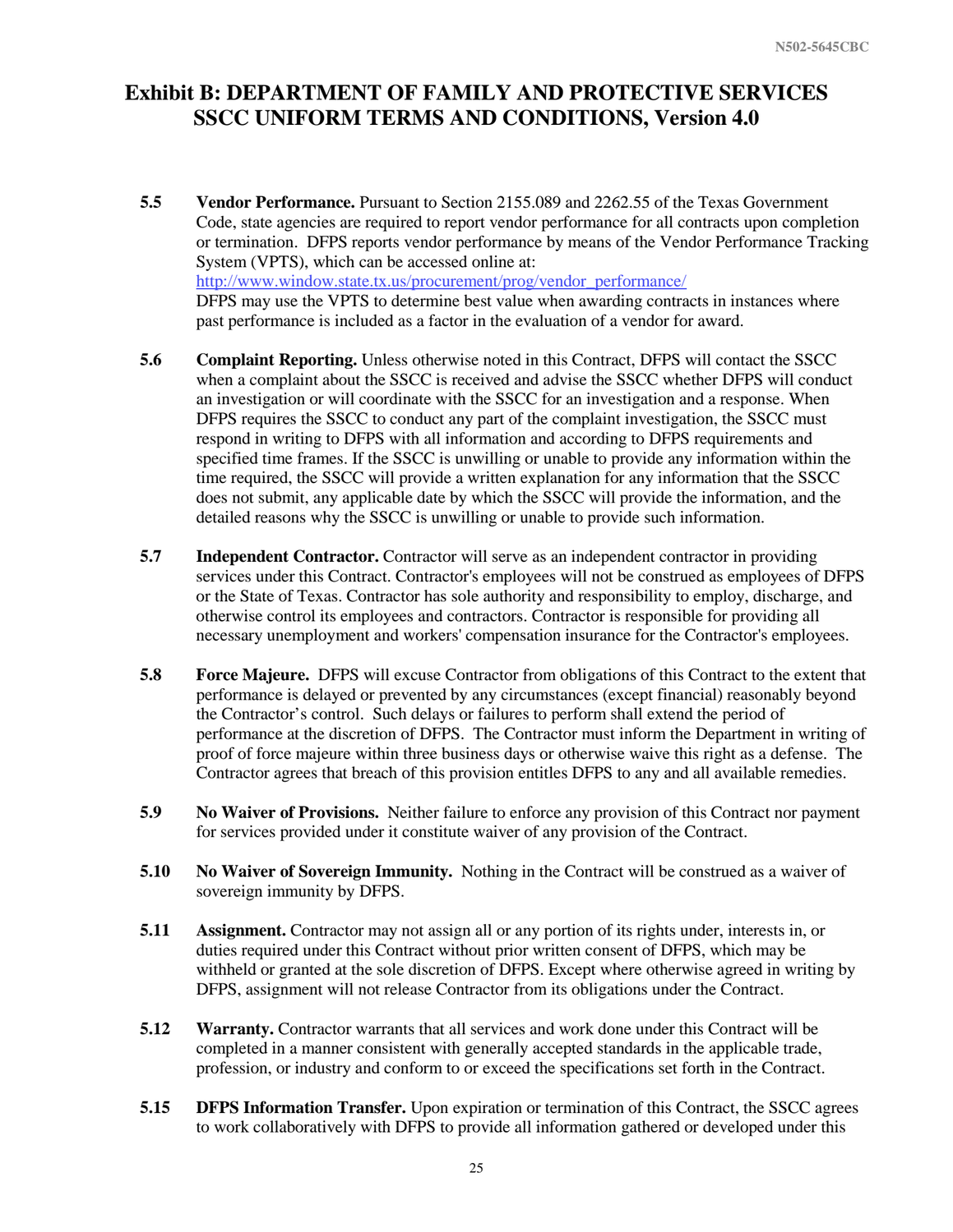Contract to DFPS in a usable format. This includes providing DFPS any and all electronic records in a "csv" or other agreed to application format that DFPS can use.

#### **6. Governing Law and Regulations.**

- **6.1 Governing Law and Venue.** This Contract will be construed in accordance with the laws of the State of Texas (State). Venue will be in a court of competent jurisdiction in Travis County, Texas.
- **6.2 Federal and State Requirements.** The SSCC will comply with all applicable federal and state regulations as well as the Department's policies and procedures regarding services delivered under this Contract.
	- **6.2.1 Civil Rights.** The SSCC agrees to comply with state and federal anti-discrimination laws, including without limitation:
		- Title VI of the Civil Rights Act of 1964 (42 U.S.C. §2000d *et seq.*); and
		- (B) Sections 504 and 508 of the Rehabilitation Act of 1973 (29 U.S.C. §794): this Contract may be subject to HHS EIR Accessibility Requirements. If The SSCC must comply with HHS EIR Accessibility Requirement, The SSCC must follow terms and conditions at: <https://hhs.texas.gov/policies-practices-privacy>
		- Americans with Disabilities Act of 1990 (42 U.S.C. §12101 *et seq.*);
		- Age Discrimination Act of 1975 (42 U.S.C. §§6101–6107);
		- Title IX of Education Amendments of 1972 (20 U.S.C. §§1681–1688);
		- Food and Nutrition Act of 2008 (7 U.S.C. §2011 et seq.); and
		- The HHS agency's administrative rules, as set forth in the Texas Administrative Code, to the extent applicable to this Agreement.

The SSCC agrees to comply with all amendments to the above-referenced laws, and all requirements imposed by the regulations issued pursuant to these laws. These laws provide in part that no persons in the United States may, on the grounds of race, color, national origin, sex, age, disability, political beliefs, or religion, be excluded from participation in or denied any aid, care, service or other benefits provided by federal or state funding, or otherwise be subjected to discrimination.

- **6.2.2** The SSCC agrees to comply with Title VI of the Civil Rights Act of 1964, and its regulations at 45 CFR. Part 80 or 7 CFR. Part 15, prohibiting the SSCC from adopting and implementing policies and procedures that exclude or have the effect of excluding or limiting the participation of clients in its programs, benefits, or activities on the basis of national origin. Applicable state and federal civil rights laws require The SSCCs to provide alternative methods for ensuring access to services for applicants and recipients who cannot express themselves fluently in English. The SSCC agrees to ensure that its policies do not have the effect of excluding or limiting the participation of persons in its programs, benefits, and activities on the basis of national origin. The SSCC also agrees to take reasonable steps to provide services and information, both orally and in writing, in appropriate language other than English, in order to ensure that persons with limited English proficiency are effectively informed and can have meaningful access to programs, benefits, and activities.
- **6.2.3** The SSCC agrees to comply with Executive Order 13279, and its regulations at 45 CFR. Part 87 or 7 CFR. Part 16. These provide in part that any organization that participates in programs funded by direct financial assistance from the United States Department of Agriculture or the United States Department of Health and Human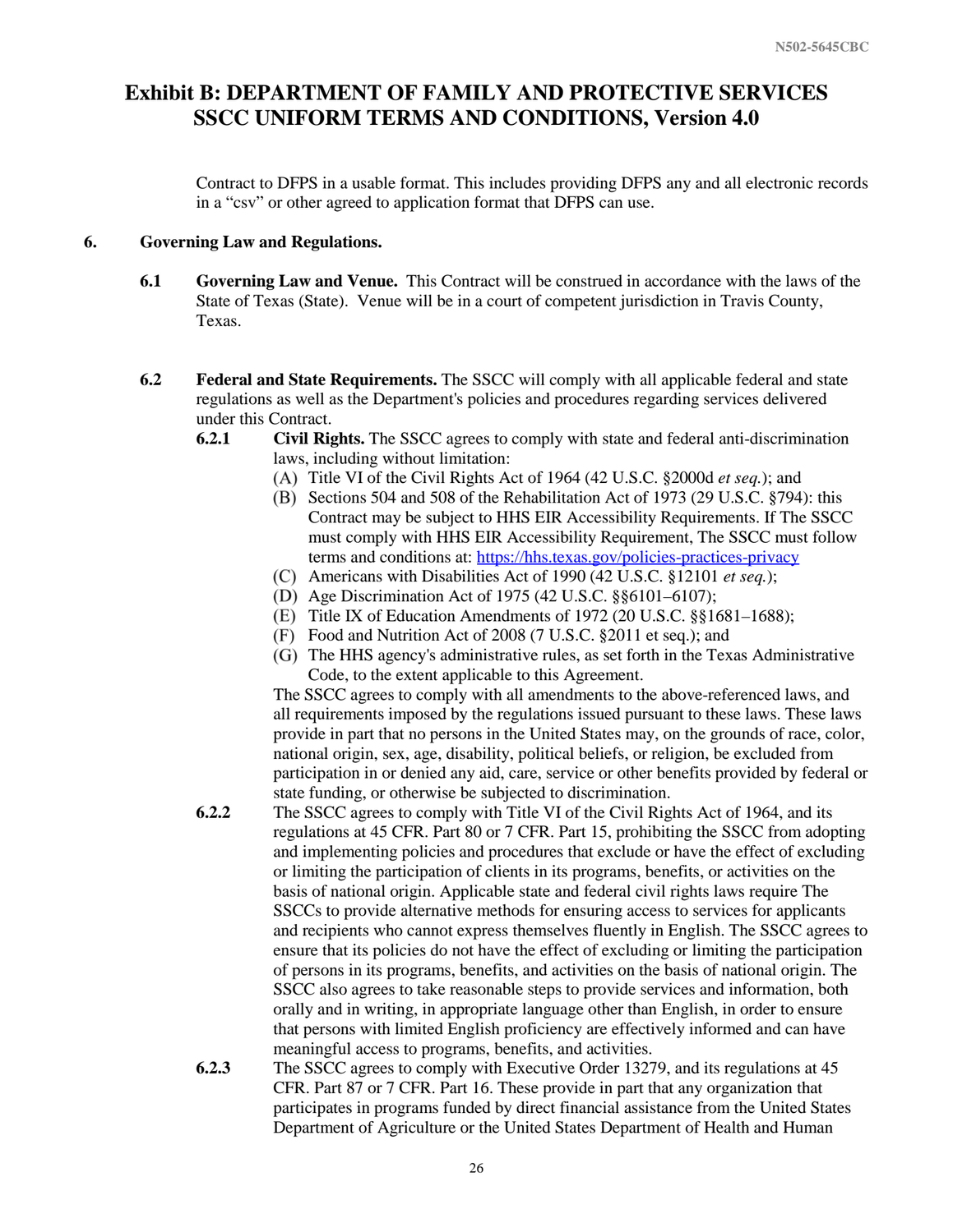Services will not, in providing services, discriminate against a program beneficiary or prospective program beneficiary on the basis of religion or religious belief.

- **6.2.4** Upon request, The SSCC will provide HHSC Civil Rights Office with copies of all of The SSCC's civil rights policies and procedures.
- **6.2.5** The SSCC must notify HHSC's Civil Rights Office of any civil rights complaints received relating to its performance under this Agreement. This notice must be delivered no more than ten (10) calendar days after receipt of a complaint. Notice provided pursuant to this section must be directed to the address below.

HHSC Civil Rights Office 701 W. 51<sup>st</sup> Street, Mail Code W206 Austin, Texas 78751 Phone Toll Free: (888) 388-6332 Phone: (512) 438-4313 TTY Toll Free: (877) 432-7232 Fax: (512) 438-5885

- **6.2.6** The SSCC will comply with:
	- $(A)$  Health and Safety Code Section 85.113 (workplace and confidentiality guidelines regarding AIDS and HIV);
	- The Immigration Reform and Control Act of 1986 and any subsequent immigration laws related to employment verification and retention of verification forms for any individuals performing any labor or services under this Contract; including The Immigration Act of 1990 and The Illegal Immigration Reform and Immigrant Responsibility Act of 1996 ("IIRIRA) enacted on September 30, 1996;
	- All state and federal licensing and certification requirements and regulations prescribed by the United States Department of Health and Human Services;
	- The Clean Air Act (42 U.S.C. §7401 *et seq.*) and the Federal Water Pollution Control Act (33 U.S.C. §1251 *et seq.*);
	- All mandatory standards and policies relating to energy efficiency contained in the state energy conservation plan related to the Energy Policy and Conservation Act (Pub.L.94-163);
	- The Fair Labor Standards Act (FLSA) (29 U.S.C. § 201 *et seq.*) regarding minimum wages, overtime pay, recordkeeping, and child labor; and
	- 42 U.S.C. §675(4) (Foster care maintenance payments must be expended for items that are provided by foster parents and facilities).
	- (H) Contract Cost Principles and Procedures. 45 CFR 31.
	- Uniform Administrative Requirements for HHS Awards. 45 CFR 75.
	- Uniform Grant Management Standards (UGMS) issued by the State of Texas.
	- Tex. Gov't Code, Chapter 411 Department of Public Safety of the State of Texas.

### **7. Intellectual Property.**

- **7.1 Intellectual Property.** Except as otherwise provided in this Contract, all products produced by the SSCC using State funds received through this Contract become the sole property of DFPS, including, without limitation, all plans, designs, software, and other contract deliverables.
	- **7.1.1** If The SSCC develops any copyrightable material in the course of performing this Contract, then the SSCC will grant the State of Texas, DFPS, and any federal awarding agency a royalty-free, non-exclusive, and irrevocable right to reproduce,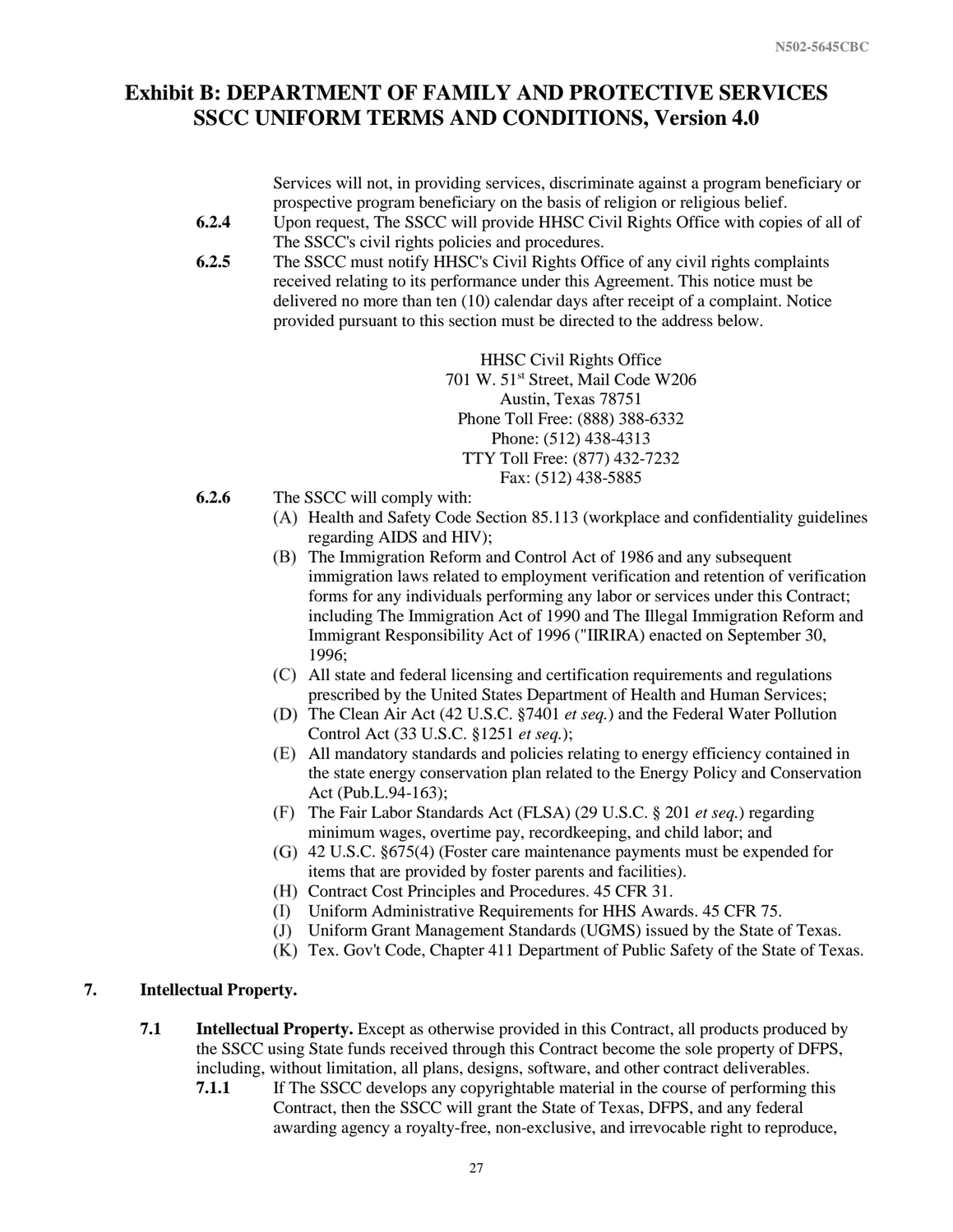publish, or otherwise use, and to authorize others to use, the work for governmental purposes.

**7.1.2** This section does not apply to any report, document, or other data, or any invention of the SSCC which existed prior to, or was developed or discovered independently from, its activities related to or funded by this Contract.

#### **8. Intervention, Contingencies, Termination and Transition.**

- **8.1 Progressive Intervention Plan.** DFPS and the SSCC must implement a continuous quality improvement process (CQI) that provides continuous data and information collection which DFPS will analyze for the early identification of issues with the SSCC system of care as well as areas of potential contract non-compliance. Whenever DFPS identifies performance concerns or compliance issues, the Department will intervene by requiring the contractor to develop and submit a plan that details the steps that the SSCC will take to reverse the trend or address the area of non-compliance. In instances where DFPS and the SSCC cannot correct an identified issue through the Data Monitoring Process or in instances of more serious contract noncompliance issues, DFPS reserves the right to implement contract remedies. The use of the data monitoring process, informal remedies, and formal remedies is entirely at the discretion of DFPS. Failure to enforce any provision of this Contract does not constitute a waiver of that provision, or any other provision, of the Contract.
	- **8.1.1 Data Monitoring Process.** In instances where DFPS determines that available data indicates a negative trend, the Department will communicate with the SSCC to discuss the identified data and offer information and technical assistance in correcting the issue. If the negative data trend continues and becomes a systemic issue, DFPS will request a formal contract action plan from the SSCC that must contain specific steps to be taken to correct identified deficiencies. Under the standard data monitoring process, DFPS will use the following mechanisms to bring the SSCC back into contract compliance:
		- **Technical Assistance.** The Department will provide informal support, guidance, clarification, and other forms of technical assistance via phone, email, and fax in order to resolve minor contract or performance compliance issues. The SSCC will document all such instances of technical assistance in writing, including any implementation work.
		- **Technical Resolution.** DFPS and the SSCC will enter into a joint technical resolution process. Both parties will hold face to face meetings or scan calls where both parties will identify issues, barriers, potential solutions, and implementation strategies to fix noncompliance and performance issues. DFPS will document these sessions and provide Contractor with a final technical guidance document to aid in implementation.
		- **Contract Action Plan (CAP).** DFPS will provide the SSCC with a CAP that identifies areas of noncompliance, poor performance, or other deficiencies. The SSCC must respond in writing within the timeframes required in the CAP, address each identified defect, and provide an appropriately thorough response to DFPS for review and approval. After a CAP receives Departmental approval, it is incorporated into the Contract by this reference. Upon receipt of DFPS approval, the Contractor must implement and maintain compliance with the requirements of the Contract CAP. Failure to appropriately implement or maintain compliance with the CAP will serve as grounds for the exercise of any additional remedies under this Contract.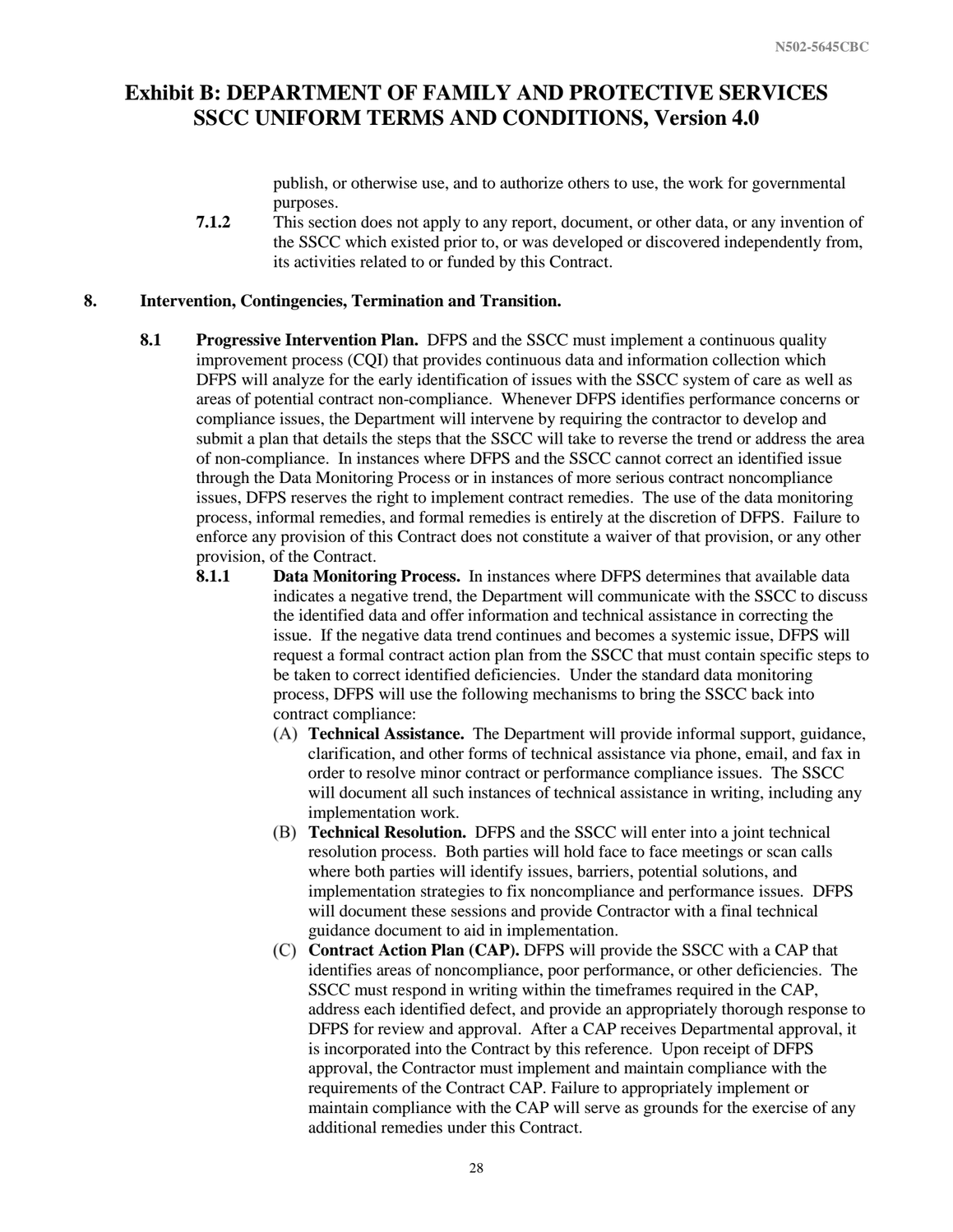- **8.2 Remedies.** DFPS will utilize formal remedies as a means to address serious issues of contract noncompliance and poor performance. DFPS retains sole discretion in selection of which remedy to implement. The Department may require the Contractor to take specific corrective actions in order to maintain compliance with applicable federal or state regulations and the terms and conditions of this Contract. The Contractor's failure to comply with the specific corrective actions may be grounds for DFPS to suspend or terminate the Contract, in whole or in part.
	- **8.2.1 Financial Remedies for Actual Damages.** DFPS reserves the right to implement fiscal remedies based on monitoring or audit findings of violations of Contract requirements; including recovery for any and all actual damages DFPS accrues as a result Contractor's noncompliance with this Contract.
	- **8.2.2 Abeyance of Staff.** DFPS reserves the right to require Contractor to remove any employee, volunteer, or agent of the Contractor or any subcontractor from the provision of services under this contract or to prohibit any employee, volunteer, or agent of the Contractor or any subcontractor from having direct contact with DFPS referred clients or client records.
	- **8.2.3 Health Screening.** As required by Texas Human Resources Code §42.0432(b), DFPS will assess liquidated damages in instances where the SSCC fails to ensure that an early and periodic screening, diagnosis, and treatment (EPSDT) checkup is completed as specified in this contract. The SSCC must develop and implement a review process that ensures each individual child who is in the managing conservatorship of DFPS and is placed with the SSCC for a minimum of 30 days receives a complete EPSDT checkup. The SSCC-developed review process must be submitted to DFPS for review and approval prior to being implemented.
	- **8.2.4 Liquidated Damages for No Eject/No Reject.** The SSCC acknowledges that its failure to comply with timeframes associated with placement of children as described in this Contract will cause DFPS to incur economic damages of types and in amounts which are impossible or difficult to ascertain. If the SSCC cannot place a child or youth in accordance with the timeframes described in this contract, then such failure, at the sole discretion of DFPS, may be deemed as a violation of the No Eject/No Reject mandate of Community Based Care. Accordingly, in lieu of actual damages for such noncompliance, the Contractor agrees that DFPS may recover liquidated damages if the SSCC cannot comply with the no eject/no reject sections of the contract. The SSCC will be liable to DFPS for payment of liquidated damages in the amount of Ten Thousand Dollars (\$10,000) for each instance of noncompliance with the Contract's no eject/no reject requirement. The liquidated damages represent the best, reasonable, and most appropriate estimate of the Department's loss for each instance of noncompliance and are not considered by either Party to be a penalty. After DFPS has found placement for children and youth covered by no eject/no reject provisions of the Contract, the SSCC will also be liable to DFPS for actual damages in the amount of what the substitute provider bills DFPS for the child's or youth's care.

#### **8.3 Termination.**

**8.3.1 Termination by DFPS for Convenience.** DFPS may terminate the Contract, in whole or in part, at any time with at least 30 days' notice to the Contractor when, in its sole discretion, DFPS determines that termination is in the best interests of the State of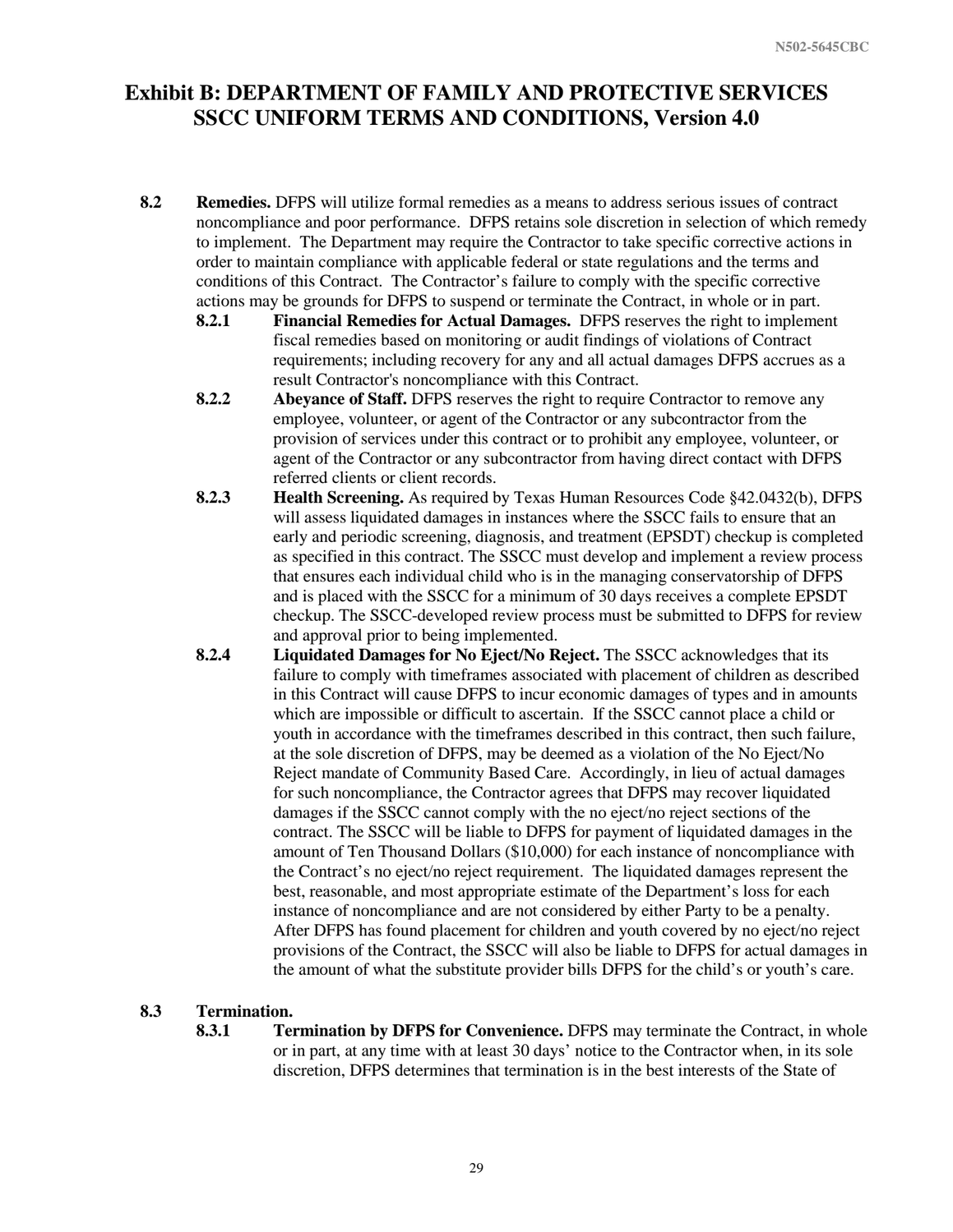Texas. The termination will be effective on the date specified in DFPS' notice of termination.

- **8.3.2 Termination by DFPS for Cause.** If the Contractor fails to provide the services or goods required by this Contract or fails to comply with any terms or conditions of it, DFPS may terminate the Contract in whole or part with at least 30 days' notice to the Contractor.
	- **8.3.2.1 Contractor Responsibility.** In addition to any other remedy allowed by law, Contractor will be responsible to DFPS for all costs incurred by DFPS and the State of Texas to replace the Contractor. These costs include, but are not limited to, the costs of procuring a substitute Contractor and the cost of any claim or litigation that is reasonably attributable to Contractor's failure to provide services or goods.
- **8.3.3 Equitable Settlement.** Any early termination under this Contract will be subject to the equitable settlement of the respective interests of the Parties up to the date of termination.
- **8.3.4 Termination by Contractor**. The Contractor may terminate this contract prior to the Contractor's date of termination by providing at least 60 days' notice to DFPS.
- **8.4 Contingencies.** Upon notification of contract termination, the SSCC and DFPS will meet to develop a plan of action within 10 days of notification of contract termination. This plan must be completed within 30 days and will include a timeline and process for reassignment of responsibilities. In the event that another DFPS Contractor fails to perform according to the terms and conditions of its contract, DFPS reserves the right to enter into negotiations with the SSCC in order for the SSCC to provide the services performed by the failed contractor on a temporary basis until such time as DFPS can procure the services for that contracted service area. DFPS will provide resources commensurate with the additional tasks and temporary responsibilities to the SSCC to support the function.
- **8.5 Transition after Termination.** At the end of the contract term or other contract termination or cancellation, Contractor will aid in the transition to any new arrangement or provider of services. The respective accrued interests or obligations incurred to date of termination must also be equitably settled. Upon termination or expiration of this Contract, DFPS will work with Contractor to transfer all services as efficiently as possible with the goal to have all necessary services transferred by the effective date of the expiration or termination of the Contract. However, in the event that a transfer of all necessary services is not possible, Contractor and DFPS will continue to perform in accordance with all terms and conditions of this Contract until DFPS determines that all necessary client services are completely transferred.
- **8.6 Survivability.** Termination for any reason does not release the Contractor from performance, liability or obligation in the Contract that is expressly stated to survive such termination or by its nature would be intended to be applicable following any such termination, which includes but is not limited to confidentiality, indemnification, transition, records, audit, dispute resolution, invoice, and continuing to provide care for a Child after termination of this Contract.

### **9. DFPS Required Certifications.**

**9.1** The certifications enumerated below represent material facts upon which DFPS relies when accepting a bid for this solicitation. If the Department later determines that the Contractor knowingly rendered an inaccurate certification, DFPS may pursue all available remedies in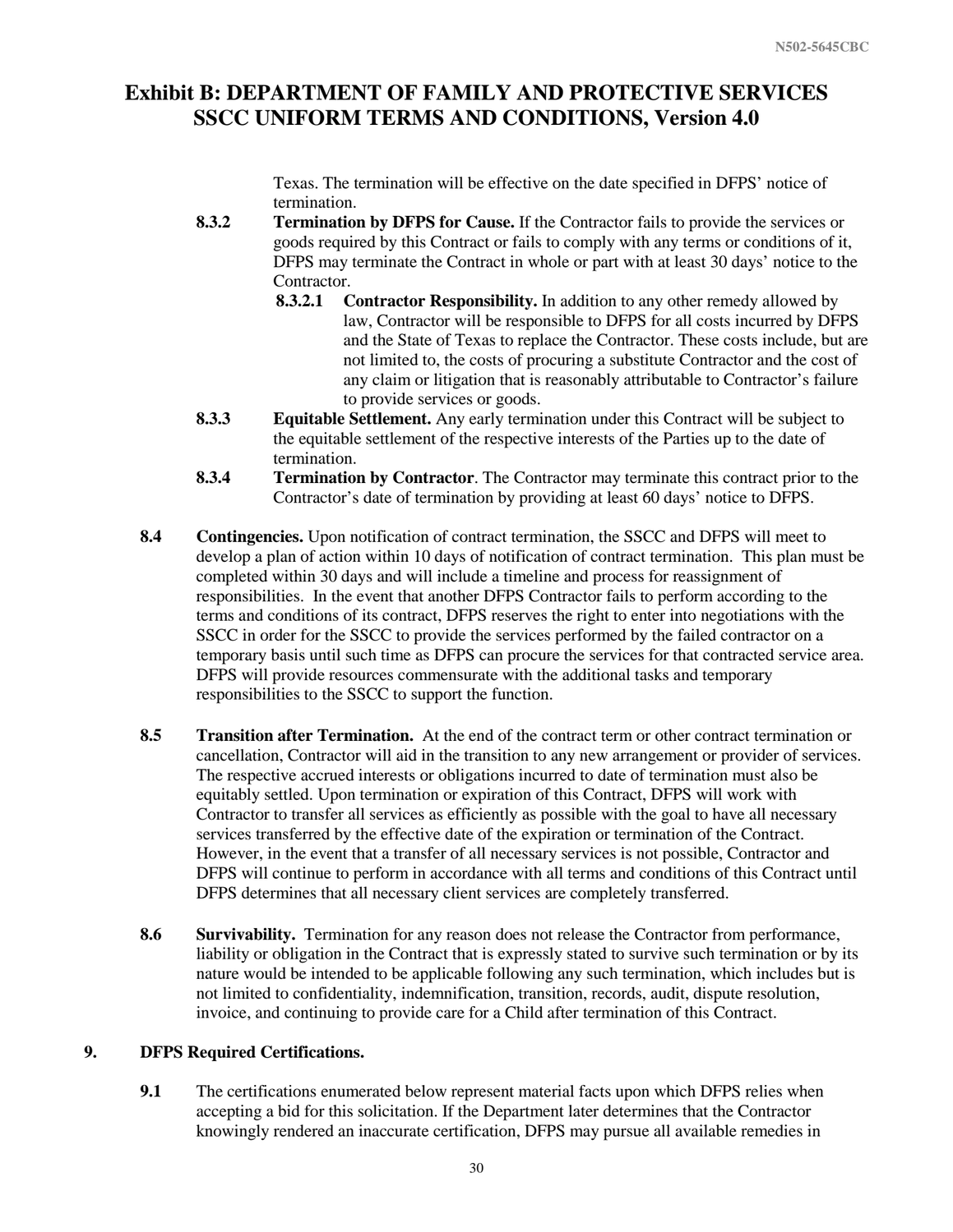accordance with Texas and U.S. law. Contractor further agrees and acknowledges its on-going duty to provide immediate written notice to DFPS if, at any time, Contractor learns that any of the certifications provided for below were inaccurate when submitted or have since become inaccurate by reason of changed circumstances. If the Contractor cannot certify the accuracy of all the statements contained in this section, Contractor must provide written notice to DFPS detailing which of the below statements it cannot certify and why. Contractor acknowledges its continuing obligation to comply with the requirements of the following certifications contained in its Proposal, and will immediately notify DFPS of any changes in circumstances affecting these certifications:

- **9.1.1 Federal Certification Regarding Lobbying.** Federal law places restrictions on the use of federal funds in regard to lobbying. The Contractor certifies, to the best of its knowledge and belief, that:
	- **9.1.1.1** In accordance with 31 U.S.C. § 1352, no federal appropriated funds have been paid or will be paid, by or on behalf of the Contractor, to any person for influencing or attempting to influence an officer or employee of an agency, a Member of Congress, an officer or employee of Congress, or an employee of a Member of Congress in connection with the awarding of any federal contract, the making of any federal grant, the making of any federal loan, the entering into of any cooperative agreement, and the extension, continuation, renewal, amendment, or modification of any federal contract, grant, loan, or cooperative agreement.
	- **9.1.1.2** If any funds other than federally appropriated funds have been paid or will be paid to any person for influencing or attempting to influence an officer or employee of any federal agency, a Member of Congress, an officer or employee of Congress, or an employee of a Member of Congress in connection with this federal contract, grant, loan, or cooperative agreement, the Contractor agrees that it will complete and submit Standard Form-LLL, Disclosure Form to Report Lobbying.
	- **9.1.1.3** The Contractor will require that the language of this certification be included in the award documents for subcontracts and that all subcontractors will certify and disclose accordingly.
- **9.1.2 Drug-Free Workplace Certification.** Contractor certifies that it will or will continue to provide a drug-free workplace by:
	- **9.1.2.1** Publishing a statement notifying employees that the unlawful manufacture, distribution, dispensing, possession, or use of a controlled substance is prohibited in the Contractor's workplace and specifying the actions that will be taken against employees for violation of such prohibition;
	- **9.1.2.2** Establishing an ongoing drug-free awareness program to inform employees about:
		- **9.1.2.2.1** The dangers of drug abuse in the workplace;
		- **9.1.2.2.2** The Contractor's policy of maintaining a drug-free workplace;
		- **9.1.2.2.3** Any available drug counseling, rehabilitation, and employee assistance programs; and
		- **9.1.2.2.4** The penalties that may be imposed upon employees for drug abuse violations occurring in the workplace;
	- **9.1.2.3** Making it a requirement that each employee to be engaged in the performance of the Contract be given a copy of the statement;
	- **9.1.2.4** Notifying the employee in the statement that, as a condition of employment under the Contract, the employee will: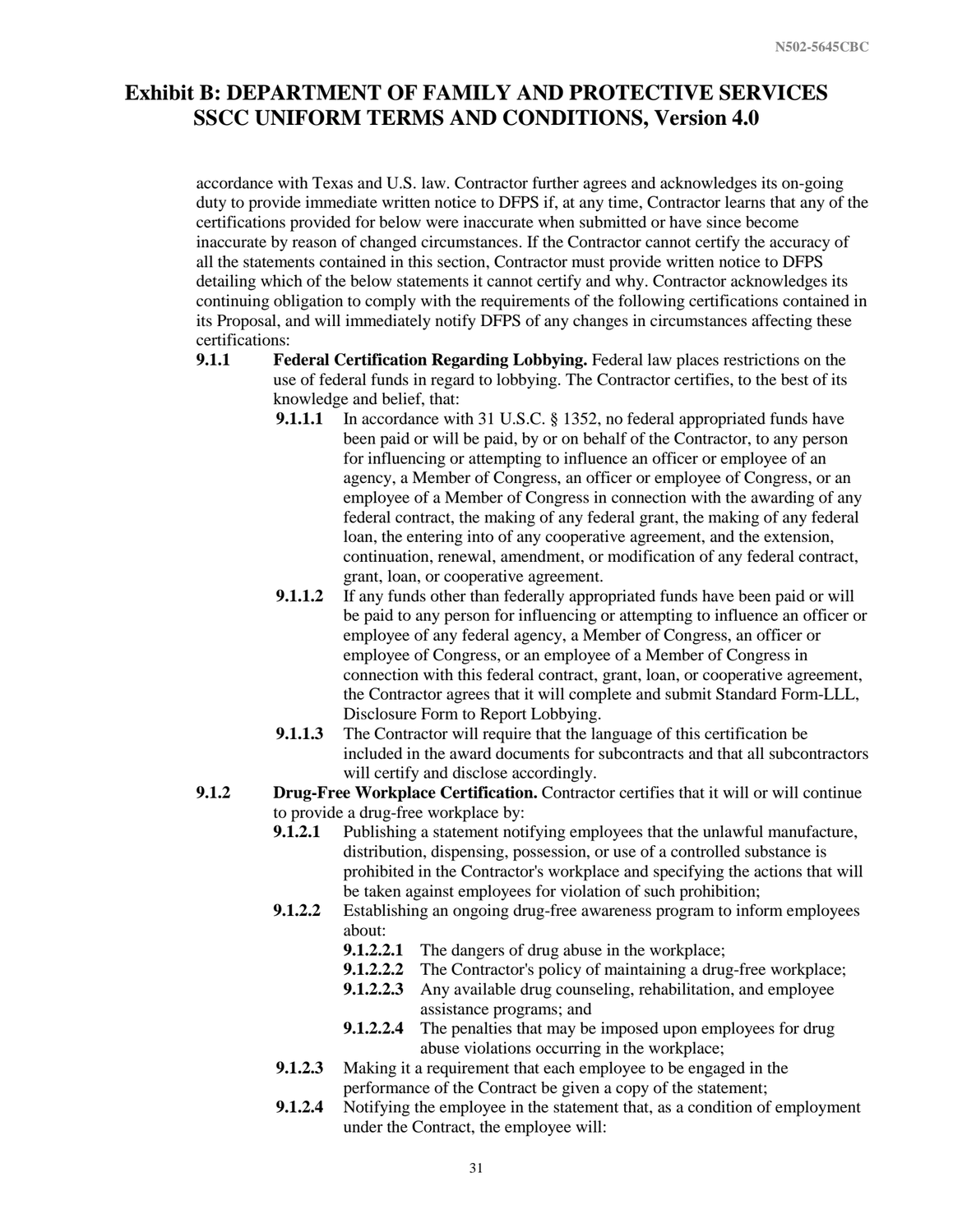- **9.1.2.4.1** Abide by the terms of the statement; and
- **9.1.2.4.2** Notify the Contractor in writing of his or her conviction for a violation of a criminal drug statute occurring in the workplace no later than five calendar days after such conviction;
- **9.1.2.5** Notifying DFPS in writing, within ten calendar days after receiving notice from an employee or otherwise receiving actual notice of such conviction. Contractors of convicted employees must provide notice, including position title, to every contract manager or other designee on whose Contract the convicted employee was working. Notice will include the identification number(s) of each affected Contract;
- **9.1.2.6** Taking one of the following actions, within 30 calendar days of receiving notice, with respect to any employee who is so convicted:
	- **9.1.2.6.1** Taking appropriate personnel action against such an employee, up to and including termination, consistent with the requirements of the Rehabilitation Act of 1973, as amended; or
	- **9.1.2.6.2** Requiring such employee to participate satisfactorily in a drug abuse assistance or rehabilitation program approved for such purposes by a federal, state, or local health, law enforcement, or other appropriate agency;
- **9.1.2.7** Making a good faith effort to continue to maintain a drug-free workplace.
- **9.2 Additional Federal Assurances.** The Contractor certifies, to the best of its knowledge and belief, that:
	- **9.2.1** Contractor has the legal authority to apply for Federal assistance and the institutional, managerial and financial capability (including funds sufficient to pay the non-Federal share of project cost) to ensure proper planning, management and completion of the project described in the Contract.
	- **9.2.2** Contractor will give DFPS, the Comptroller General of the United States and the State of Texas, through any authorized representative, access to and the right to examine all records, books, papers, or documents related to the award, and will establish a proper accounting system in accordance with generally accepted accounting standards or agency directives.
	- **9.2.3** Contractor will establish safeguards to prohibit employees from using their positions for a purpose that constitutes or presents the appearance of personal or organizational conflict of interest, or personal gain.
	- **9.2.4** Contractor will initiate and complete the work within the applicable time frame after receipt of approval of the Department.
	- **9.2.5** Contractor will comply with the Intergovernmental Personnel Act of 1970 (42 U.S.C. §§4728-4763) relating to prescribed standards for merit systems for programs funded under one of the 19 statutes or regulations specified in Appendix A of OPM's Standards for a Merit System of Personnel Administration (5 C.F.R. 900, Subpart F).
	- **9.2.6** Contractor will comply with all Federal statutes relating to nondiscrimination. These include but are not limited to:
		- **9.2.6.1** Title VI of the Civil Rights Act of 1964 (P.L. 88-352) which prohibits discrimination on the basis of race, color or national origin;
		- **9.2.6.2** Title IX of the Education Amendments of 1972, as amended (20 U.S.C.§§ 1681-1683, and 1685-1686), which prohibits discrimination on the basis of sex;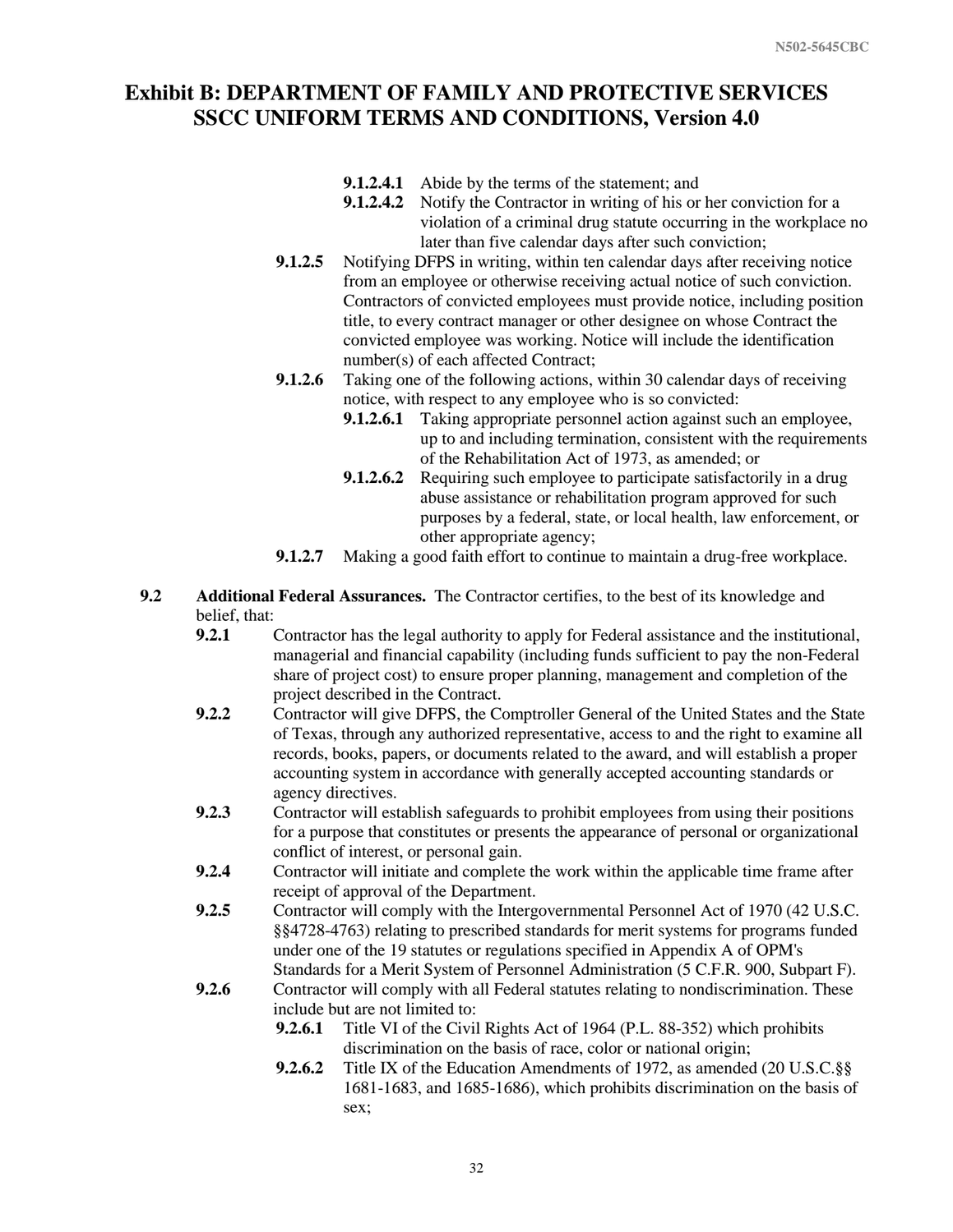- **9.2.6.3** Section 504 of the Rehabilitation Act of 1973, as amended (29 U.S.C. § 794), which prohibits discrimination on the basis of disabilities;
- **9.2.6.4** The Age Discrimination Act of 1975, as amended (42 U.S.C. §§ 6101- 6107), which prohibits discrimination on the basis of age;
- **9.2.6.5** The Drug Abuse Office and Treatment Act of 1972 (P.L. 92-255), as amended, relating to nondiscrimination on the basis of drug abuse;
- **9.2.6.6** The Comprehensive Alcohol Abuse and Alcoholism Prevention, Treatment and Rehabilitation Act of 1970 (P.L. 91-616), as amended, relating to nondiscrimination on the basis of alcohol abuse or alcoholism;
- **9.2.6.7** §§ 523 and 527 of the Public Health Service Act of 1912 (42 U.S.C. §§ 290 dd-3 and 290 ee- 3), as amended, relating to confidentiality of alcohol and drug abuse patient records;
- **9.2.6.8** Title VIII of the Civil Rights Act of 1968 (42 U.S.C. §§ 3601 et seq.), as amended, relating to nondiscrimination in the sale, rental or financing of housing;
- **9.2.6.9** Any other nondiscrimination provisions in the specific statute(s) under which application for Federal assistance is being made; and
- **9.2.6.10** The requirements of any other nondiscrimination statute(s).
- **9.2.7** Contractor will comply, or has already complied, with the requirements of Titles II and III of the Uniform Relocation Assistance and Real Property Acquisition Policies Act of 1970 (P.L. 91-646) which provide for fair and equitable treatment of persons displaced or whose property is acquired as a result of Federal or federally-assisted programs. These requirements apply to all interests in real property acquired for project purposes regardless of Federal participation in purchases.
- **9.2.8** Contractor will comply, as applicable, with provisions of the Hatch Act (5 U.S.C. §§ 1501-1508 and 7324-7328) which limit the political activities of employees whose principal employment activities are funded in whole or in part with Federal funds.
- **9.2.9** Contractor will comply, as applicable, with the provisions of the Davis-Bacon Act (40 U.S.C. §§ 276a to 276a-7), the Copeland Act (40 U.S.C. § 276c and 18 U.S.C. §874), and the Contract Work Hours and Safety Standards Act (40 U.S.C. §§ 327-333), regarding labor standards for federally-assisted construction sub-agreements.
- **9.2.10** Contractor will comply with P.L. 93-348 regarding the protection of human subjects involved in research, development, and related activities supported by this award of assistance.
- **9.2.11** Will comply with the requirements of Section  $106(g)$  of the Trafficking Victims Protection Act (TVPA) of 2000, as amended (22 U.S.C. 7104) which prohibits grant award recipients or a sub-recipient from: (1) Engaging in severe forms of trafficking in persons during the period of time that the award is in effect; (2) Procuring a commercial sex act during the period of time that the award is in effect; or (3) Using forced labor in the performance of sub-awards under the award.

**9.3 Conflict of Interest.** In accordance with Texas Human Resources Code § 40.034, Contractor certifies that it did not receive assistance, either directly or indirectly, from a former DFPS employee who (1) was directly concerned with or had administrative responsibility related to the subject of this contract, and (2) had been separated from DFPS for less than one year at the time the assistance began.

- **9.4 State of Texas General Affirmations.** By entering into this Contract, Contractor affirms, without exception, as follows:
	- **9.4.1** Contractor represents and warrants that these General Affirmations apply to Contractor and all of Contractor's principals, officers, directors, shareholders, partners,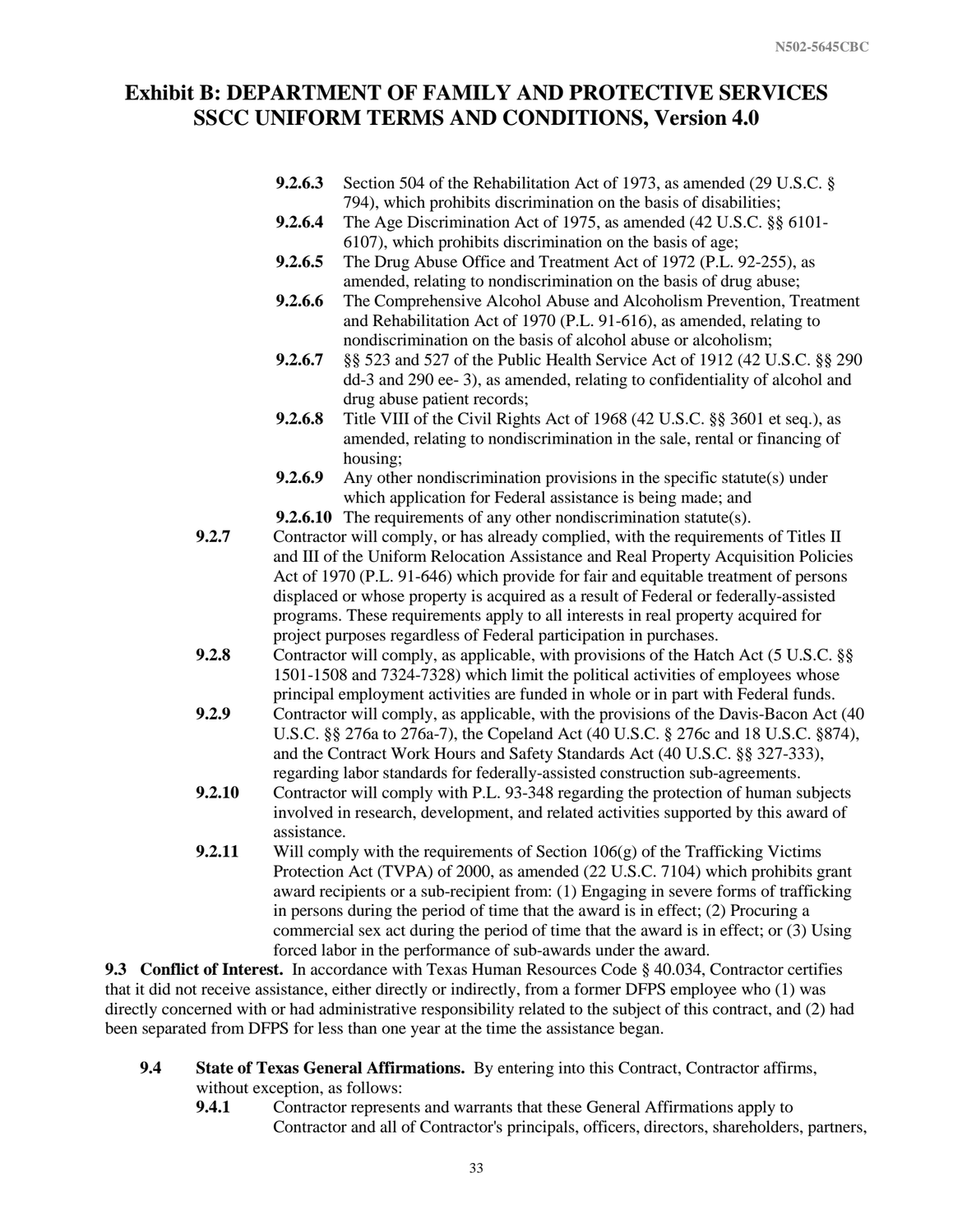owners, agents, employees, Subcontractors, independent contractors, and any other representatives who may provide services under, who have a financial interest in, or otherwise are interested in this Contract.

- **9.4.2** Contractor represents and warrants that all statements and information provided to DFPS are current, complete, and accurate. This includes all statements and information relating in any manner to this Contract and any solicitation resulting in this Contract.
- **9.4.3** Contractor has not given, has not offered to give, and does not intend to give at any time hereafter any economic opportunity, future employment, gift, loan, gratuity, special discount, trip, favor, or service to a public servant in connection with this Contract.
- **9.4.4** Under Section 2155.004, Texas Government Code (relating to financial participation in preparing solicitations), Contractor certifies that it is not ineligible to receive this Contract and acknowledges that this Contract may be terminated and payment withheld if this certification is inaccurate.
- **9.4.5** Under Section 2155.006, Texas Government Code (relating to convictions and penalties regarding Hurricane Rita, Hurricane Katrina, and other disasters), Contractor certifies that it is not ineligible to receive this Contract and acknowledges that this Contract may be terminated and payment withheld if this certification is inaccurate.
- **9.4.6** Under Section 2261.053, Texas Government Code (relating to convictions and penalties regarding Hurricane Rita, Hurricane Katrina, and other disasters), Contractor certifies that it is not ineligible to receive this Contract and acknowledges that this Contract may be terminated and payment withheld if this certification is inaccurate.
- **9.4.7** Under Section 231.006, Texas Family Code (relating to delinquent child support), Contractor certifies that it is not ineligible to receive the specified grant, loan, or payment and acknowledges that this Contract may be terminated and payment may be withheld if this certification is inaccurate.
- **9.4.8** Contractor certifies that: (1) the entity executing this Contract; (2) its principals; (3) its Subcontractors; and (4) any personnel designated to perform services related to this Contract are not presently debarred, suspended, proposed for debarment, declared ineligible, or voluntarily excluded from participation in this transaction by any federal Department or Agency. This certification is made pursuant to the regulations implementing Executive Order 12549 and Executive Order 12689, Debarment and Suspension, 2 C.F.R. Part 376, and any relevant regulations promulgated by the Department or Agency funding this project. This provision shall be included in its entirety in Contractor's Subcontracts if payment in whole or in part is from federal funds.
- **9.4.9** Contractor certifies it is in compliance with all State of Texas statutes and rules relating to procurement; and that (a) the entity executing this Contract; (b) its principals; (c) its Subcontractors; and (d) any personnel designated to perform services related to this Contract are not listed on the federal government's terrorism watch list described in Executive Order 13224. Entities ineligible for federal procurement are listed at https://www.sam.gov/portal/public/SAM/, which Contractor may review in making this certification. Contractor acknowledges that this Contract may be terminated and payment withheld if this certification is inaccurate. This provision shall be included in its entirety in Contractor's Subcontracts if payment in whole or in part is from federal funds.
- **9.4.10** In accordance with Texas Government Code Section 669.003 (relating to contracting with the executive head of a state agency), Contractor certifies that it (1) is not the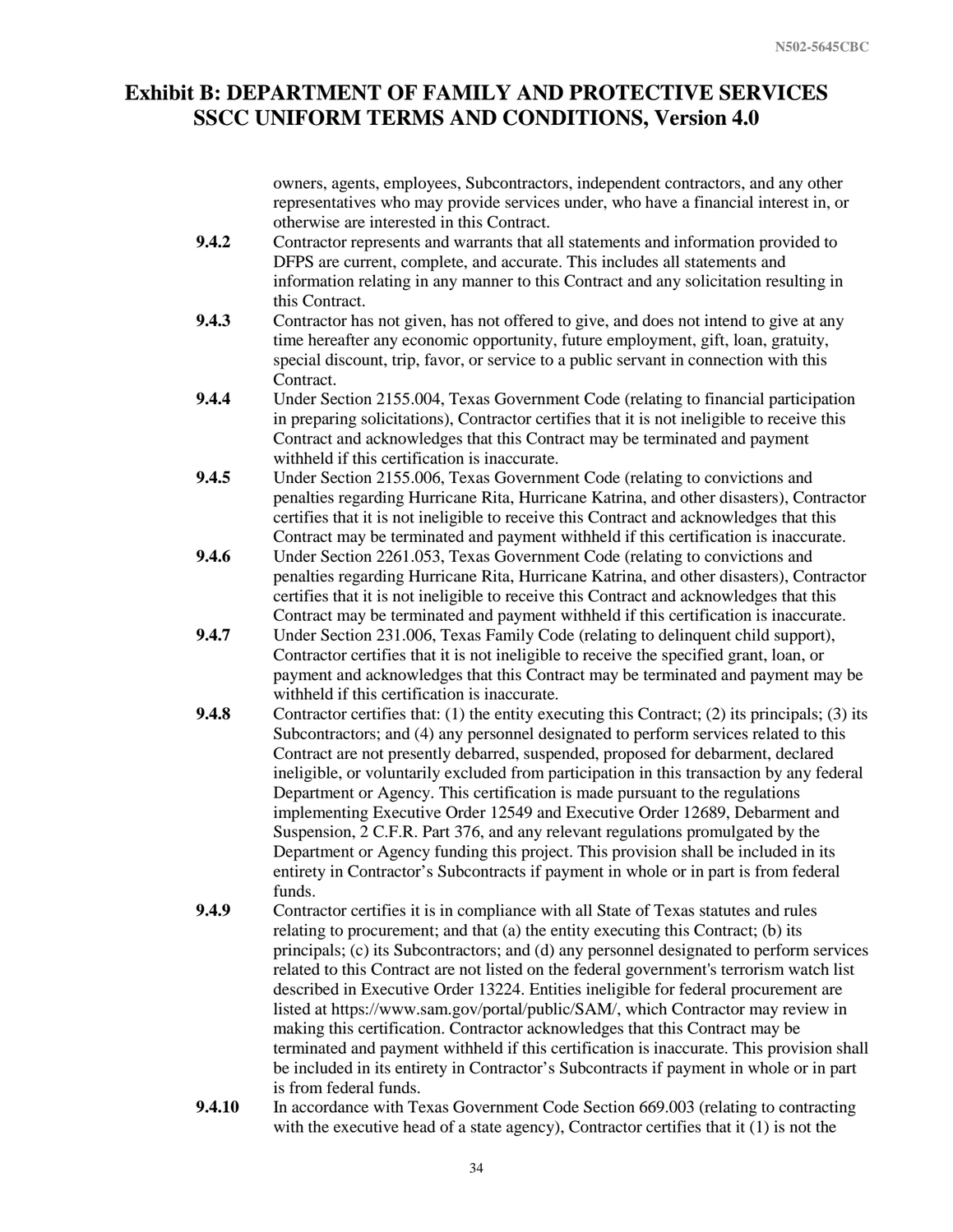executive head of DFPS; (2) was not at any time during the past four years the executive head of DFPS; and (3) does not employ a current or former executive head of DFPS.

- **9.4.11** Contractor represents and warrants that it is not currently delinquent in the payment of any franchise taxes owed the State of Texas under Chapter 171 of the Texas Tax Code.
- **9.4.12** Contractor represents and warrants that payments to Contractor and Contractor's receipt of appropriated or other funds under this Contract are not prohibited by Sections 556.005, 556.0055, or 556.008 of the Texas Government Code (relating to use of appropriated money or state funds to employ or pay lobbyists, lobbying expenses, or influence legislation).
- **9.4.13** Contractor represents and warrants that it will comply with Texas Government Code Section 2155.4441, relating to the purchase of products produced in the State of Texas under service contracts.
- **9.4.14** Pursuant to Section 2252.901, Texas Government Code (relating to prohibitions regarding contracts with and involving former and retired state agency employees), Contractor will not allow any former employee of DFPS to perform services under this Contract during the twelve (12) month period immediately following the employee's last date of employment DFPS.
- **9.4.15** Contractor understands that DFPS does not tolerate any type of fraud. The Department's policy is to promote consistent, legal, and ethical organizational behavior by assigning responsibilities and providing guidelines to enforce controls. Violations of law, agency policies, or standards of ethical conduct will be investigated and appropriate actions will be taken. All employees or contractors who suspect fraud, waste or abuse (including employee misconduct that would constitute fraud, waste, or abuse) are required to immediately report the questionable activity to both the Health and Human Services Commission's Office of the Inspector General at 1-800-436-6184 and the State Auditor's Office. Contractor agrees to comply with all applicable laws, rules, regulations, and DFPS policies regarding fraud.
- **9.4.16** Contractor represents and warrants that it has not violated state or federal antitrust laws and has not communicated its bid for this Contract directly or indirectly to any competitor or any other person engaged in such line of business. Contractor hereby assigns to DFPS any claims for overcharges associated with this Contract under 15 U.S.C. § 1, et seq., and Texas Business and Commerce Code § 15.01, et seq.
- **9.4.17** Contractor represents and warrants that it is not aware of and has received no notice of any court or governmental agency proceeding, investigation, or other action pending or threatened against Contractor or any of the individuals or entities included in 9.4.1 of these General Affirmations within the five (5) calendar years immediately preceding the execution of this Contract that would or could impair Contractor's performance under this Contract, relate to the contracted or similar goods or services, or otherwise be relevant to DFPS's consideration of entering into this Contract. If Contractor is unable to make the preceding representation and warranty, then Contractor instead represents and warrants that it has provided to DFPS a complete, detailed disclosure of any such court or governmental agency proceeding, investigation, or other action that would or could impair Contractor's performance under this Contract, relate to the contracted or similar goods or services, or otherwise be relevant to DFPS's consideration of entering into this Contract. In addition, Contractor represents and warrants that it shall notify DFPS in writing within five (5) business days of any changes to the representations or warranties in this clause and